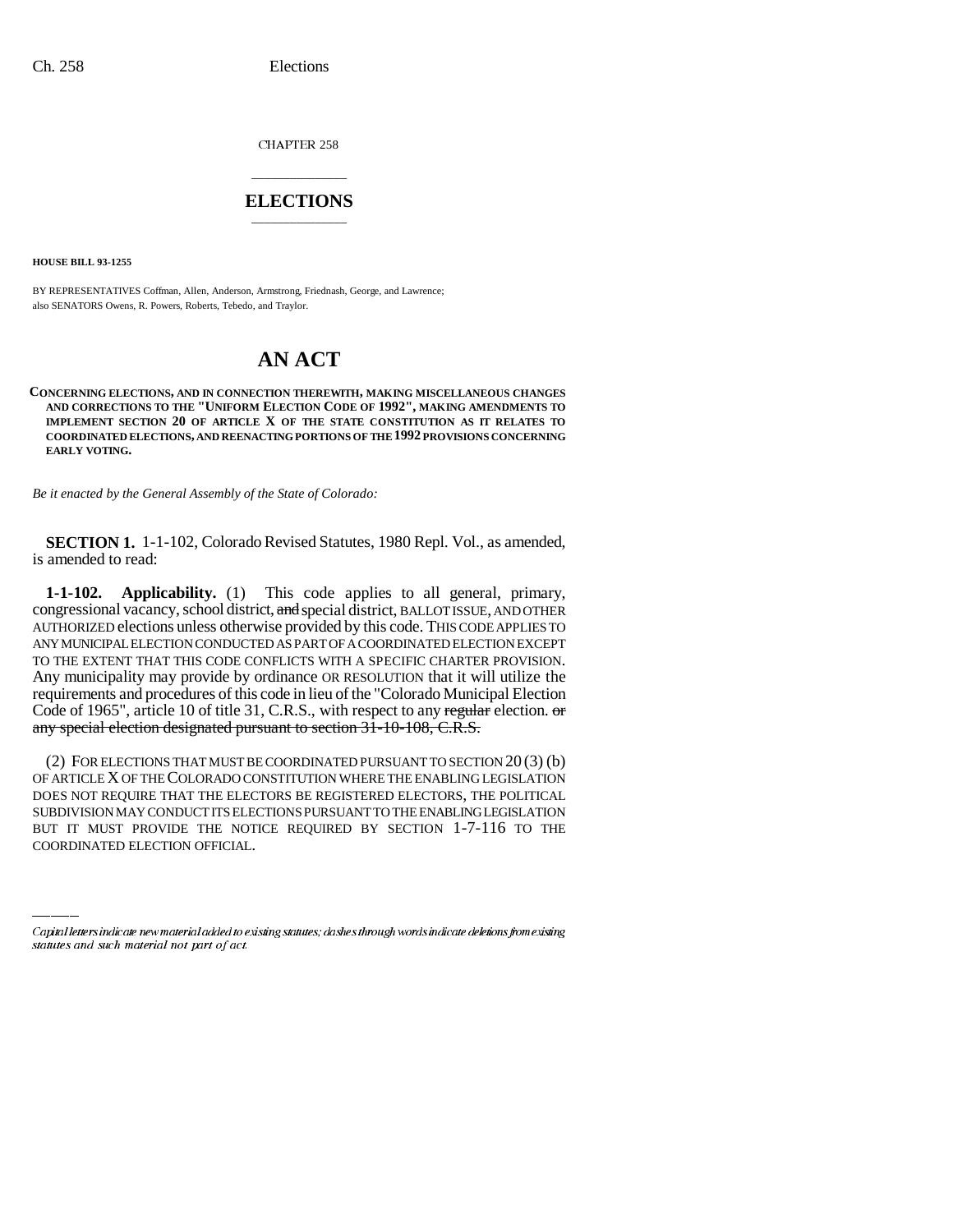**SECTION 2.** 1-1-104 (4), (11), (16), (21), (28), (39), (46), (49), and (51), Colorado Revised Statutes, 1980 Repl. Vol., as amended, are amended, and the said 1-1-104 is further amended BY THE ADDITION OF THE FOLLOWING NEW SUBSECTIONS, to read:

**1-1-104. Definitions.** As used in this code, unless the context otherwise requires:

(2.3) "BALLOT ISSUE ELECTION" MEANS AN ELECTION WHERE A NONRECALL CITIZEN PETITION OR REFERRED MEASURE IS ON THE BALLOT AND IS DECIDED IN A STATE GENERAL ELECTION, BIENNIAL LOCAL DISTRICT ELECTION, OR ON THE FIRST TUESDAY IN NOVEMBER OF ODD-NUMBERED YEARS.

(2.7) "BALLOT QUESTION ELECTION" MEANS AN ELECTION OTHER THAN A BALLOT ISSUE ELECTION WHERE A NONRECALL CITIZEN PETITION OR REFERRED MEASURE IS ON THE BALLOT.

(4) "Concurrent election" means an election held by more than one political subdivision on the same day where the eligible electors are not the same.

(6.5) "COORDINATED ELECTION" MEANS AN ELECTION WHERE MORE THAN ONE POLITICAL SUBDIVISION WITH OVERLAPPING BOUNDARIES OR THE SAME ELECTORS HOLDS AN ELECTION ON THE SAME DAY AND THE ELIGIBLE ELECTORS ARE ALL REGISTERED ELECTORS, AND THE COUNTY CLERK AND RECORDER IS THE COORDINATED ELECTION OFFICIAL FOR THE POLITICAL SUBDIVISIONS.

 $(11)$  "Election records" includes but is not limited to tally lists, ACCOUNTING FORMS, certificates of registration, pollbooks, certificates of election, signature cards, all affidavits completed at a polling place, absent ABSENTEE voter applications, absent ABSENTEE voter lists and records, and absent ABSENTEE voter return envelopes, VOTED BALLOTS, UNUSED BALLOTS, AND REPLACEMENT BALLOTS.

(16) "Eligible elector" means a person who meets the specific requirements for voting at a specific election OR FOR A SPECIFIC CANDIDATE, BALLOT QUESTION, OR BALLOT ISSUE. If no specific provisions are given, an eligible elector shall be a registered elector, as defined in subsection (35) of this section.

(21) "Joint election" means an election held by more than one political subdivision on the same day where the eligible electors are the same.

(28) "Polling place" means the place established within a precinct for holding elections.

(39) "Regular biennial school election" means the election held on the first Tuesday after the first Monday in November of each odd-numbered year.

(46) "Special election" means any election called by a governing board for submission of ballot issues and other matters, AS AUTHORIZED BY THEIR ENABLING LEGISLATION. The elections shall be held on the first Tuesday after the first Monday in February, May, October, or December. Any governing body may petition a district court judge who has jurisdiction over the political subdivision for permission to hold a special election on a day other than those specified in this subsection (46). The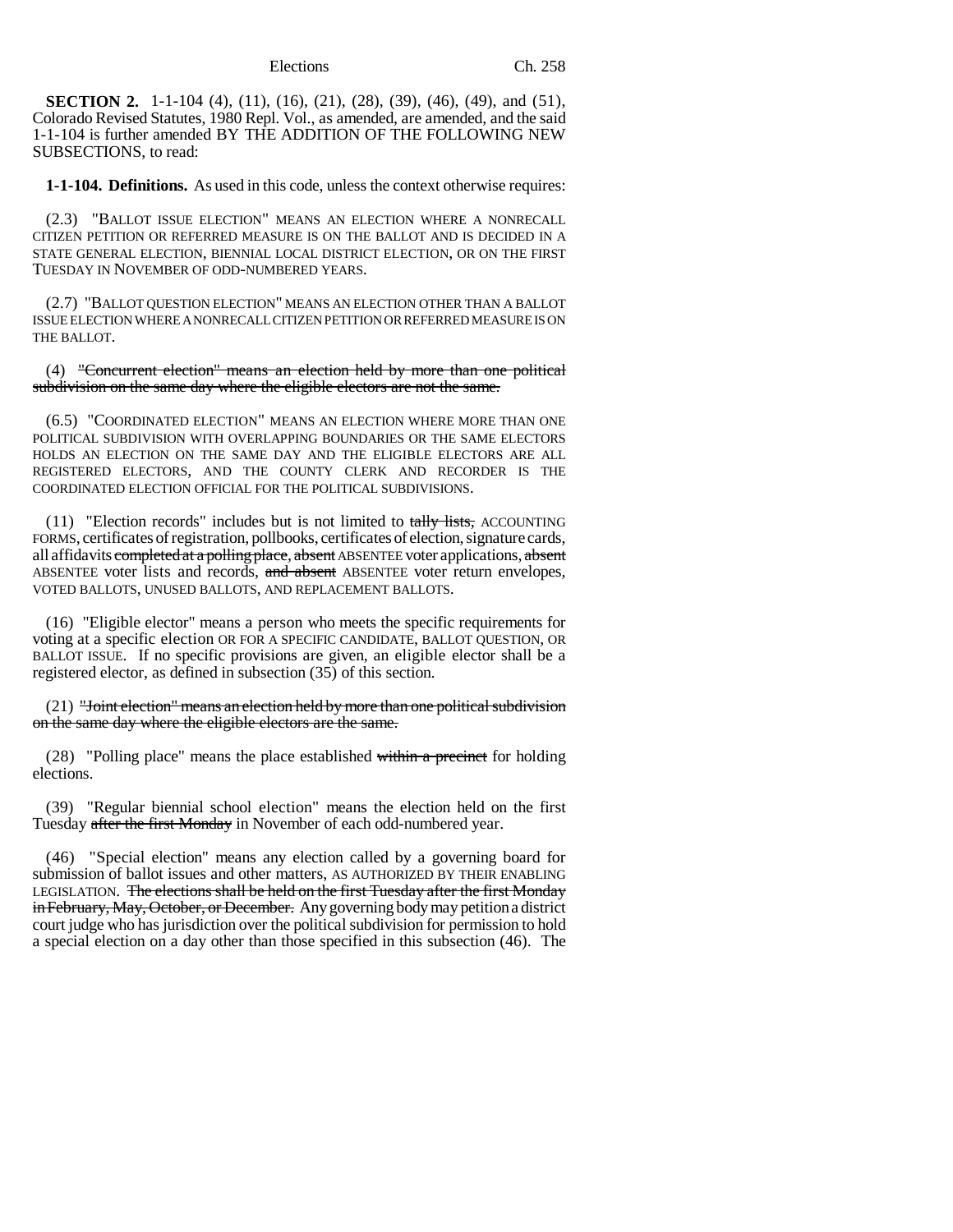district court judge may grant permission only upon a finding that an election on the days specified would be impossible or impracticable or upon a finding that an unforeseeable emergency would require an election on a day other than those specified.

(49) "Taxpaying elector" means a person who is a registered elector of the municipality, county, or political subdivision in which the election is to be held and who, or whose spouse, in the calendar year last preceding the election paid WAS OBLIGATED TO PAY a tax upon real or personal property assessed in the municipality, county, or district POLITICAL SUBDIVISION, exclusive of specific ownership tax. A person who is obligated to pay taxes under a contract to purchase taxable property situated within the boundaries of the political subdivision or the area to be included within the political subdivision shall be considered an owner within the meaning of this code.

(51) "Watcher" means an eligible elector other than a candidate on the ballot who resides within the county and has been selected by a political party chairperson on behalf of the political party, by a party candidate at a primary election,  $\sigma r$  by an independent candidate at a general, congressional vacancy, or nonpartisan election, OR BY A PERSON DESIGNATED BY EITHER THE OPPONENTS OR THE PROPONENTS IN THE CASE OF A BALLOT ISSUE OR BALLOT QUESTION. If selected by a political party chairperson or a party candidate, the watcher shall be affiliated with that political party or unaffiliated as shown on the registration books of the county clerk and recorder.

**SECTION 3.** 1-1-106 (5), Colorado Revised Statutes, 1980 Repl. Vol., as amended, is amended to read:

**1-1-106. Computation of time.** (5) If the state constitution or a state statute requires doing an act in not less than a certain number of days or prior to a certain number of days or a certain number of months before the date of an election, the provisions of subsection (4) of this section do not apply PERIOD IS SHORTENED TO AND ENDS ON THE PRIOR BUSINESS DAY WHICH IS NOT A SATURDAY, SUNDAY, OR LEGAL HOLIDAY.

**SECTION 4.** 1-1-107 (1) (a), Colorado Revised Statutes, 1980 Repl. Vol., as amended, is amended to read:

**1-1-107. Powers and duties of secretary of state - penalty.** (1) In addition to any other duties prescribed by law, the secretary of state has the following duties:

(a) To supervise the conduct of primary, general, and congressional vacancy, AND STATEWIDE BALLOT ISSUE elections in this state;

**SECTION 5.** 1-1-108 (1), Colorado Revised Statutes, 1980 Repl. Vol., as amended, is amended to read:

**1-1-108. Copies of election laws and manual provided.** (1) At least thirty days before the primary FIRST ELECTION OF EACH election YEAR GOVERNED BY THIS TITLE, the secretary of state shall transmit to the county clerk and recorder of each county sufficient copies of the PERTINENT SECTIONS OF THE election laws of the state to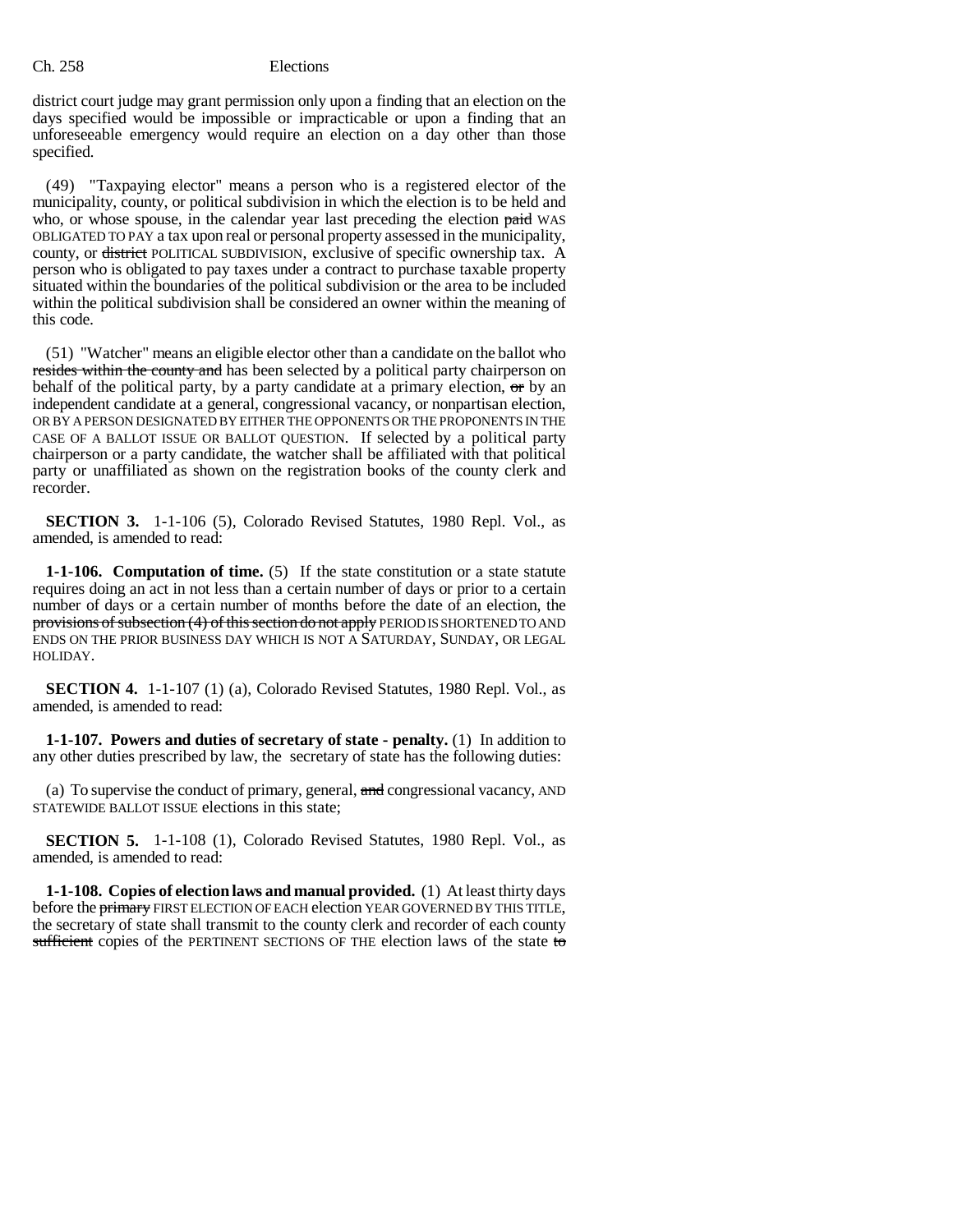supply at least one for each precinct and sufficient copies FOR OFFICE USE. A COPY of a simplified manual of election procedures, INCLUDING PERTINENT SECTIONS OF THE ELECTION LAWS OF THE STATE, SHALL to be distributed to each of the election judges in each precinct, and to the secretary of each school board, AND TO ANY OTHER DESIGNATED ELECTION OFFICIAL. THE MANUALS SHALL BE COLLECTED BY THE DESIGNATED ELECTION OFFICIAL AFTER THE ELECTION.

**SECTION 6.** 1-1-110 (3), Colorado Revised Statutes, 1980 Repl. Vol., as amended, is amended to read:

**1-1-110. Powers of the county clerk and recorder and deputy.** (3) As the chief election official for the county, the county clerk and recorder shall have the authority to determine what elections held by other political subdivisions shall be held either jointly or concurrently at the same time and place as any primary, general, or congressional vacancy election BE THE CHIEF DESIGNATED ELECTION OFFICIAL FOR ALL COORDINATED ELECTIONS. Prorated costs shall be paid by each political subdivision. Each political subdivision requesting that its election be held jointly COORDINATED with any primary, general, or congressional vacancy OTHER election shall certify the ballot content to the county clerk and recorder prior to the sixtieth FIFTY-FIFTH day before the election.

**SECTION 7.** 1-1-111 (3), Colorado Revised Statutes, 1980 Repl. Vol., as amended, is amended to read:

**1-1-111. Powers and duties of governing boards.** (3) Elections which are set for the same date by various political subdivisions may be held as joint or concurrent COORDINATED elections if the governing bodies so choose.

**SECTION 8.** 1-1-113 (1), Colorado Revised Statutes, 1980 Repl. Vol., as amended, is amended to read:

**1-1-113. Neglect of duty and wrongful acts.** (1) When any controversy arises between any official charged with any duty or function under this code and any candidate, or any officers or representatives of a political party, or any persons who have made nominations or when any eligible elector files a verified petition in a district court of competent jurisdiction alleging that a person charged with a duty under this code has committed or is about to commit a breach or neglect of duty or other wrongful act, AFTER NOTICE TO THE OFFICIAL WHICH INCLUDES AN OPPORTUNITY TO BE HEARD, upon a finding of good cause the district court shall issue an order requiring substantial compliance with the provisions of this code. The order shall require the person charged to forthwith perform the duty or to desist from the wrongful act or to forthwith show cause why the order should not be obeyed. The burden of proof is on the petitioner.

**SECTION 9.** 1-1-114, Colorado Revised Statutes, 1980 Repl. Vol., as amended, is amended to read:

**1-1-114. Registration deadline.** Any other provisions of this title to the contrary notwithstanding, electors shall be permitted to register up to twenty-five days before any primary, presidential, general, municipal, congressional vacancy, special district, or other election. for which registration is required.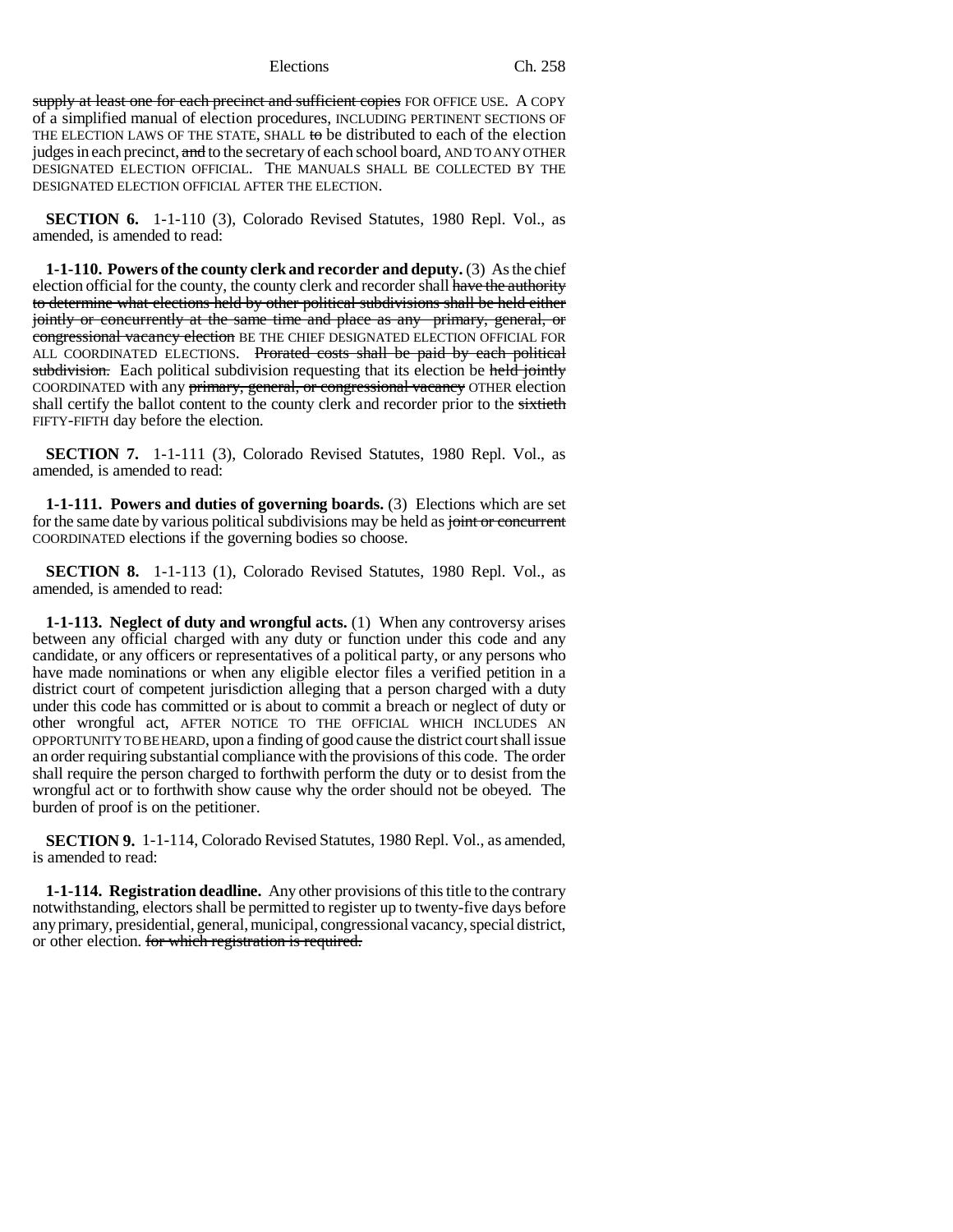**SECTION 10.** 1-1-201, Colorado Revised Statutes, 1980 Repl. Vol., as amended, is amended to read:

**1-1-201. Commencement of terms - state, congressional district, and county officers.** The regular terms of office of all state, CONGRESSIONAL district, and county officers shall commence on the second Tuesday of January next after their election, except as otherwise provided by law.

**SECTION 11.** 1-1-202, Colorado Revised Statutes, 1980 Repl. Vol., as amended, is amended to read:

**1-1-202. Commencement of terms - nonpartisan officers.** The regular terms of office of all NONPARTISAN officers elected at regular elections shall commence upon completion of the survey of returns AT THE NEXT MEETING OF THE GOVERNING BODY, but no later than fifteen THIRTY days following the survey of returns and UPON the signing of an oath and posting of a bond, where required.

**SECTION 12.** 1-1-203, Colorado Revised Statutes, 1980 Repl. Vol., as amended, is amended to read:

**1-1-203. End of the term.** An elected officer A PERSON ELECTED OR APPOINTED TO AN OFFICE shall hold office until the term of the successor begins SUCCESSOR IS ELECTED, QUALIFIED, AND TAKES OFFICE ON THE SECOND TUESDAY OF JANUARY, UNLESS OTHERWISE PROVIDED BY LAW.

**SECTION 13.** 1-2-101 (1) (b), Colorado Revised Statutes, 1980 Repl. Vol., as amended, is amended to read:

**1-2-101. Qualifications.** (1) Every person who is eighteen years of age or older on the date of the next election and who has the following qualifications is entitled to register to vote at all elections:

(b) The person has resided in this state and precinct, OR FOR A NONPARTISAN ELECTION THE PERSON HAS RESIDED WITHIN OR IS A TAXPAYING ELECTOR OF THE POLITICAL SUBDIVISION, twenty-five days immediately preceding the election at which the person intends to vote; but, in case of an annexation which changes county boundaries, any person otherwise qualified to register to vote under the provisions of this section who has resided within the territory annexed for the time prescribed shall be deemed to have met the residence requirements for the precinct to which the territory was annexed.

**SECTION 14.** 1-2-202 (2), Colorado Revised Statutes, 1980 Repl. Vol., as amended, is amended to read:

**1-2-202. Registration by county clerk and recorder.** (2) Each municipal clerk shall serve as a deputy county clerk and recorder for the purposes of registration REGISTRAR. only in the county in which the municipality is located. The municipal clerk shall register any eligible elector residing in any precinct in the county who appears in person at the municipal clerk's primary office at any time during which registration is permitted in the office of the county clerk and recorder, except the twenty-four days preceding any municipal election. The municipal clerk shall deliver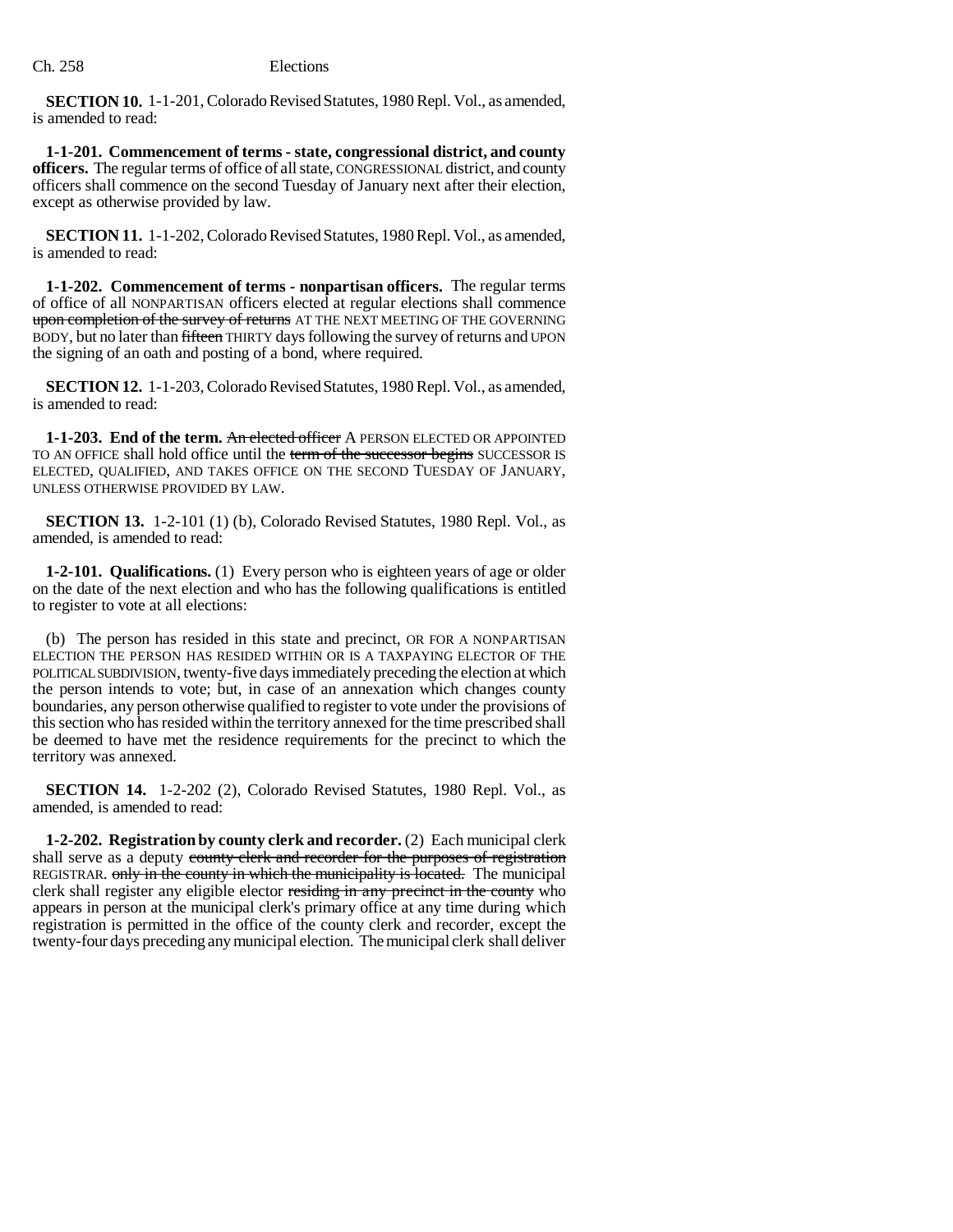the new registration records to the office of the county clerk and recorder either in person or by certified mail on or before the fifteenth day of each month and in person on the day following the last day for registration preceding any election for which registration is required.

**SECTION 15.** 1-2-203, Colorado Revised Statutes, 1980 Repl. Vol., as amended, is amended to read:

**1-2-203. Registration on Indian reservations.** The secretary or secretary's designee of any tribal council of an Indian tribe located on a federal reservation which has no municipality contained within the reservation shall serve as a deputy county clerk and recorder REGISTRAR only for registration purposes for the county in which the reservation is located. The secretary of the tribal council or the secretary's designee shall take registrations only in the tribal council headquarters. The secretary of the tribal council or the secretary's designee shall register any eligible elector residing in any precinct in the county who appears in person in the office of the secretary of the tribal council at any time during which registration is permitted in the office of the county clerk and recorder. The secretary of the tribal council shall forward the registration records to the county clerk and recorder, either in person or by certified mail, on or before the fifteenth day of each month; except that the secretary of the tribal council shall appear in person to deliver any registration records to the county clerk and recorder on the day following the last day that registration is permitted preceding any election for which registration is required.

**SECTION 16.** 1-2-204 (2) (j), Colorado Revised Statutes, 1980 Repl. Vol., as amended, is amended to read:

**1-2-204. Questions answered by elector.** (2) In addition, each eligible elector shall be asked, and the elector shall correctly answer, the following:

(j) The elector's party affiliation, if any, if the eligible elector desires to affiliate with any political party. If this question is not answered, the elector shall be registered as "unaffiliated". Only the eligible elector personally shall declare the eligible elector's party affiliation. Any elector appearing in person to register shall also state on the notice of registration whether or not the elector wishes the party affiliation to be transferred CONTINUED from the county of prior residence in this state to the new county of residence. If such is the case, the county clerk and recorder shall proceed to transfer FORWARD the party affiliation AND ORIGINAL DATE OF AFFILIATION WITH THAT PARTY as provided in section 1-2-221. Party affiliation shall not be transferred CONTINUED from another state.

**SECTION 17.** 1-2-213 (1) and (2), Colorado Revised Statutes, 1980 Repl. Vol., as amended, are amended to read:

**1-2-213. Registration at driver's license examination facilities.** (1) Commencing July 1, 1985, the department of revenue, through its local driver's license examination facilities, shall provide each eligible elector who applies for the issuance, renewal, or correction of any type of driver's license or for an identification card pursuant to part 4 of article 2 of title 42, C.R.S., an opportunity to complete an application to register to vote by use of a single form containing the necessary information required by this part 2. and the information required for the issuance,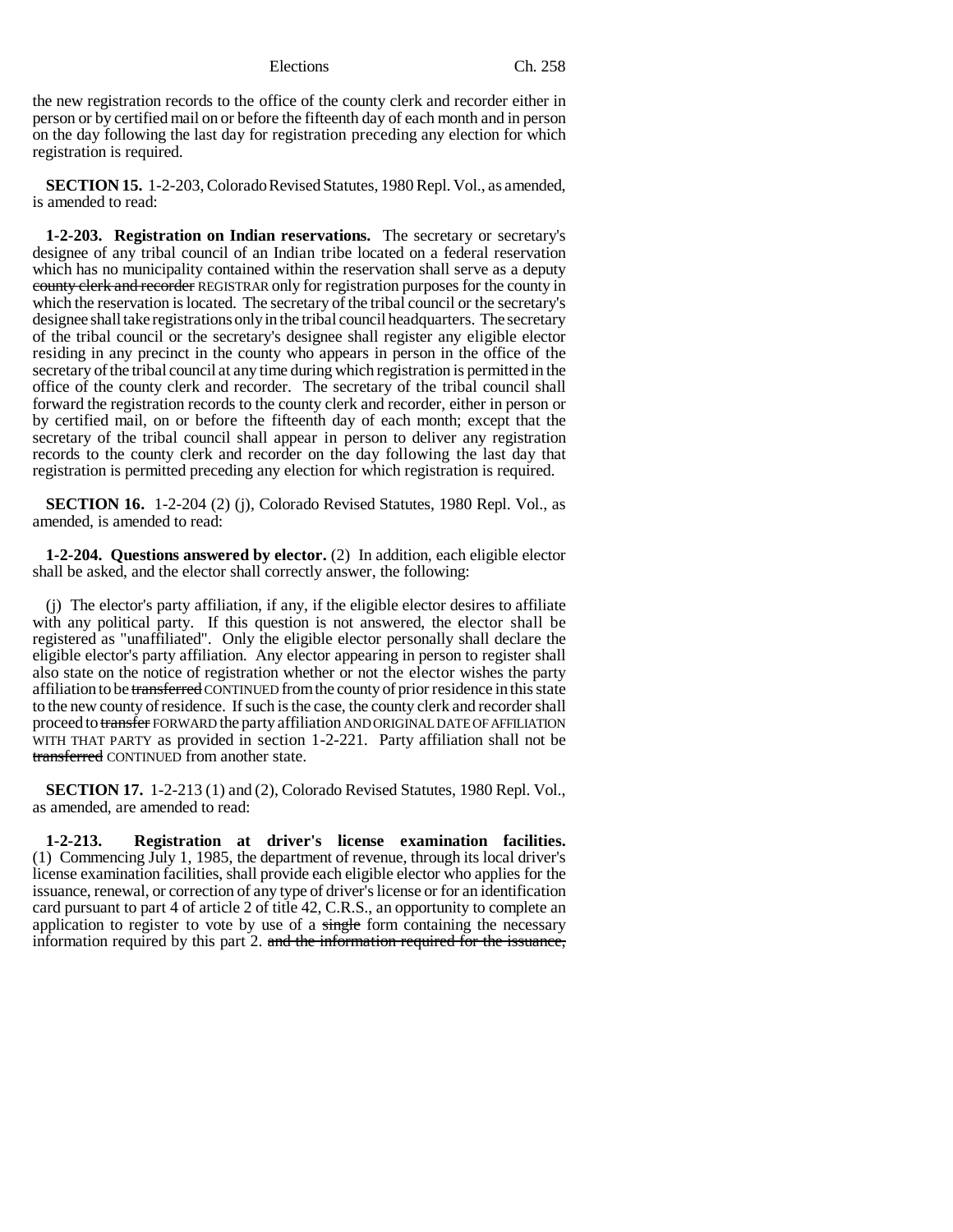### renewal, or correction of the driver's license or identification card.

(2) An applicant who wishes to complete an application for registration shall READ AND answer the questions required by section 1-2-204 and shall swear to an oath by signing the following statement: "I, ......................, do solemnly swear (or affirm) that I am a citizen of the United States and that on the date of the next election I shall have attained the age of eighteen years and shall have resided in the state of Colorado at least twenty-five days and in my precinct at least twenty-five days before the election. I further swear (or affirm) that the present address I listed herein is my sole legal place of residence and that I claim no other place as my legal residence." Each application for registration shall bear the following statement: "Warning: It is a class 1 misdemeanor to swear or affirm falsely as to your qualifications to register to vote." For the purposes of this section, each authorized employee of the department is hereby authorized to administer the oath prescribed. The authorized employee shall stamp the application for registration with a validation stamp, and provide the applicant with a receipt verifying the registration application, AND, BEGINNING JULY 1, 1994, INDICATE ON THE DRIVER'S LICENSE THAT THE BEARER REGISTERED TO VOTE AT THE DRIVER'S LICENSE EXAMINATION FACILITY. Applications and changes shall be forwarded on a weekly basis to the county clerk and recorder of the county in which the driver's license examination facility is located, and, if the applicant lives in a different county from the facility, the application shall then be forwarded to the county clerk and recorder of the county in which the applicant resides; except that, during the last week allowed for registration prior to any election, the applications shall be forwarded daily to the county clerk and recorder of the county in which the driver's license examination facility is located.

**SECTION 18.** 1-2-216, Colorado Revised Statutes, 1980 Repl. Vol., as amended, is amended to read:

**1-2-216. Change of residence.** (1) Any eligible elector who has moved from the precinct in which the elector is registered to some other precinct in the same county or has moved from one residence to another residence in the same precinct may have the elector's residence changed on the registration books by appearing before the county clerk and recorder and signing the registration book for the change. An eligible elector may also have his or her residence changed on the registration books by writing a letter or filing a form furnished by the county clerk and recorder. The letter or form for the change shall include the elector's old and new addresses ADDRESS within the county, printed name, BIRTH DATE, SOCIAL SECURITY NUMBER, IF THE ELECTOR WISHES TO STATE IT, and signature and the date. INCLUSION OF THE ELECTOR'S OLD ADDRESS OF RECORD IN THE LETTER OR ON THE FORM IS OPTIONAL. Any eligible elector may make the change of residence for any family member who resides at the same address as the elector.

(2) ANY ADDRESS CHANGE MADE ON THE SAME FORM OR PERSONAL LETTER AS A CHANGE OR WITHDRAWAL OF AFFILIATION OR NAME CHANGE SHALL BE ACCEPTED BY THE COUNTY CLERK AND RECORDER IF THE FORM OR PERSONAL LETTER IS SIGNED INDICATING THAT THE ELECTOR INTENDED TO MAKE THE CHANGE OR WITHDRAWAL INDICATED ON THE FORM OR IN THE PERSONAL LETTER.

(3) ANY ELIGIBLE ELECTOR WHO IS UNABLE TO WRITE MAY REQUEST ASSISTANCE FROM THE COUNTY CLERK AND RECORDER, AND THE COUNTY CLERK AND RECORDER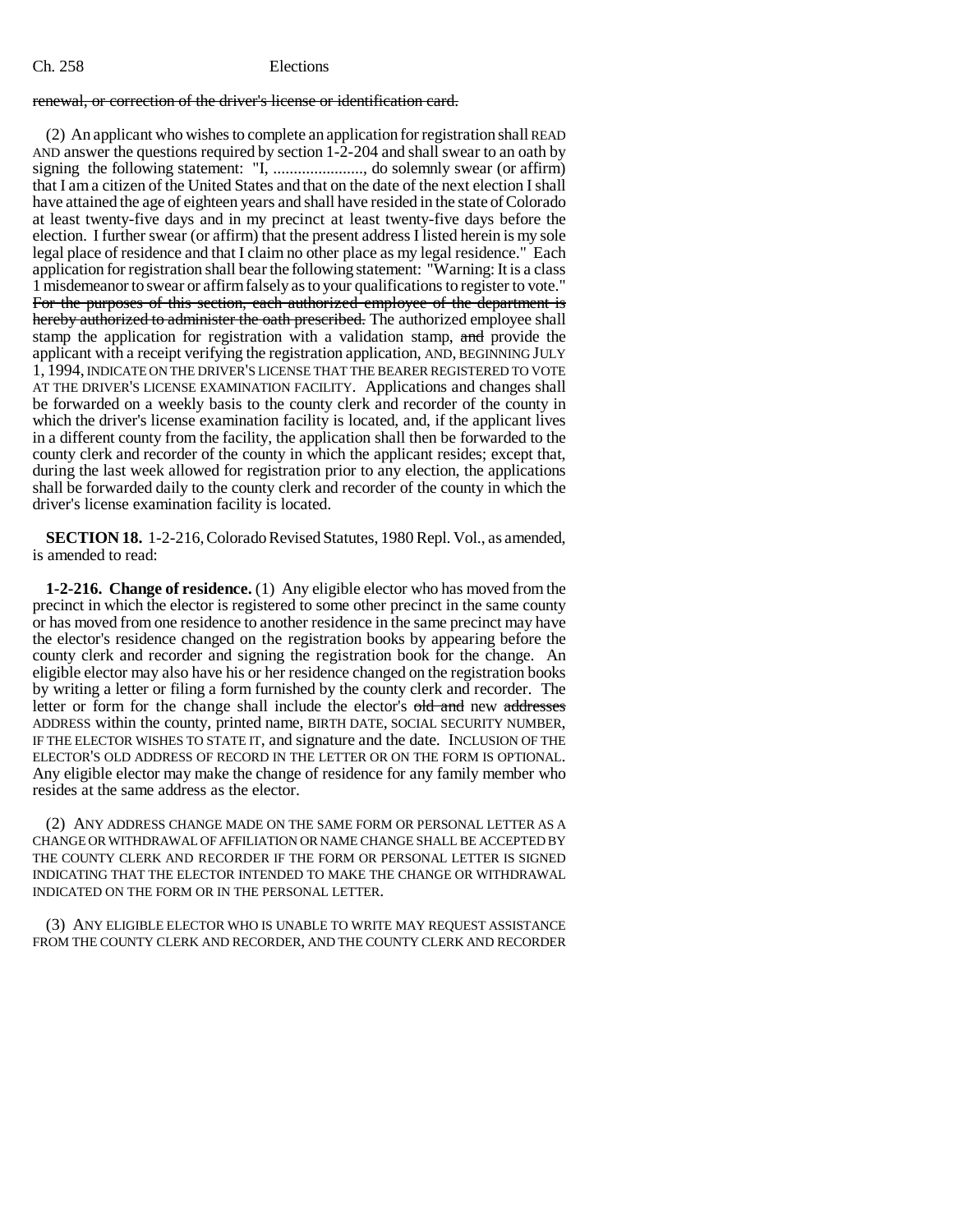SHALL SIGN THE FORM, WITNESSING THE ELECTOR'S MARK, OR THE ELECTOR MAY HAVE HIS OR HER MARK ATTESTED TO BY A NOTARY PUBLIC ON A PRESCRIBED FORM OR PERSONAL LETTER, IF THE REQUEST IS NOT MADE AT THE OFFICE OF THE COUNTY CLERK AND RECORDER.

 $(2)$  (4) For the twenty-four days before and on the day of any primary, general, or congressional vacancy election, any eligible elector, by appearing in person at the office of the county clerk and recorder, may complete a change of address form within the county in which the elector is registered, stating, under penalty of perjury, that the elector has moved prior to the twenty-fifth day before the election and that the elector has lived at the new address in the new precinct for at least twenty-five days. Upon the receipt of the request, the county clerk and recorder shall verify the registration of the elector and, upon verification, shall issue or authorize a certificate of registration, showing the information required in section 1-2-215 plus the change of address. The election judges shall allow the registered elector to vote in the precinct where the new address is located. The election judges shall use the certificate of registration as a substitute registration record, entering the date of the election and pollbook ballot number on the certificate and including it with the registration book when it is returned to the county clerk and recorder following the election.

 $\left(\frac{1}{2}\right)$  (5) Changes from one residence in a precinct to another residence in the same precinct may be made on the day of any primary, general, or congressional vacancy, OR COORDINATED election by the election judges. Any election judge making the change shall sign opposite the change of residence.

**SECTION 19.** 1-2-217 (1), Colorado Revised Statutes, 1980 Repl. Vol., as amended, is amended to read:

**1-2-217. Change in residence after close of registration.** (1) Notwithstanding the provisions of subsection (2) of this section and sections 1-2-101 and 1-2-102, an elector who moves from the precinct where registered within twenty-five days before any election shall be permitted to cast a ballot for the election at the polling place in FOR the precinct where registered,  $\sigma$ r by an absentee ballot, OR BY EARLY VOTING.

**SECTION 20.** 1-2-218, Colorado Revised Statutes, 1980 Repl. Vol., as amended, is amended to read:

**1-2-218. Change of name.** (1) Any eligible elector who has been registered in the county and who subsequently has had a name change by reason of marriage, divorce, or other legal means may have his or her name changed on the registration book by appearing before the county clerk and recorder BY SUBMITTING THE CHANGE ON FORMS PRESCRIBED BY THE SECRETARY OF STATE OR IN THE FORM OF A PERSONAL LETTER at any time during which registration is permitted or on election day by an election judge on forms prescribed by the secretary of state and supplied to each polling place by the county clerk and recorder. and by making a signature affidavit as to his or her present legal name.

(2) Any eligible elector may also have his or her name changed on the registration book at any time during which registration is permitted by filing an application for the change, using a form furnished by the county clerk and recorder, upon oral or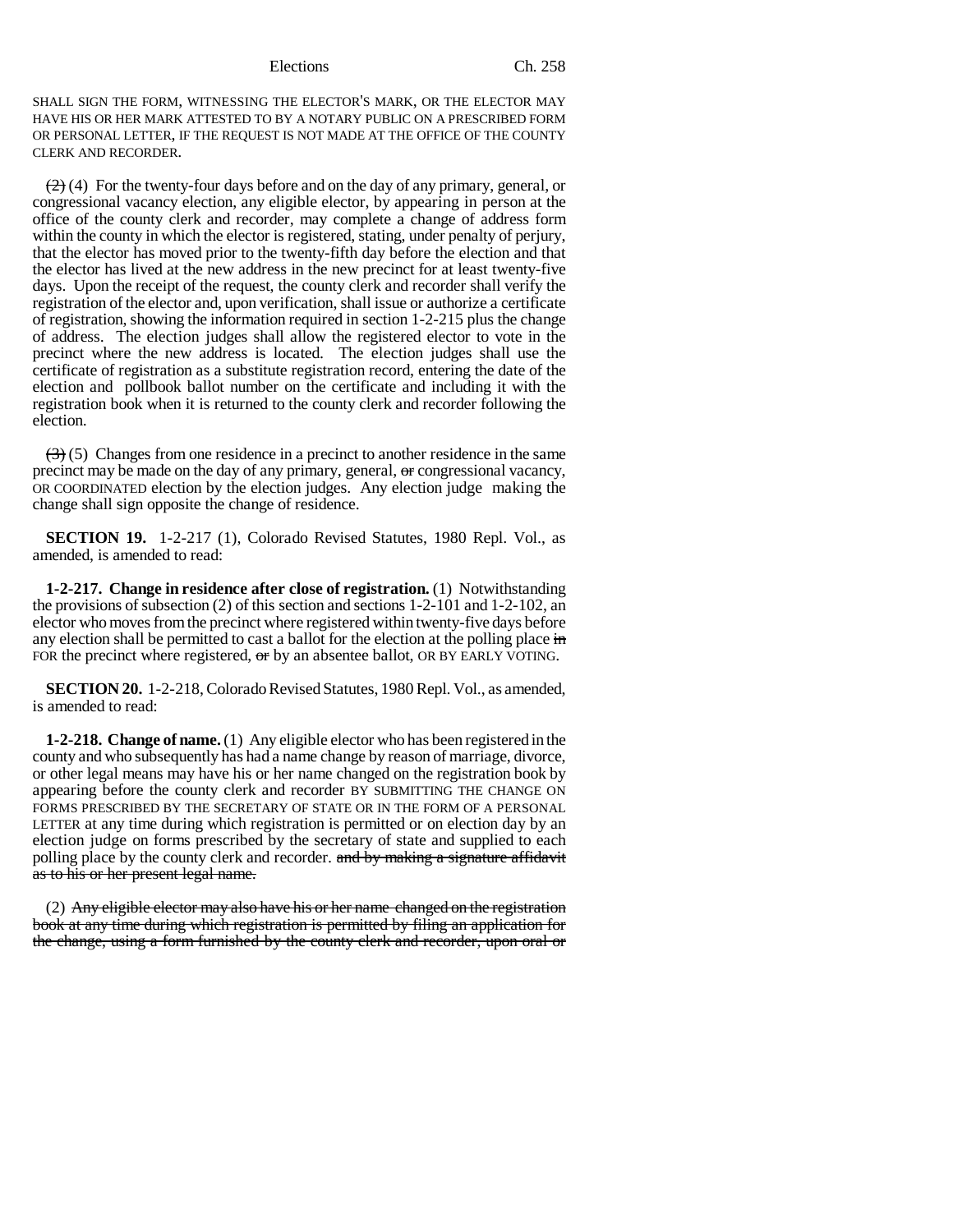written request of the elector. The PRESCRIBED form OR PERSONAL LETTER for the change shall include the elector's printed former legal name, printed present legal name, BIRTH DATE, SOCIAL SECURITY NUMBER, IF THE ELECTOR WISHES TO STATE IT, and signature of present legal name and the date. PRESCRIBED FORMS MAY BE FURNISHED BY THE COUNTY CLERK AND RECORDER UPON ORAL OR WRITTEN REQUEST BY THE ELECTOR.

(3) A NAME CHANGE MAY NOT BE MADE BY ANYONE OTHER THAN THE ELECTOR.

**SECTION 21.** 1-2-219, Colorado Revised Statutes, 1980 Repl. Vol., as amended, is amended to read:

**1-2-219. Changing or withdrawing declaration of party affiliation.** (1) Any eligible elector desiring to change or withdraw the elector's party affiliation may do so by COMPLETING AND signing a PRESCRIBED request for the change or withdrawal and filing it with the county clerk and recorder OR BY SUBMITTING A PERSONAL LETTER WRITTEN BY THE ELECTOR, TO THE COUNTY CLERK AND RECORDER at any time during which electors are permitted to register. using a form furnished by the county clerk and recorder, upon the elector's oral or written request. The PRESCRIBED form OR PERSONAL LETTER for the change shall include the elector's printed name, address within the county, BIRTH DATE, SOCIAL SECURITY NUMBER, IF THE ELECTOR WISHES TO STATE IT, and signature, the date, the elector's previous party affiliation status, and the requested change in party affiliation status. A PRESCRIBED FORM SHALL BE FURNISHED BY THE COUNTY CLERK AND RECORDER UPON THE ELECTOR'S ORAL OR WRITTEN REQUEST. Upon receiving the request, the county clerk and recorder shall change the elector's party affiliation on the registration record. If the party affiliation is withdrawn, the designation on the registration record shall be changed to "unaffiliated". If an elector changes party affiliation, the elector is entitled to vote, at any primary election, only the ballot of the party to which the elector is currently affiliated. A CHANGE OR WITHDRAWAL OF PARTY AFFILIATION MAY NOT BE MADE BY ANYONE OTHER THAN THE ELECTOR.

(2) Any DECLARATION, change, or withdrawal of affiliation MADE ON THE SAME FORM OR PERSONAL LETTER AS AN ADDRESS OR NAME CHANGE shall be ACCEPTED BY THE COUNTY CLERK AND RECORDER IF THE FORM OR PERSONAL LETTER IS separately dated and signed so that it is clearly indicated that the elector intended the change or withdrawal as recorded TO MAKE THE CHANGE OR WITHDRAWAL INDICATED ON THE FORM OR IN THE PERSONAL LETTER. An elector who is unable to write may request assistance from the county clerk and recorder, and the county clerk and recorder shall sign the form, witnessing the elector's mark OR, ON A PERSONAL LETTER, THE ELECTOR SHALL HAVE HIS OR HER SIGNATURE ATTESTED TO BY A NOTARY PUBLIC.

**SECTION 22.** 1-2-221, Colorado Revised Statutes, 1980 Repl. Vol., as amended, is amended to read:

**1-2-221. Continuation of affiliation.** (1) Any eligible elector of this state who has moved from a residence in one county and has established a residence and registered in another county of this state may request the county clerk and recorder of the new county to transfer CONTINUE the elector's party affiliation from the county of prior residence to the county of new residence by signing a form furnished by the county clerk and recorder, as prescribed in subsection (3) of this section, using the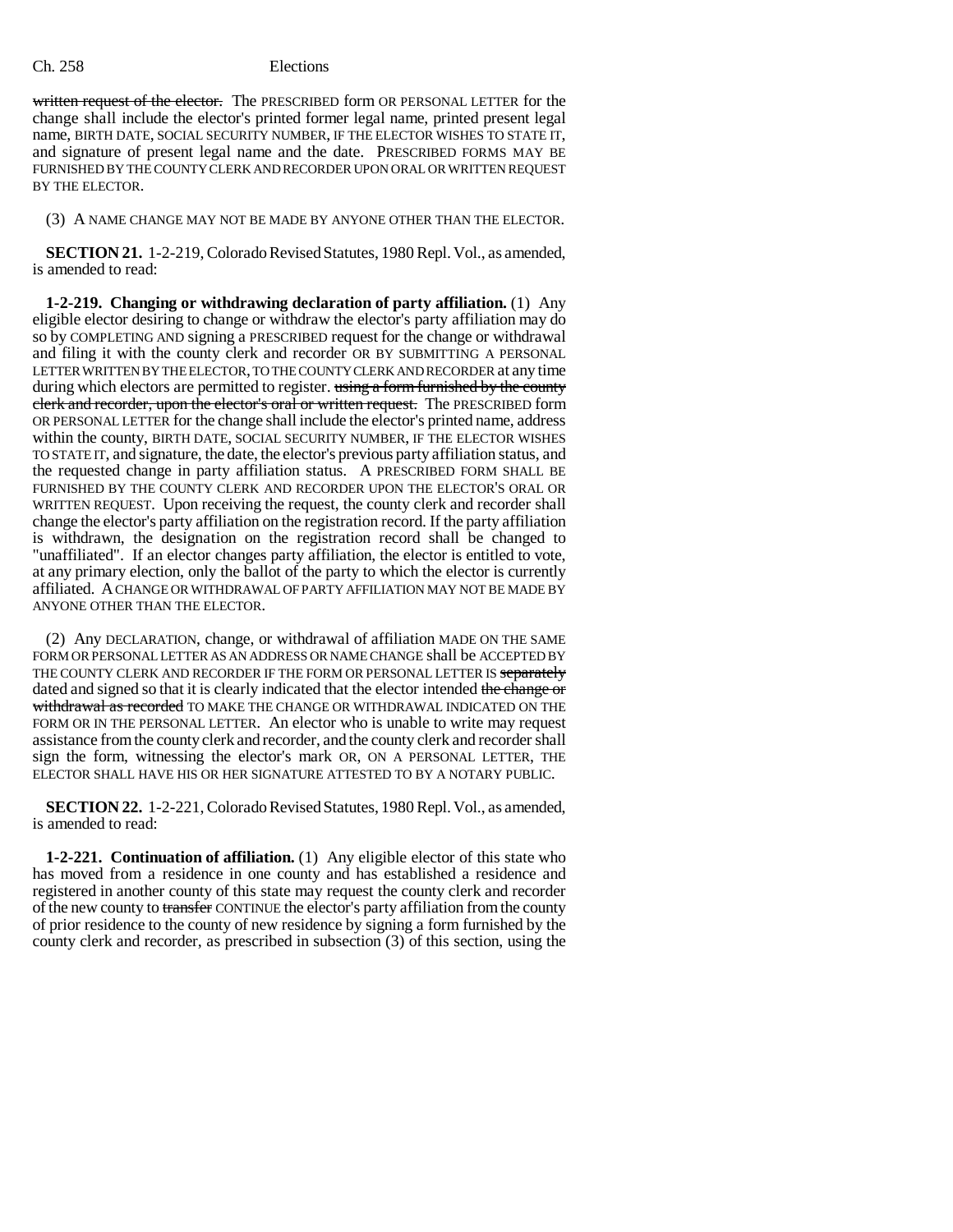statewide electronic registration system. This may be done either at the time the elector registers in the new county or within three months thereafter. The party affiliation, when entered on the new registration record, is evidence of continued affiliation. The provisions of this section do not apply to transfers CONTINUATION of affiliation from other states.

(2) If any eligible elector, pursuant to the provisions of section 1-2-204 (2) (j), desires to transfer CONTINUE a party affiliation from one county to another, the elector shall sign a form furnished by the county clerk and recorder, as prescribed in subsection (3) of this section. The signed form shall then be mailed by the county clerk and recorder to the county clerk and recorder of the county of prior residence in this state, requesting the information specified in subsection (1) of this section. Upon receipt of the form, the county clerk and recorder of the county of prior residence shall use the elector's "notice of registration" document as evidence of the elector's move from the county, shall forthwith complete and certify the "request and return" portion of the form, shall send the return portion by return mail to the requesting county clerk and recorder, and shall then cancel the registration record from the registration book. The requesting county clerk and recorder shall retain the return portion of the document as record evidence of continued party affiliation, as in the case prescribed in subsection (1) of this section.

(3) The form shall be printed in two parts: One part shall be the "notice of registration" portion containing spaces for the name, signature, and previous address in the elector's prior county of residence, a statement that the elector has registered in another county, the date of the new registration, a statement that the elector desires or does not desire to transfer CONTINUE the party affiliation, and the name and address of the county clerk and recorder of the new county of residence; the other part shall be the "request and return" portion containing spaces for the elector's signature and printed name and address, the elector's registered party affiliation, if any, as shown by the registration records of the county clerk and recorder of the prior county of residence, the date that the affiliation was declared, and the certification by the county clerk and recorder that such THE information is true and correct.

**SECTION 23.** 1-2-224 (6) (a), Colorado Revised Statutes, 1980 Repl. Vol., as amended, is amended, and the said 1-2-224 is further amended BY THE ADDITION OF A NEW SUBSECTION, to read:

**1-2-224. Canceling registration.** (6) (a) Within forty-five days after AT ANY TIME AFTER JANUARY 1 AND BEFORE JANUARY 10 AFTER any general election, any registered elector whose registration record is marked "Inactive" prior to the general election and who failed to become "Active" pursuant to either subsection (2) or subsection (4) of this section, shall be mailed a continuance card by the county clerk and recorder pursuant to paragraph (b) of this subsection (6).

(9) IF AFTER TWENTY-FOUR DAYS PRIOR TO AN ELECTION, ANY REGISTERED ELECTOR FINDS THAT HIS OR HER REGISTRATION RECORD HAS BEEN CANCELLED WITHIN THE PRIOR FOUR YEARS PURSUANT TO THIS SECTION, THE ELECTOR SHALL HAVE THE CANCELLED NOTATION DELETED AND SHALL BE REINSTATED AND GIVEN A "CERTIFICATE OF REINSTATEMENT", IF THE ELECTOR PROVIDES PROOF TO THE COUNTY CLERK AND RECORDER THAT HE OR SHE HAS NOT MOVED SINCE THE LAST GENERAL ELECTION. THE "CERTIFICATE OF REINSTATEMENT" MAY BE ISSUED ANY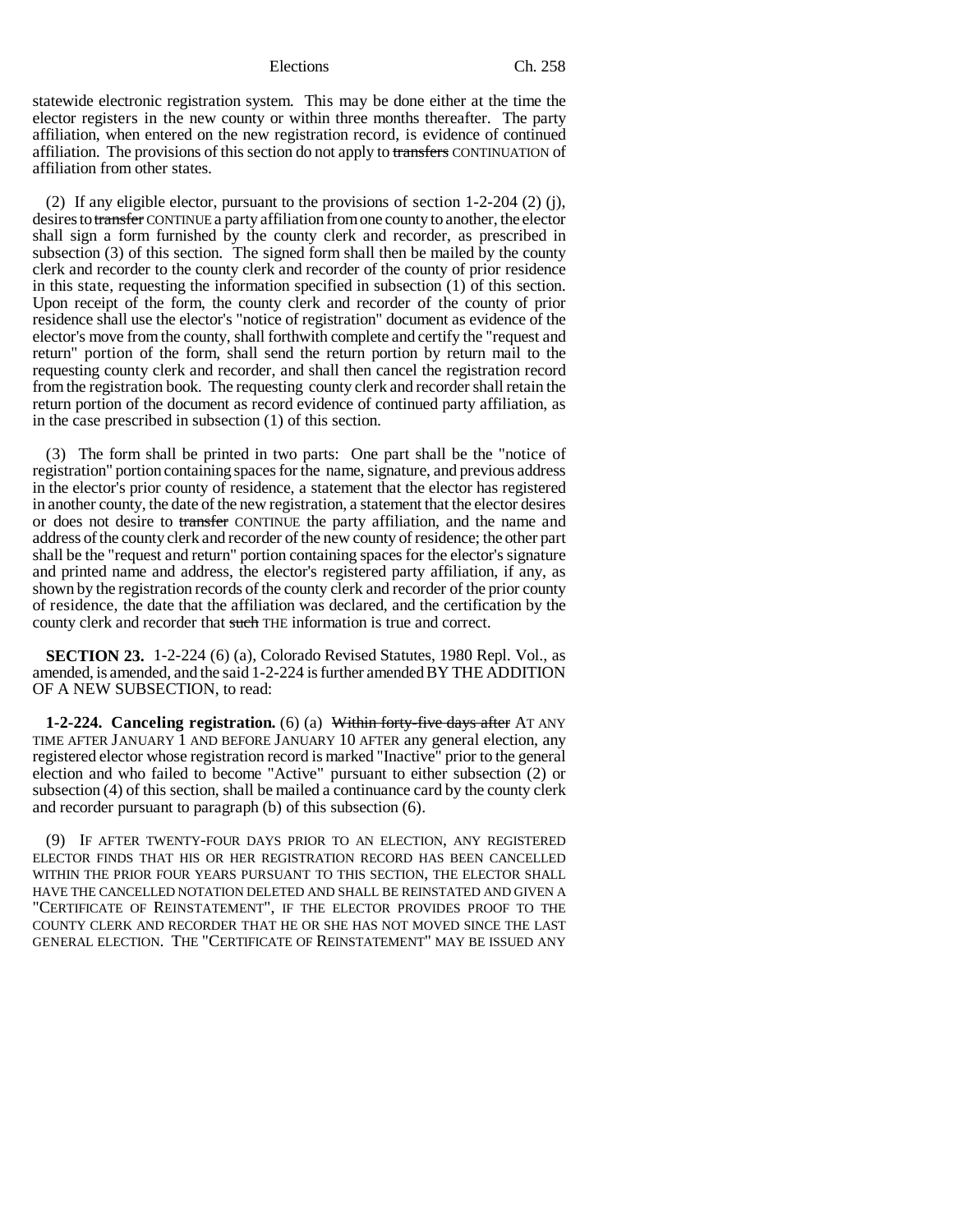TIME BEFORE OR ON ELECTION DAY AND THE ELECTOR MAY THEN VOTE AT THEIR PRECINCT POLLING PLACE.

**SECTION 24.** 1-2-225 (6), Colorado Revised Statutes, 1980 Repl. Vol., as amended, is amended to read:

**1-2-225. Change of polling place - handicapped accessibility.** (6) Any request for a change of polling place to a polling place which is accessible to the physically handicapped must be received by the county clerk and recorder DESIGNATED ELECTION OFFICIAL at least ten days prior to the election for which the change is requested.

**SECTION 25.** 1-2-401, Colorado Revised Statutes, 1980 Repl. Vol., as amended, is amended to read:

**1-2-401. Legislative declaration.** It is the intent of the general assembly that, in order to promote and encourage voter registration of all eligible electors in the state, registration should be made as convenient as possible. It is determined by the general assembly that if voter registration is convenient, the number of registered voters will increase. It is further determined by the general assembly that support and cooperation of school officials and interested citizens will make high school registration successful. It is therefore the purpose of this part 4 to encourage voter registration by providing convenient registration procedures for qualified high school students, employees, and other persons by using high school deputy county clerk and recorders REGISTRARS.

**SECTION 26.** 1-2-402, Colorado Revised Statutes, 1980 Repl. Vol., as amended, is amended to read:

**1-2-402. Registration by high school deputy registrars.** (1) Each principal of a public high school, or the principal's designee who is a registered voter in the county, may serve as a deputy county clerk and recorder for voter registration purposes only for the county in which the high school is located REGISTRAR. The principal of each high school shall notify the county clerk and recorder OF THE COUNTY IN WHICH THE HIGH SCHOOL IS LOCATED of the name of the school's deputy county clerk and recorder REGISTRAR, and the county clerk and recorder shall maintain a list of the names of all of the high school deputy county clerk and recorders REGISTRARS in that county in a public file.

(2) The high school deputy county clerk and recorder REGISTRAR may register any student, employee of the school, other person who attends school functions, or any other person who is eligible to register to vote. and who resides in the county where the school is located. Voter registration may be made available throughout the week, **Monday through Friday, only when the school is open FOR CLASSES OR ANY OTHER** SCHOOL OR COMMUNITY FUNCTION. The high school deputy county clerk and recorder REGISTRAR shall take registrations only on the school district premises.

(3) A high school deputy county clerk and recorder REGISTRAR may have available an official application form for voter registration for each student who is eighteen years of age or who will be eighteen years of age at the time of the next election.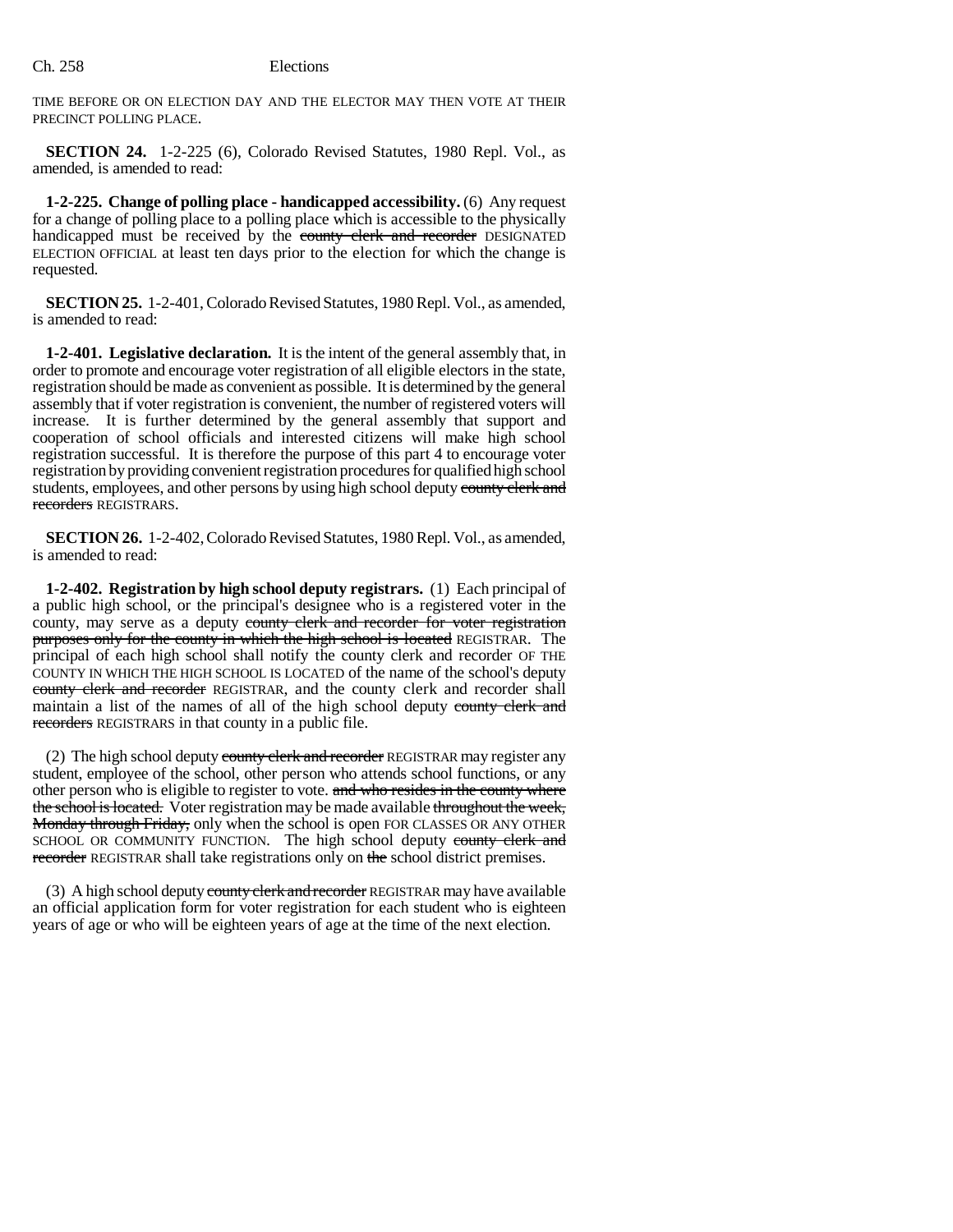**SECTION 27.** 1-2-403 (1), (2), and (3), Colorado Revised Statutes, 1980 Repl. Vol., as amended, are amended to read:

**1-2-403. Training and registration materials for high school deputy registrars.** (1) The county clerk and recorder shall train and supervise the high school deputy county clerk and recorders REGISTRARS, and, after training is completed, shall administer the oath of office to the high school deputy county clerk and recorders REGISTRARS.

(2) The county clerk and recorder shall issue sufficient registration materials to each high school deputy county clerk and recorder REGISTRAR for the registration of all eligible students, employees, and other persons at the high school which the high school deputy county clerk and recorder REGISTRAR serves. The high school deputy county clerk and recorder REGISTRAR shall give a receipt to the county clerk and recorder for all materials issued.

(3) The deputy county clerk and recorder REGISTRAR shall stamp the application for registration with a validation stamp and provide the applicant with a receipt verifying the registration application. Applications and changes shall be forwarded on a weekly basis to the county clerk and recorder of the county in which the high school is located. During the last week allowed for registrations prior to any election, such applications shall be forwarded daily to the county clerk and recorder of the county in which the high school is located.

**SECTION 28.** 1-3-102 (2) (c) and (2) (d) (III), Colorado Revised Statutes, 1980 Repl. Vol., as amended, are repealed as follows:

**1-3-102. Precinct caucuses.** (2) (c) If any elector meeting the qualifications for committeeperson challenges the caucus election of a committeeperson, the challenge shall be made by the filing of a party petition pursuant to section 1-4-801. The petition shall include the name of the elected committeeperson being challenged. If the petition is certified as valid by the county clerk and recorder, the county clerk and recorder shall place the names on the primary ballot with the name of the person elected at the precinct caucus placed first, followed in alphabetical order by persons nominated by petition. The person receiving the most votes for the office of precinct committeeperson at the primary election shall be issued a certificate of election by the county clerk and recorder.

(d) The person elected as committeeperson at the caucus shall assume the office immediately following the caucus. Causes for removal of the elected committeeperson from office shall include, but not be limited to, the following:

(III) The person has been successfully challenged at the primary election.

**SECTION 29.** 1-4-801 (2), Colorado Revised Statutes, 1980 Repl. Vol., as amended, is amended to read:

**1-4-801. Designation of party candidates by petition.** (2) The signature requirements for the petition are as follows:

(a) Every petition in the case of a candidate for any county office shall be signed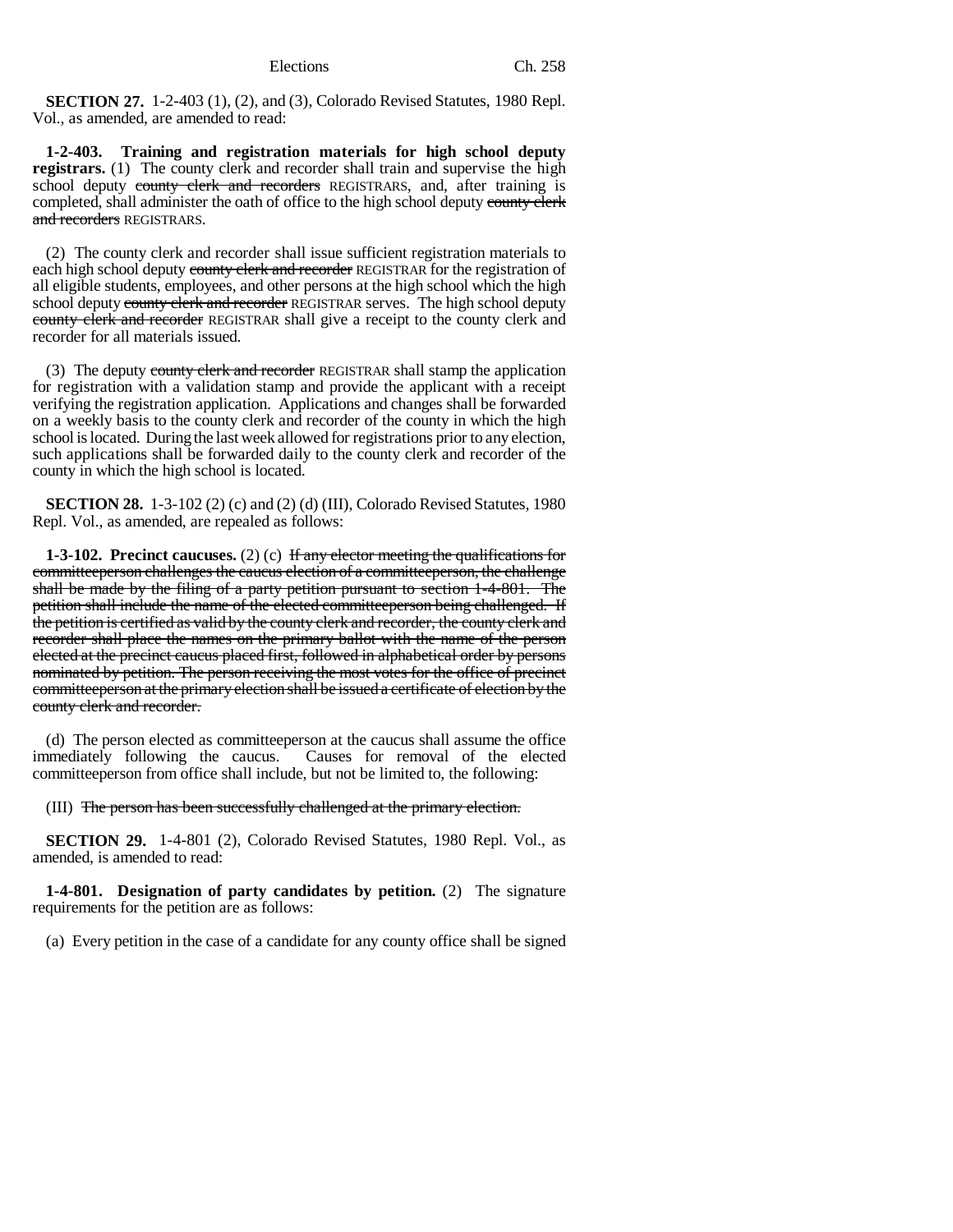by eligible electors resident within the county commissioner district or political subdivision for which the officer is to be elected. and such THE petition shall require signers equal in number to twenty percent of the votes cast in the political subdivision at the primary election FOR THE POLITICAL PARTY'S CANDIDATE FOR THE OFFICE FOR WHICH THE PETITION IS BEING CIRCULATED, or if there was no primary election, at the last preceding GENERAL election for the political party's candidate for the office for which the petition is being circulated FOR WHICH THERE WAS A CANDIDATE FOR THE OFFICE.

(b) Every petition in the case of a candidate for member of the general assembly, district attorney, or any district office greater than a county office shall be signed by not less than one thousand eligible electors resident within the district for which the officer is to be elected or the petition shall require no more signers than ELIGIBLE ELECTORS RESIDENT WITHIN THE DISTRICT FOR WHICH THE OFFICER IS TO BE ELECTED. THE PETITION SHALL REQUIRE THE LESSER OF ONE THOUSAND SIGNERS OR SIGNERS EQUAL TO thirty percent of the votes cast in the district at the primary election FOR THE POLITICAL PARTY'S CANDIDATE FOR THE OFFICE FOR WHICH THE PETITION IS BEING CIRCULATED, or if there was no primary election, at the last preceding GENERAL election for the political party's candidate for the office for which the petition is being circulated, whichever is less FOR WHICH THERE WAS A CANDIDATE FOR THE OFFICE.

(c) Every petition in the case of a candidate for an office to be filled by vote of the electors of the entire state shall be signed by eligible electors in a number equal to at least two percent of the votes cast in the CONGRESSIONAL district at the most recent general election for the political party's candidate for the office for which the petition is being circulated.

(d) A petition circulated pursuant to section  $1-3-102$  (2) (c) for the office of precinct committeeperson shall be signed by not less than ten percent of the registered electors within the precinct who are affiliated with the political party and eligible to vote at the precinct caucus.

**SECTION 30.** 1-4-803 (2), Colorado Revised Statutes, 1980 Repl. Vol., as amended, is amended to read:

**1-4-803. Petitions for nominating school district directors.** (2) The nomination petition must be filed prior to sixty SIXTY-SIX days before the election date.

**SECTION 31.** 1-4-804, Colorado Revised Statutes, 1980 Repl. Vol., as amended, is amended to read:

**1-4-804. Petitions for nominating other nonpartisan directors.** (1) Any person who desires to be a candidate for the office of a special district director shall file a nomination petition signed by the number of eligible electors of the district required by the enabling legislation not less than sixty SIXTY-SIX days prior to the date of the election.

(2) The candidate shall have been an eligible elector of the district, as shown on the books of the county clerk and recorder and, if applicable, on the books of the county assessor, POLITICAL SUBDIVISION on the date of the earliest signature on the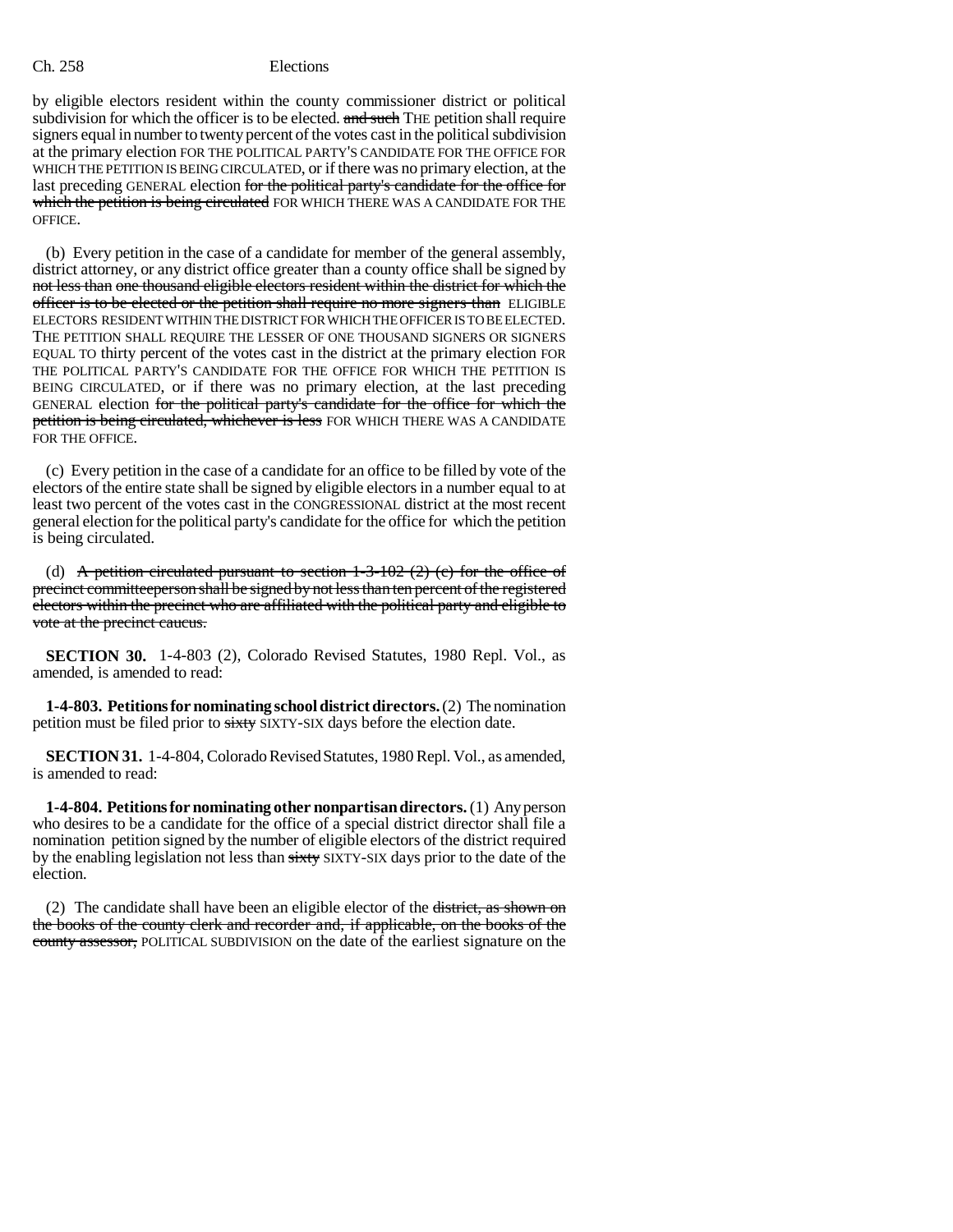petition.

**SECTION 32.** Part 8 of article 4 of title 1, Colorado Revised Statutes, 1980 Repl. Vol., as amended, is amended BY THE ADDITION OF A NEW SECTION to read:

**1-4-805. Petitions for nominating municipal candidates in coordinated elections.** ANY PERSON WHO DESIRES TO BE A CANDIDATE FOR A MUNICIPAL OFFICE IN A COORDINATED ELECTION SHALL, IN LIEU OF THE REQUIREMENTS OF PART 9 OF THIS ARTICLE, COMPLY WITH THE NOMINATING PETITION PROCEDURE SET FORTH IN THE MUNICIPAL ELECTION CODE OF 1965, ARTICLE 10 OF TITLE 31, C.R.S., EXCEPT THAT ANY SUCH NOMINATING PETITION MAY BE CIRCULATED AND SIGNED BEGINNING ON THE NINETY-FIRST DAY PRIOR TO THE ELECTION AND SHALL BE FILED WITH THE MUNICIPAL CLERK BY THE SEVENTY-FIRST DAY PRIOR TO THE DATE OF THE ELECTION. THE PETITION MAY BE AMENDED TO CORRECT OR REPLACE SIGNATURES WHICH THE CLERK FINDS ARE NOT IN APPARENT CONFORMITY WITH THE REQUIREMENTS OF THE MUNICIPAL ELECTION CODE AT ANY TIME PRIOR TO THE SIXTY-SIXTH DAY PRIOR TO THE ELECTION.

**SECTION 33.** 1-4-901 (2), Colorado Revised Statutes, 1980 Repl. Vol., as amended, is amended to read:

**1-4-901. Designation of petition.** (2) The petition for recall or other ballot issue may be circulated and signed in sections, and each section shall contain a full and accurate copy of the title and text of the petition. Each petition shall designate, by name and address, not less than three nor more than five persons, referred to in this section as the "committee", which shall represent the signers in all matters affecting the petition.

**SECTION 34.** 1-4-904 (1), Colorado Revised Statutes, 1980 Repl. Vol., as amended, is amended to read:

**1-4-904. Signatures on the petitions.** (1) Every petition shall be signed only by eligible electors. who reside in the district for which the office is to be filled.

**SECTION 35.** 1-4-909 (1), Colorado Revised Statutes, 1980 Repl. Vol., as amended, is amended to read:

**1-4-909. Protest of designations and nominations.** (1) A petition or certificate of designation or nomination which has been verified and appears to be sufficient under this code shall be deemed valid unless a protest is made in writing within five days after the election official's statement is issued PETITION HAS BEEN FILED. The protest shall state in a summary manner the alleged impropriety. Notice of the protest shall be mailed forthwith to all candidates or officials who may be affected by it. The designated election official with whom the original certificate or petition is filed shall hear any protest within ten days after the protest is filed and shall pass upon the validity of the protest, whether of form or substance, and shall issue findings of fact and conclusions within seventy-two hours after the hearing.

**SECTION 36.** 1-4-912, Colorado Revised Statutes, 1980 Repl. Vol., as amended, is amended to read: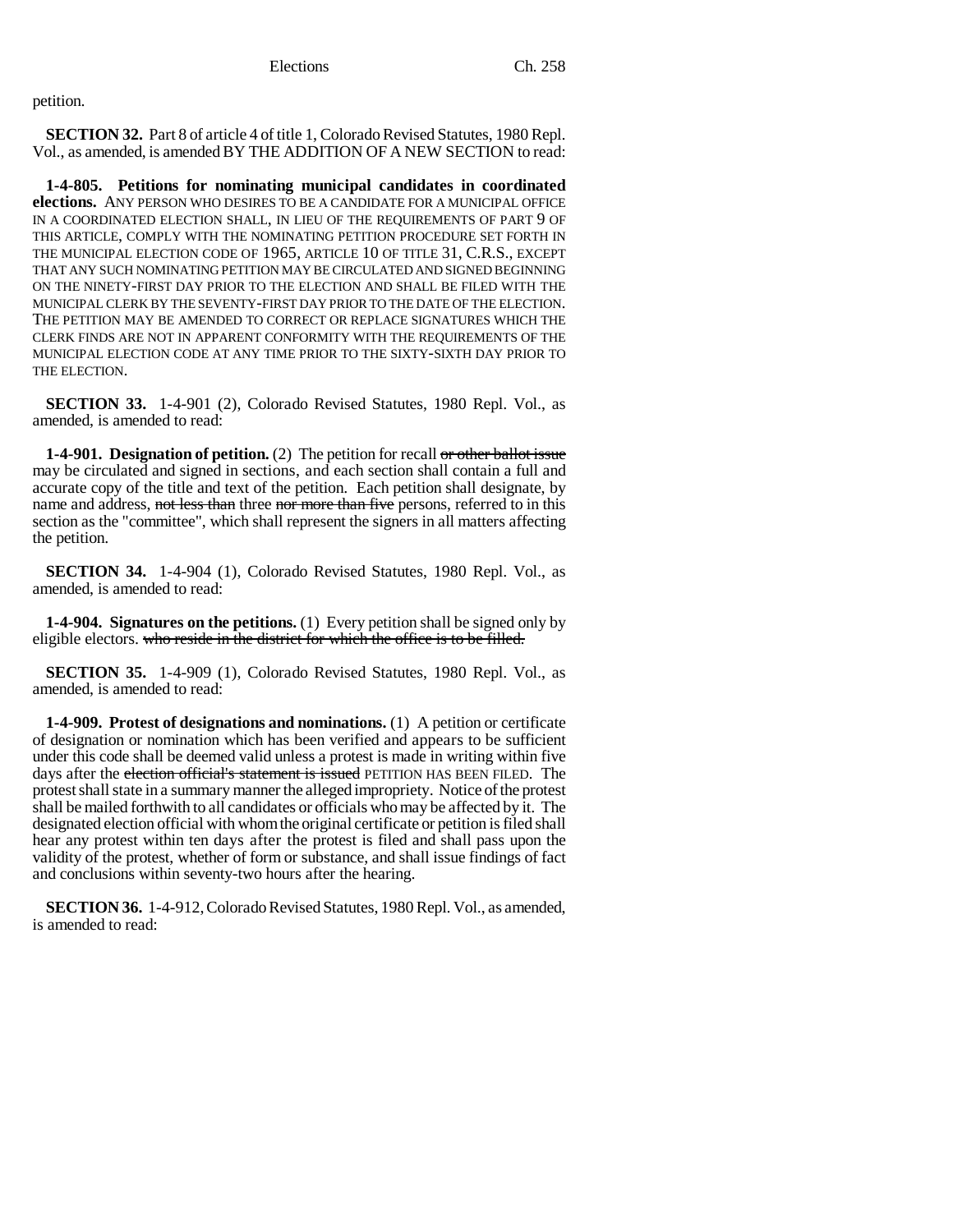**1-4-912. Cure.** (1) In case a petition for nominating independent candidates is not sufficient, it may be amended at any time prior to 3 p.m. on the Tuesday preceding a primary election, 3 p.m. on the fifty-fifth day preceding a congressional vacancy election, or 3 p.m. sixty SIXTY-SIX days prior to an election which is not being held concurrently with the general election.

(2) In case a petition for recall is not sufficient, it may be withdrawn by a majority of the committee and may be amended at any time within sixty days from the date the first signature was affixed to the petition WAS APPROVED BY THE DESIGNATED ELECTION OFFICIAL. Any signer may request that his or her name be stricken from the petition within the sixty-day period.

**SECTION 37.** The introductory portion to 1-4-1203 (1), Colorado Revised Statutes, 1980 Repl. Vol., as amended, is amended to read:

**1-4-1203. Names on ballots.** (1) The secretary of state shall certify the names and party affiliations of the candidates to be placed on the presidential primary election ballots fifty-five FIFTY days before the election is to be held. The only candidates whose names shall be placed on ballots for the election shall be those candidates who:

**SECTION 38.** 1-4-1204 (3), Colorado Revised Statutes, 1980 Repl. Vol., as amended, is amended to read:

**1-4-1204. Election results - certification - pledging of delegates.** (3) It is the intent of the general assembly that the provisions of this part 12 conform to the requirements of federal law and national political parties PARTY RULES for presidential primary elections. The secretary of state shall prepare a written report to the general assembly concerning whether the provisions of this part 12 conform to the requirements of federal law and national political party rules for presidential primary elections. The secretary of state shall solicit comments from national political parties on the conformance of this part 12 to their rules and shall include any comments submitted by the parties on that topic. The report shall be submitted to the legislative council no later than January 1, 1991, and the general assembly shall make such reasonable changes to this part 12 as are necessary to conform to federal law and national political parties' rules.

**SECTION 39.** 1-4-1206, Colorado Revised Statutes, 1980 Repl. Vol., as amended, is amended to read:

**1-4-1206. Precincts for the presidential primary election.** Counties may combine precincts for the presidential primary election. If a county chooses to combine precincts, the county shall publish polling place locations as provided in section 1-5-204 SECTION 1-5-205. If any redistricting is scheduled to occur but has not been completed before January 1 of an election year, the precincts used in the preceding general election shall be used for the presidential primary election.

**SECTION 40.** Part 1 of article 5 of title 1, Colorado Revised Statutes, 1980 Repl. Vol., as amended, is amended BY THE ADDITION OF A NEW SECTION to read:

**1-5-102.5. Establishing polling places for coordinated elections.** NOT LESS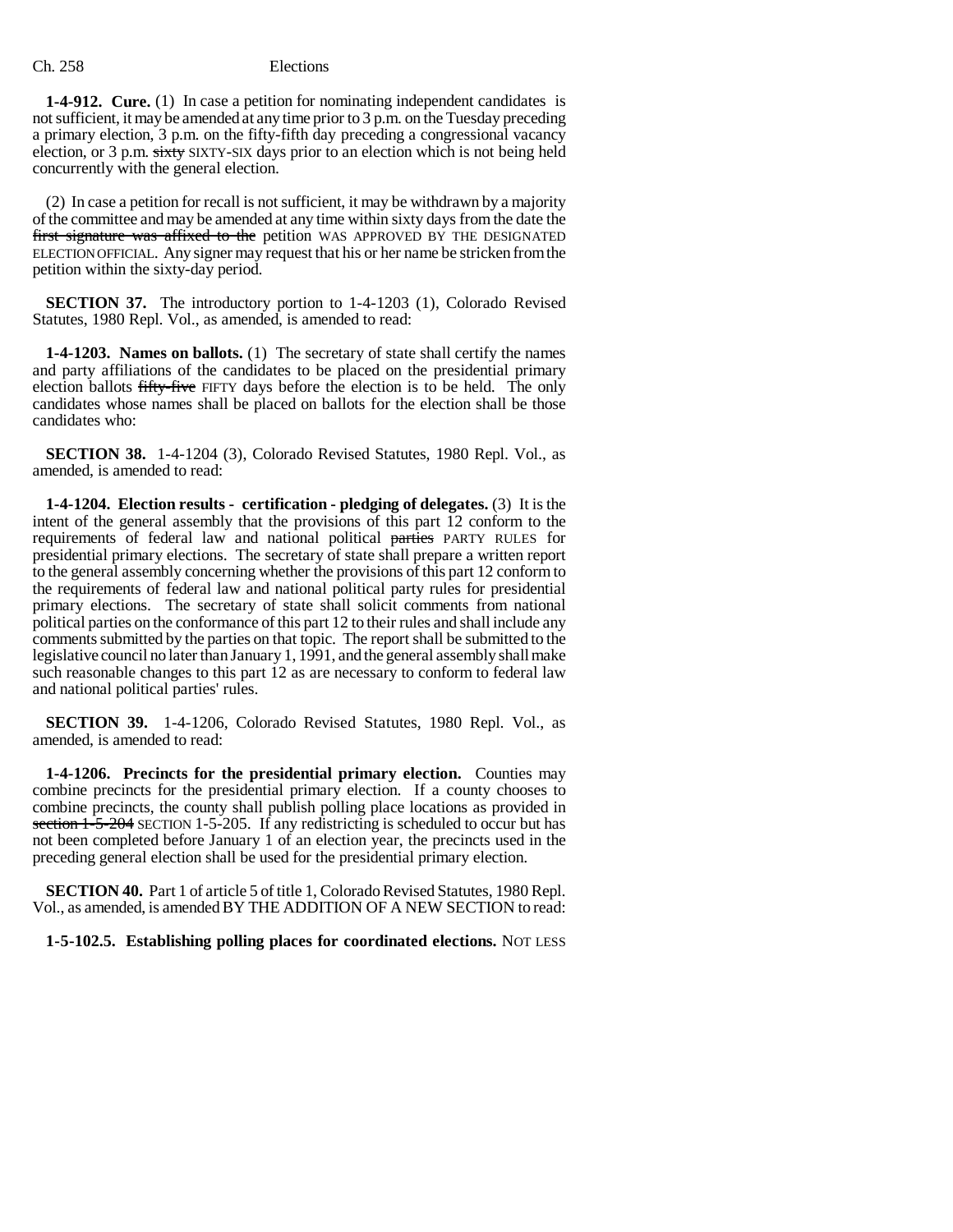THAN NINETY DAYS PRIOR TO A COORDINATED ELECTION, THE COUNTY CLERK AND RECORDER, IN CONSULTATION WITH THE OTHER DESIGNATED ELECTION OFFICIALS OF EACH POLITICAL SUBDIVISION PARTICIPATING IN THE ELECTION, SHALL ASSURE THAT THE POLLING PLACES CHOSEN ALLOW AN INDIVIDUAL ELECTOR TO VOTE AT ONE POLLING PLACE FOR ALL BALLOT ISSUES, BALLOT QUESTIONS, AND CANDIDATES VOTED ON THE SAME DATE.

**SECTION 41.** 1-5-104 (1), Colorado Revised Statutes, 1980 Repl. Vol., as amended, is amended to read:

**1-5-104. Changes in boundaries - nonpartisan elections.** (1) Changes in the boundaries of precincts or the creation of new precincts for nonpartisan elections shall be completed not less than forty-five NINETY days prior to scheduled elections except in cases of precinct changes resulting from changes in the jurisdiction's boundaries.

**SECTION 42.** 1-5-105 (2) and (3), Colorado Revised Statutes, 1980 Repl. Vol., as amended, are amended to read:

**1-5-105. Restrictions.** (2) No polling place shall be located in a room in which any intoxicating malt, spirituous, or vinous liquors are being sold SERVED.

(3) The polling places shall be in public locations wherever possible. A private location may be used only when no appropriate public location is available. within the boundaries of the political subdivision.

**SECTION 43.** 1-5-201, Colorado Revised Statutes, 1980 Repl. Vol., as amended, is repealed as follows:

**1-5-201. Notice of presidential primary election.** At least forty-five days before a presidential primary election, the secretary of state shall certify the names and party affiliations of the candidates to be placed on the presidential primary ballots.

**SECTION 44.** 1-5-202 (1) and (2), Colorado Revised Statutes, 1980 Repl. Vol., as amended, are amended to read:

**1-5-202. Notice of presidential primary and primary election by secretary of state.** (1) At least fifty days before any PRESIDENTIAL PRIMARY OR primary election, the secretary of state shall transmit to each county clerk and recorder a notice in writing specifying the offices for which nominations are to be made. at the **primary election.** The notice shall include a certified list of persons for whom certificates of designation or petitions have been filed and the office for which each person is a candidate, together with the other details mentioned in the certificates of designation or petitions, and the order of the ballot for the election.

(2) Each county clerk and recorder, at least ten days before the PRESIDENTIAL PRIMARY OR primary election, shall publish once in a condensed form under the proper party designation and under the title of each office the names of all persons for whom certificates of designation or petitions have been filed. The publication shall contain the date of the PRESIDENTIAL PRIMARY OR primary election and the hours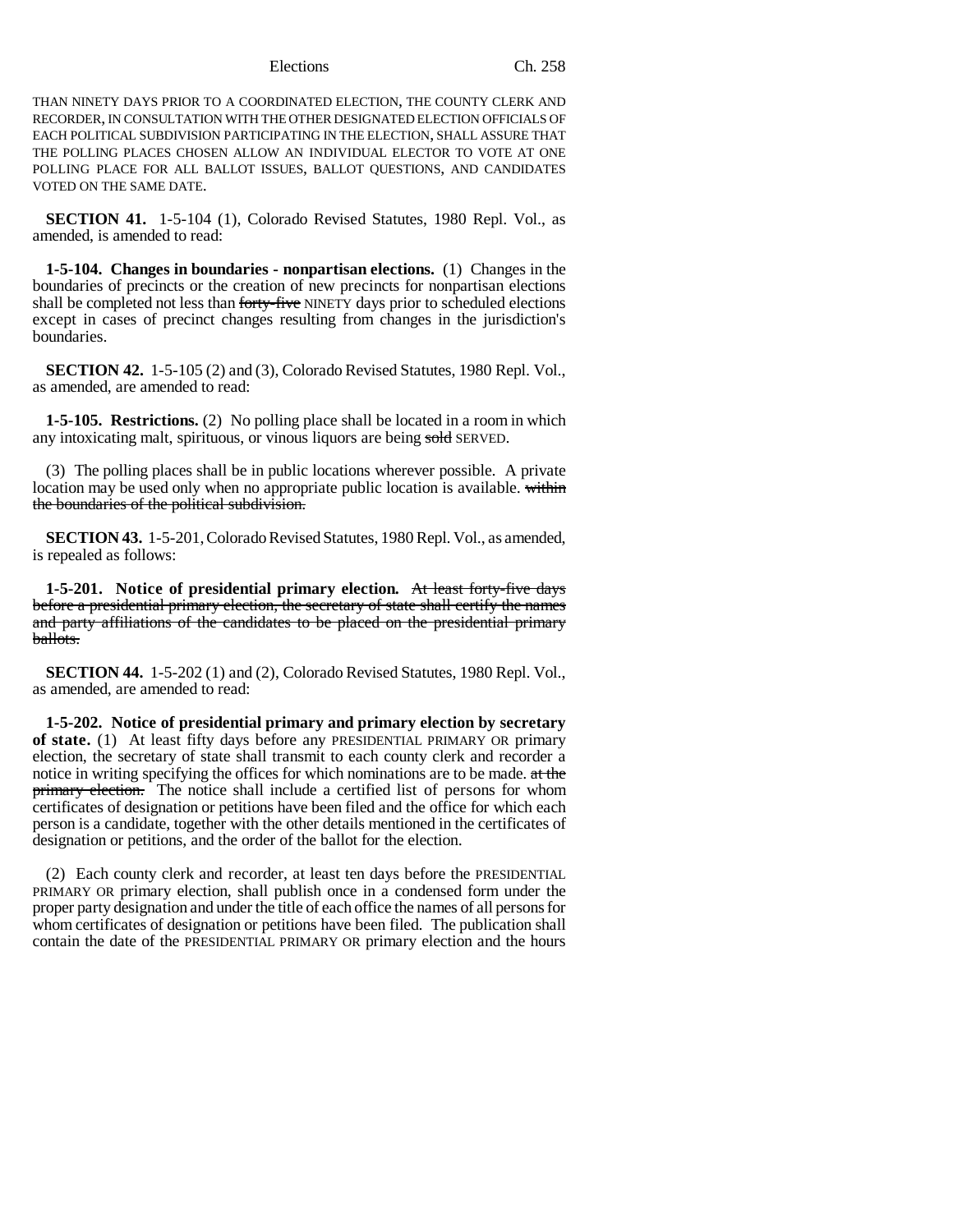during which the polls will be open and shall state that the PRESIDENTIAL PRIMARY OR primary election will be held in the lawful polling places designated for each precinct. A copy of the publication shall be posted in a conspicuous place in the office of the county clerk and recorder. The posting may be made by the use of sample ballots.

**SECTION 45.** 1-5-203 (3), Colorado Revised Statutes, 1980 Repl. Vol., as amended, is amended to read:

**1-5-203. Certification of ballot.** (3) At least fifty days before a nonpartisan election, the designated election official shall certify the ballot. The ballot shall include the name and office of each candidate for whom a petition has been filed with the election official and any ballot issues OR BALLOT QUESTIONS to be submitted to the eligible electors.

**SECTION 46.** 1-5-204, Colorado Revised Statutes, 1980 Repl. Vol., as amended, is amended to read:

**1-5-204. Call for nominations for nonpartisan elections.** At least ninety days before a regular nonpartisan election EXCEPT A MUNICIPAL ELECTION CONDUCTED AS PART OF A COORDINATED ELECTION, the designated election official shall make one publication of a notice of CALL FOR NOMINATIONS FOR the election. The notice CALL shall state which offices will be voted upon at the election, where petitions for nomination may be obtained, and deadlines for submitting the petitions to the designated election official.

**SECTION 47.** 1-5-205, Colorado Revised Statutes, 1980 Repl. Vol., as amended, is amended to read:

**1-5-205. Notice of general, congressional vacancy, ballot issue, ballot question, or nonpartisan election.** (1) The designated election official, at least ten days before each election, shall give notice in writing of the election, as follows: The notice shall state the date of the election and the hours during which the polls will be open; shall state that the election will be held in the lawful polling places designated for each precinct; shall name the officers to be elected; shall list the names of the judges on the ballot for retention in office; shall state that proposed constitutional amendments and laws will be on the ballot and have been published by the secretary of state; shall give the name and party or other designation of each candidate whose nomination to office has been certified to the designated election official, which shall be as nearly as possible in the form in which such nominations appear upon the official ballot; and shall state the other ballot issues AND BALLOT QUESTIONS which have been certified to the designated election official by the governing body. A copy of the notice shall be posted until after the election in a conspicuous place in the office of the designated election official. Sample ballots may be used as notices so long as the information required by this section is included. In addition, the notice shall be published in at least one newspaper having general circulation in the county. The election official shall retain a copy of the notice as a record for public inspection until the election contest is decided.

(2) AT THE TIME THAT PUBLICATION IS MADE, THE DESIGNATED ELECTION OFFICIAL OF EACH POLITICAL SUBDIVISION SHALL ALSO MAIL A NOTICE OF THE ELECTION TO THE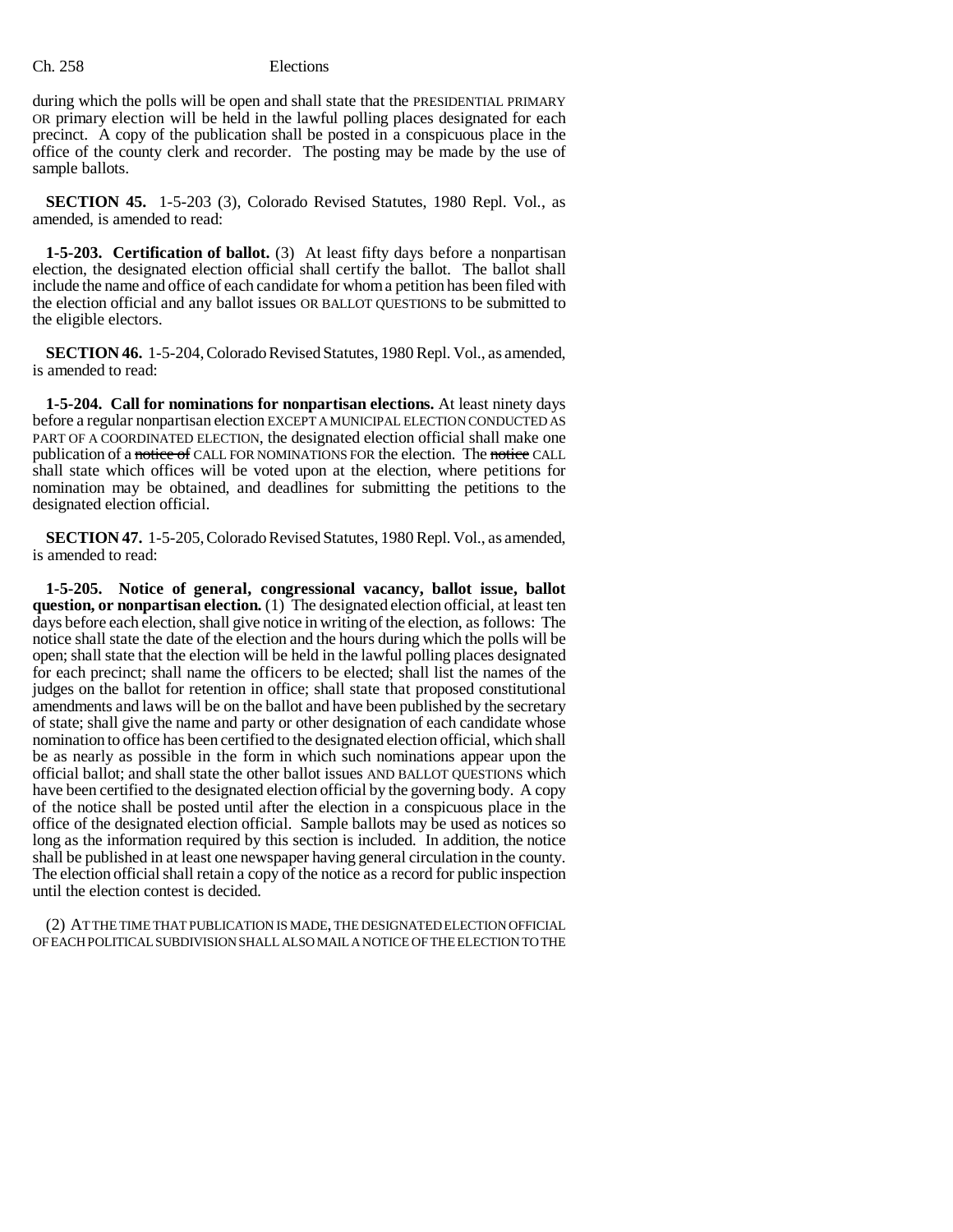COUNTY CLERK AND RECORDERS OF THE COUNTIES IN WHICH THE POLITICAL SUBDIVISION IS LOCATED.

**SECTION 48.** 1-5-206 (1) and (2) (a), Colorado Revised Statutes, 1980 Repl. Vol., as amended, are amended, and the said 1-5-206 is further amended BY THE ADDITION OF A NEW SUBSECTION, to read:

**1-5-206. Postcard notice and notice by publication.** (1) At any time between twenty-five days before the primary election and thirty days after the primary election, except for the presidential primary, MAIL BALLOT, COURT-ORDERED ELECTIONS, AND ELECTIONS WHICH, PURSUANT TO SECTION 20 OF ARTICLE X OF THE COLORADO CONSTITUTION, REQUIRE THE MAILING OF A NOTICE OF ELECTION, the designated election official COUNTY CLERK AND RECORDER shall mail a voter information card to all eligible electors. The card shall contain the eligible elector's name and address, precinct number, and polling location and any other applicable information. It shall be mailed first-class and shall state on the address surface "Do not forward. Address correction requested" or similar wording in accordance with United States postal service regulations.

(2) (a) Not less than eighteen days before all nonpartisan elections except elections conducted by mail ballots AND COURT-ORDERED ELECTIONS, the designated election official shall mail to each household where one or more eligible electors reside a voter information card or voter information letter which shall contain the household's address, precinct number, polling location, the specific election being noticed, and any other applicable information. If a general election and an election on a  $\text{tax}$ question BALLOT ISSUE are being held as a concurrent election, as defined in section  $1-1-103$  (4), or as a joint election, as defined in section  $1-1-103$  (21) COORDINATED ELECTION, AS DEFINED IN SECTION 1-1-104 (6.5), the voter information card or voter information letter is not required.

(4) FOR COORDINATED ELECTIONS, THE INFORMATION CONTAINED ON THE POSTCARD NOTICE AS SPECIFIED IN SUBSECTION (1) OF THIS SECTION SHALL BE INCLUDED WITH THE NOTICE THAT IS MAILED PURSUANT TO SECTION 20 OF ARTICLE X OF THE COLORADO CONSTITUTION.

**SECTION 49.** 1-5-304, Colorado Revised Statutes, 1980 Repl. Vol., as amended, is amended to read:

**1-5-304. Lists of property owners.** For elections where owning property in the political subdivision is a requirement for voting in the election, the county assessor shall certify and deliver  $\alpha$  AN INITIAL list of all recorded owners of real property within the political subdivision no later than five THIRTY days before the election. THE SUPPLEMENTAL LIST FOR THE POLITICAL SUBDIVISION SHALL BE PROVIDED NO LATER THAN TWENTY DAYS BEFORE THE ELECTION AND SHALL CONTAIN THE NAMES AND ADDRESSES OF ALL RECORDED OWNERS WHO HAVE BECOME OWNERS WITHIN THE PERIOD SINCE THE INITIAL PROPERTY OWNERS LIST WAS PROVIDED. The cost for the list LISTS shall be assessed by the county assessors and paid by the political subdivision holding the election. The fee for furnishing the list LISTS shall be no less than twenty-five dollars for the entire list BOTH LISTS nor more than one cent for each name contained on the list LISTS, whichever is greater.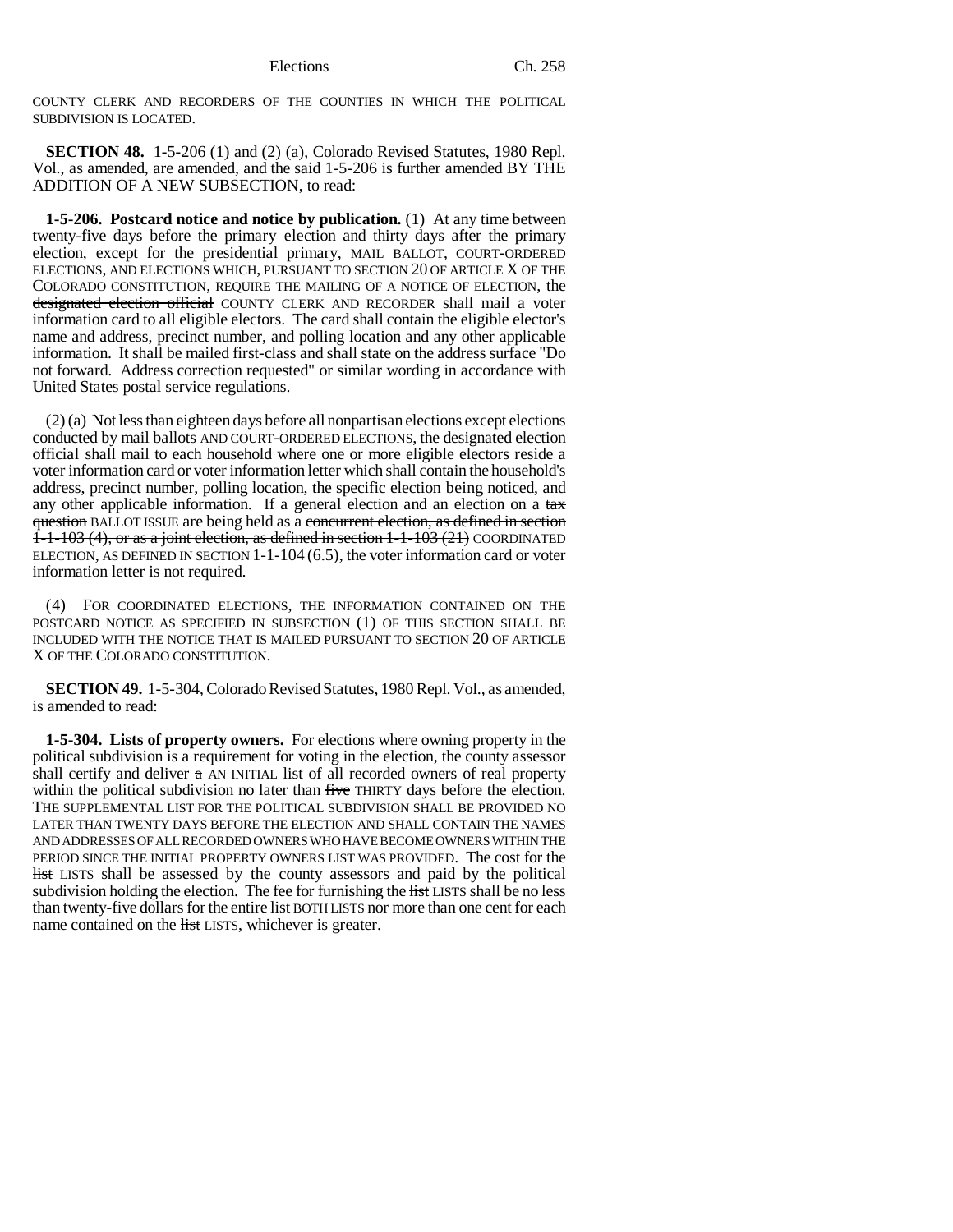**SECTION 50.** 1-5-404 (1) and (3), Colorado Revised Statutes, 1980 Repl. Vol., as amended, are amended to read:

**1-5-404. Arrangement of names on ballots for partisan elections.** (1) In all general or congressional vacancy PARTISAN elections, in precincts using paper ballots, electronic voting equipment, or a combination thereof, the names of all candidates and joint candidates who have been duly nominated for office shall be arranged on the ballot under the designation of the office in two groups. The names of the candidates of the two major political parties shall be placed on the general election ballot in an order established by lot and shall comprise the first group; except that the joint candidates for PRESIDENT AND VICE PRESIDENT AND THE JOINT CANDIDATES FOR governor and lieutenant governor shall be arranged in the alphabetical order of the names of the candidates for PRESIDENT AND governor. The names of the candidates and joint candidates of the remaining political parties or political organizations shall be listed in an order established by lot and shall comprise the second group; except that the joint candidates for PRESIDENT AND VICE PRESIDENT AND THE JOINT CANDIDATES FOR governor and lieutenant governor shall be arranged in the alphabetical order of the names of the candidates for PRESIDENT AND governor.

(3) The arrangement of names on ballots for nonmachine voting in congressional vacancy elections shall be established by lot at any time prior to the certification of ballots for the congressional vacancy election. The officer in receipt of the original designation, nomination, or petition of each candidate shall inform the two major political parties and the representatives of each political organization on file with the secretary of state of the time and place of the lot-drawing for the congressional election ballot. Ballot positions shall be assigned to the major political party or political organization in the order in which they are drawn.

**SECTION 51.** 1-5-405, Colorado Revised Statutes, 1980 Repl. Vol., as amended, is REPEALED AND REENACTED, WITH AMENDMENTS, to read:

**1-5-405. Arrangement of names on voting machines - testing of machines.** (1) ON ALL VOTING MACHINES, THE BALLOT ISSUE CONCERNING THE RETENTION IN OFFICE OF JUSTICES OF THE SUPREME COURT, JUDGES OF THE COURT OF APPEALS, JUDGES OF THE DISTRICT COURT, AND JUDGES OF THE COUNTY COURT, IN THAT ORDER, SHALL BE SO PLACED ON THE MACHINES THAT THE BALLOT ISSUES FOLLOW THE CANDIDATES FOR COUNTY, STATE, AND FEDERAL OFFICES ON THE UPPERMOST ROWS AVAILABLE FOR THE CANDIDATE SECTION ON THE VOTING MACHINES.

(2) WHEN MORE THAN ONE PERSON IS TO BE ELECTED TO AN OFFICE, ONLY TWO SPACES SHALL BE PROVIDED ON THE VOTING MACHINE FOR WRITE-IN PURPOSES FOR EACH OFFICE.

(3) ALL VOTING MACHINES, WHEN PREPARED FOR THE SPECIFIC ELECTION, SHALL BE TESTED TO MAKE CERTAIN THAT ALL VOTING LEVERS ARE IN PLACE AND THAT THE MACHINE PROPERLY RECORDS THE VOTES CAST. AFTER THE TESTING, THE MACHINE SHALL BE RESET TO ZERO VOTES CAST FOR EACH OFFICE AND ISSUE.

**SECTION 52.** 1-5-406, Colorado Revised Statutes, 1980 Repl. Vol., as amended, is amended to read: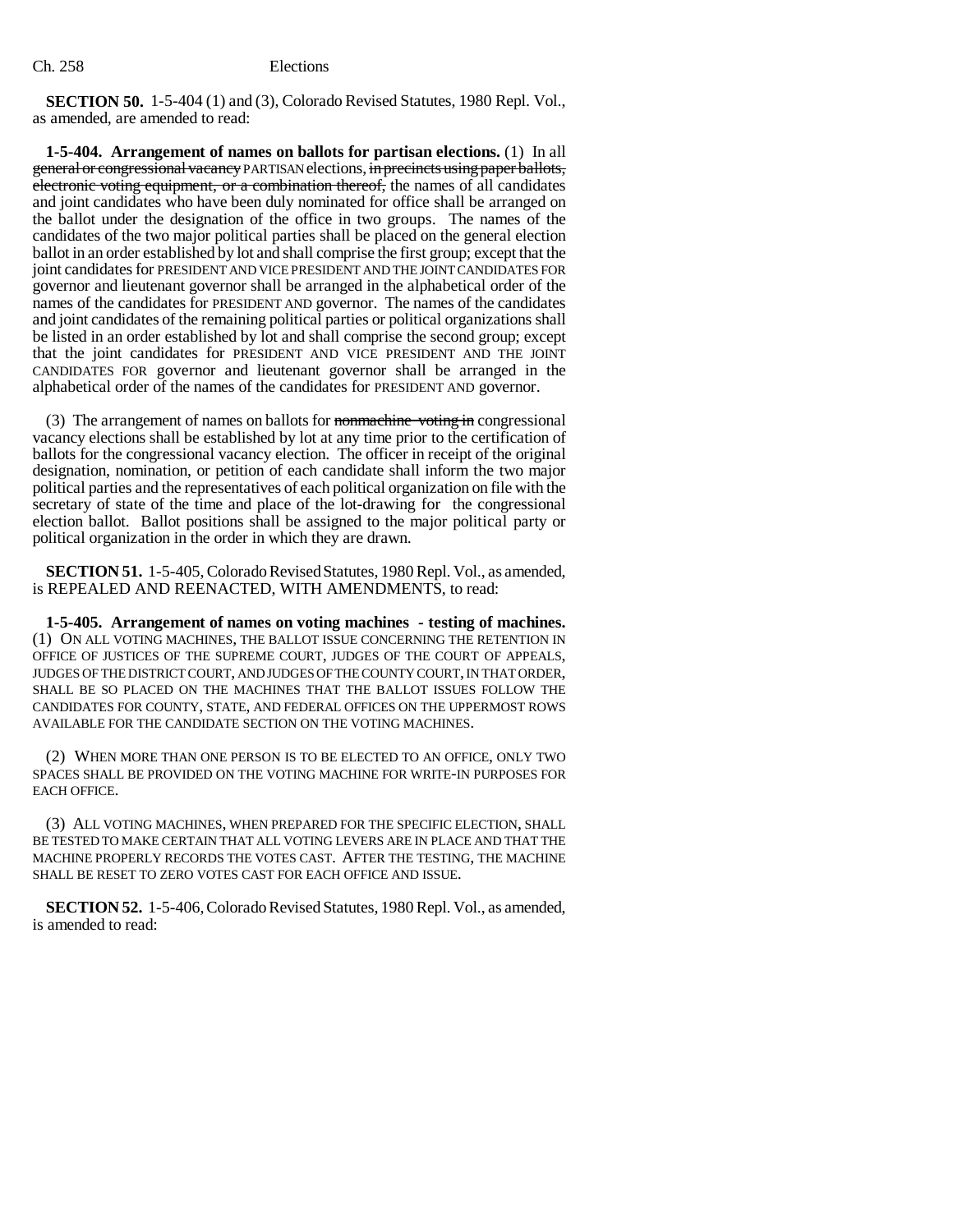**1-5-406. Content of ballots for nonpartisan elections.** The designated election official shall provide printed ballots for every election. The official ballots shall be printed and in the possession of the designated election official at least thirty days before the election. Every ballot shall contain the names of all duly nominated candidates for offices to be voted for at that election, except those who have died or withdrawn, and the ballot shall contain no other names. The names of the candidates for each office shall be printed upon the ballot in alphabetical order ARRANGEMENT OF THE NAMES SHALL BE ESTABLISHED BY LOT AT ANY TIME PRIOR TO THE CERTIFICATION OF THE BALLOT. THE DESIGNATED ELECTION OFFICIAL SHALL NOTIFY THE CANDIDATES OF THE TIME AND PLACE OF THE LOT-DRAWING FOR THE BALLOT. THE DRAWING SHALL BE PERFORMED BY THE DESIGNATED ELECTION OFFICIAL OR A DESIGNEE. THE NAMES SHALL BE PRINTED ON THE BALLOT without political party designation.

**SECTION 53.** 1-5-407 (1) and (5), Colorado Revised Statutes, 1980 Repl. Vol., as amended, are amended, and the said 1-5-407 is further amended BY THE ADDITION OF A NEW SUBSECTION, to read:

**1-5-407. Form of ballots.** (1) The extreme top part of each ballot shall be divided into two spaces by two perforated OR DOTTED lines. Each space shall be not less than one inch wide. The top portion is called the stub, and the next portion is called the duplicate stub. On the stub and the duplicate stub, nothing shall be printed except the number of the ballot, and the same number shall be printed upon both the stub and the duplicate stub. All ballots shall be numbered consecutively. All ballots shall be uniform and of sufficient length and width to allow for the names of candidates, officers, and ballot issues, AND BALLOT QUESTIONS to be printed in clear, plain type, with a space of at least one-half inch between the different columns on the ballot. On each ballot shall be printed the endorsement "Official ballot for ......................", and after the word "for" shall follow the designation of the precinct, if appropriate, and the political subdivision for which the ballot is prepared, the date of the election, and a facsimile of the signature of the election official. The ballot shall contain no caption or other endorsement, except as provided in this section. The election official shall use precisely the same quality and tint of paper, the same kind of type, and the same quality and tint of plain black ink for all ballots prepared for one election.

(5) Whenever the approval of a ballot issue OR BALLOT QUESTION is submitted to the vote of the people, the ballot issue OR QUESTION shall be printed upon the ballot following the lists of candidates. Constitutional issues shall be printed first, followed by statewide **ballot** issues AND QUESTIONS, COUNTY ISSUES AND QUESTIONS, MUNICIPAL ISSUES AND QUESTIONS, SCHOOL DISTRICT ISSUES AND QUESTIONS, and then local ballot issues AND QUESTIONS FOR OTHER POLITICAL SUBDIVISIONS WHICH ARE IN MORE THAN ONE COUNTY, AND THEN BALLOT ISSUES AND QUESTIONS FOR OTHER POLITICAL SUBDIVISIONS WHICH ARE WHOLLY WITHIN A COUNTY. THE MEASURES IN EACH CATEGORY SHALL BE PLACED IN THE FOLLOWING ORDER: MEASURES TO INCREASE TAXES; MEASURES TO INCREASE DEBT; CITIZEN PETITIONS; AND REFERRED MEASURES.

(5.5) THE COORDINATED ELECTION OFFICIAL MAY CHOOSE TO FOLLOW THE PROVISIONS OF SUBSECTION (5) OF THIS SECTION, OR MAY CHOOSE TO USE SEPARATE BALLOTS. IF SEPARATE BALLOTS ARE USED, THE CANDIDATES SHALL BE LISTED FIRST, FOLLOWED BY MEASURES TO INCREASE TAXES, MEASURES TO INCREASE DEBT, CITIZEN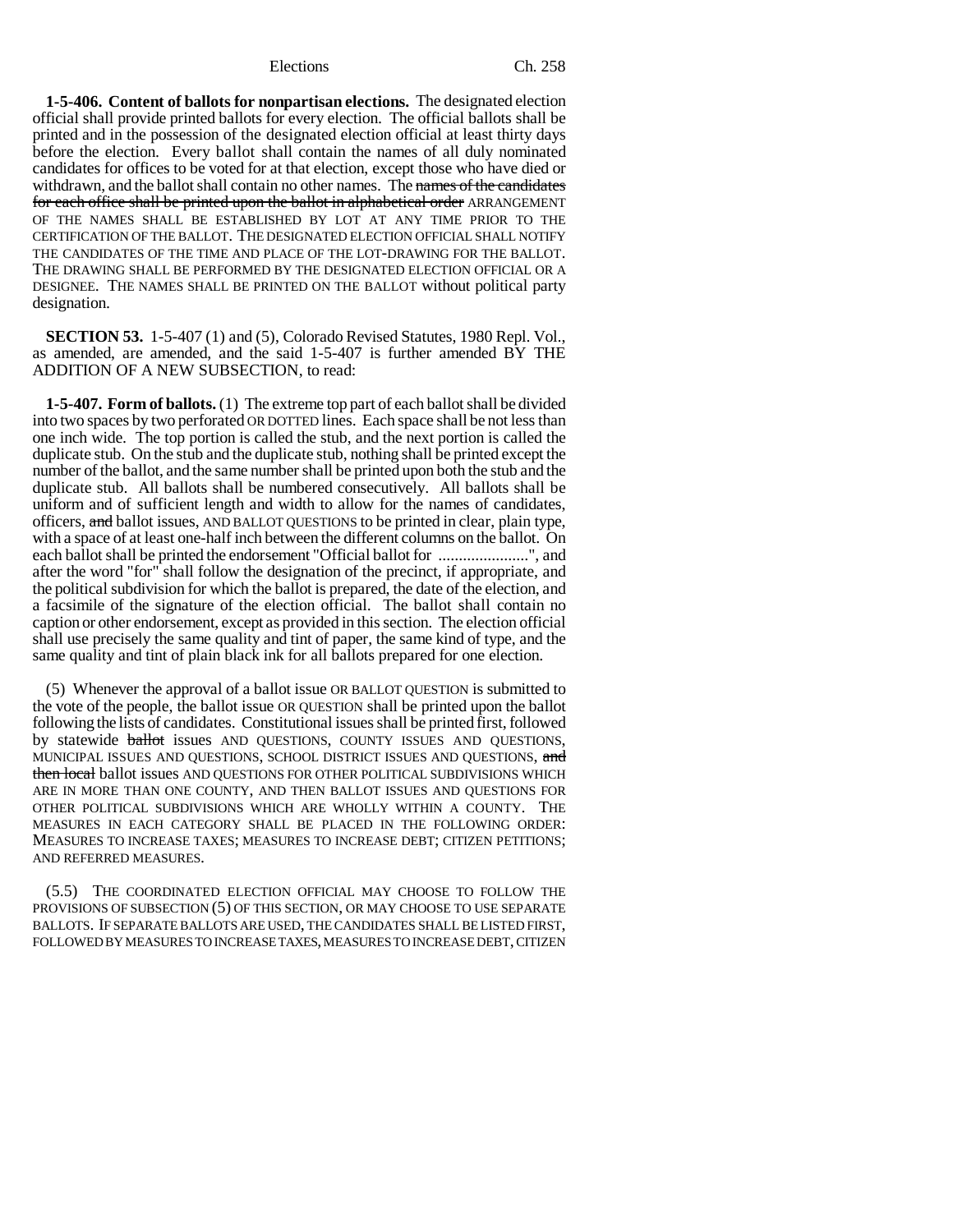PETITIONS, AND REFERRED MEASURES.

**SECTION 54.** 1-5-506, Colorado Revised Statutes, 1980 Repl. Vol., as amended, is amended to read:

**1-5-506. Election expenses in nonpartisan elections.** The cost of conducting a nonpartisan election, or the prorated costs of conducting a joint election, including the cost of printing and supplies, shall be paid by the governing body calling the election.

**SECTION 55.** 1-5-507, Colorado Revised Statutes, 1980 Repl. Vol., as amended, is amended to read:

**1-5-507. County clerk and recorder to give estimate.** In any election called by a nonpartisan governing body where the county clerk and recorder will have responsibilities for the election, the county clerk and recorder shall give to the governing body estimates of the costs for conducting a concurrent election, a joint COORDINATED election or a mail ballot election so that the governing body may choose the appropriate method of election.

**SECTION 56.** 1-5-602 (1) (f) and (1) (k), Colorado Revised Statutes, 1980 Repl. Vol., as amended, are amended to read:

**1-5-602. Requirements for voting machines.** (1) No voting machine shall be purchased, leased, or used unless it fulfills the following requirements:

(f) It prevents the elector from voting for a candidate or on a ballot issue OR QUESTION for whom or on which the elector is not lawfully entitled to vote;

(k) It will correctly register by means of exact mechanical counters every vote cast for candidates or for ballot issues OR QUESTIONS appearing on the ballot;

**SECTION 57.** Part 6 of article 5 of title 1, Colorado Revised Statutes, 1980 Repl. Vol., as amended, is amended BY THE ADDITION OF A NEW SECTION to read:

**1-5-608.5. Electronic voting system certification.** (1) RECOGNIZED INDEPENDENT TESTING AUTHORITIES HAVE THE AUTHORITY TO TEST, APPROVE, AND QUALIFY ELECTRONIC VOTING SYSTEMS FOR SALE AND USE IN THE STATE OF COLORADO, IF:

(a) NO INDEPENDENT TESTING AUTHORITY WILL BE RECOGNIZED AND GRANTED THE AUTHORITY TO QUALIFY ELECTRONIC VOTING SYSTEMS FOR USE IN THIS STATE UNLESS IT HAS MET ALL OF THE OBLIGATIONS AND ONGOING REQUIREMENTS NECESSARY TO GAIN CERTIFICATION AS AN INDEPENDENT TESTING AUTHORITY FROM THE NATIONAL ASSOCIATION OF STATE ELECTION DIRECTORS OR OTHER NATIONAL AUTHORITY RECOGNIZED BY THE FEDERAL ELECTION COMMISSION FOR THE PURPOSE OF CERTIFYING INDEPENDENT TESTING AUTHORITIES.

(b) THE INDEPENDENT TESTING AUTHORITY CONDUCTS ANY AND ALL TESTS REQUIRED BY THE NATIONAL ASSOCIATION OF STATE ELECTION DIRECTORS OR OTHER NATIONAL AUTHORITY RECOGNIZED BY THE FEDERAL ELECTION COMMISSION FOR GRANTING CERTIFICATION TO INDEPENDENT TESTING AUTHORITIES TO VERIFY THE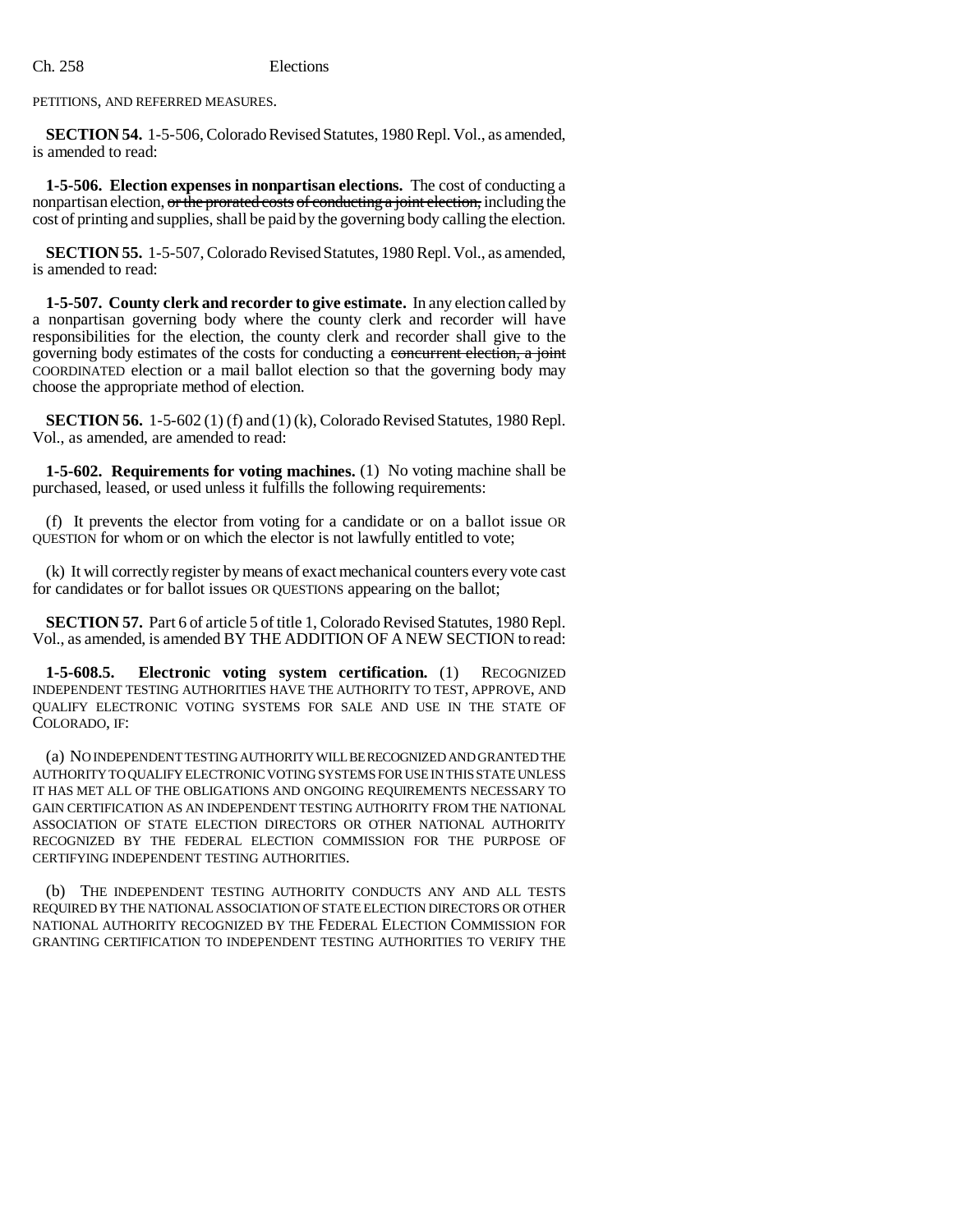INTEGRITY OF THE ELECTRONIC VOTING SYSTEMS TO BE USED IN COLORADO.

(c) NO ELECTRONIC VOTING DEVICE OR ELECTRONIC VOTING SYSTEM SHALL BE USED IN ANY PUBLIC ELECTION IN THIS STATE UNLESS IT HAS BEEN CERTIFIED BY THE SECRETARY OF STATE FOLLOWING SUCCESSFUL QUALIFICATION TESTING CONDUCTED BY A RECOGNIZED INDEPENDENT TESTING AUTHORITY.

**SECTION 58.** The introductory portion to 1-6-101 (1), Colorado Revised Statutes, 1980 Repl. Vol., as amended, is amended, and the said 1-6-101 is further amended BY THE ADDITION OF THE FOLLOWING NEW SUBSECTIONS, to read:

**1-6-101. Certification and qualifications for election judges.** (1) The persons submitting lists of election judges must certify that all persons nominated as election judges SHALL CERTIFY IN WRITING THAT THEY meet the following qualifications:

(3) FOR COORDINATED ELECTIONS, THE COUNTY CLERK AND RECORDER MAY COMBINE PRECINCTS AND POLLING PLACES AND MAY USE THE SAME ELECTION JUDGES.

(4) THE CERTIFICATION OF QUALIFICATION SHALL BE COMPLETED PRIOR TO THE PERSON SERVING AS AN ELECTION JUDGE. THE CERTIFICATIONS MAY BE KEPT ON FILE WITH THE COUNTY CLERK AND RECORDER OR OTHER DESIGNATED ELECTION OFFICIAL FOR UP TO TWO YEARS FROM THE DATE OF SIGNING THE CERTIFICATION.

**SECTION 59.** 1-6-113 (1), Colorado Revised Statutes, 1980 Repl. Vol., as amended, is amended to read:

**1-6-113. Vacancies.** (1) If for any reason any person selected to serve as an election judge fails to attend the class of instruction for election judges, or refuses, fails, or is unable to serve, or is removed by preemption or for cause, the designated election official thereafter may appoint an election judge, AND FOR A PARTISAN ELECTION THE ELECTION JUDGE SHALL BE APPOINTED from the list of names previously submitted by the county chairperson of the political party to which the person belongs or from a list of previously authorized judges. To insure that a sufficient number of judges is available at every election, each county clerk and recorder shall compile a list of persons who are affiliated with a minor political party or a qualified political organization or who are unaffiliated and who are willing and eligible to serve as election judges. If a vacancy occurs and no persons are available who meet the affiliation requirements of section 1-6-109, then the county clerk and recorder may appoint a person from the list of persons not affiliated with a major political party.

**SECTION 60.** 1-6-114 (1), Colorado Revised Statutes, 1980 Repl. Vol., as amended, is amended to read:

**1-6-114. Oath of judges.** (1) Before any votes are taken at any election, the election judges shall each take an oath or affirmation in the following form:

"I, ..................., do solemnly swear (or affirm) that I am a citizen of the United States and the state of Colorado; that I am an eligible elector WHO RESIDES in precinct .... in the county of .................... OR WITHIN THE ....... POLITICAL SUBDIVISION; that I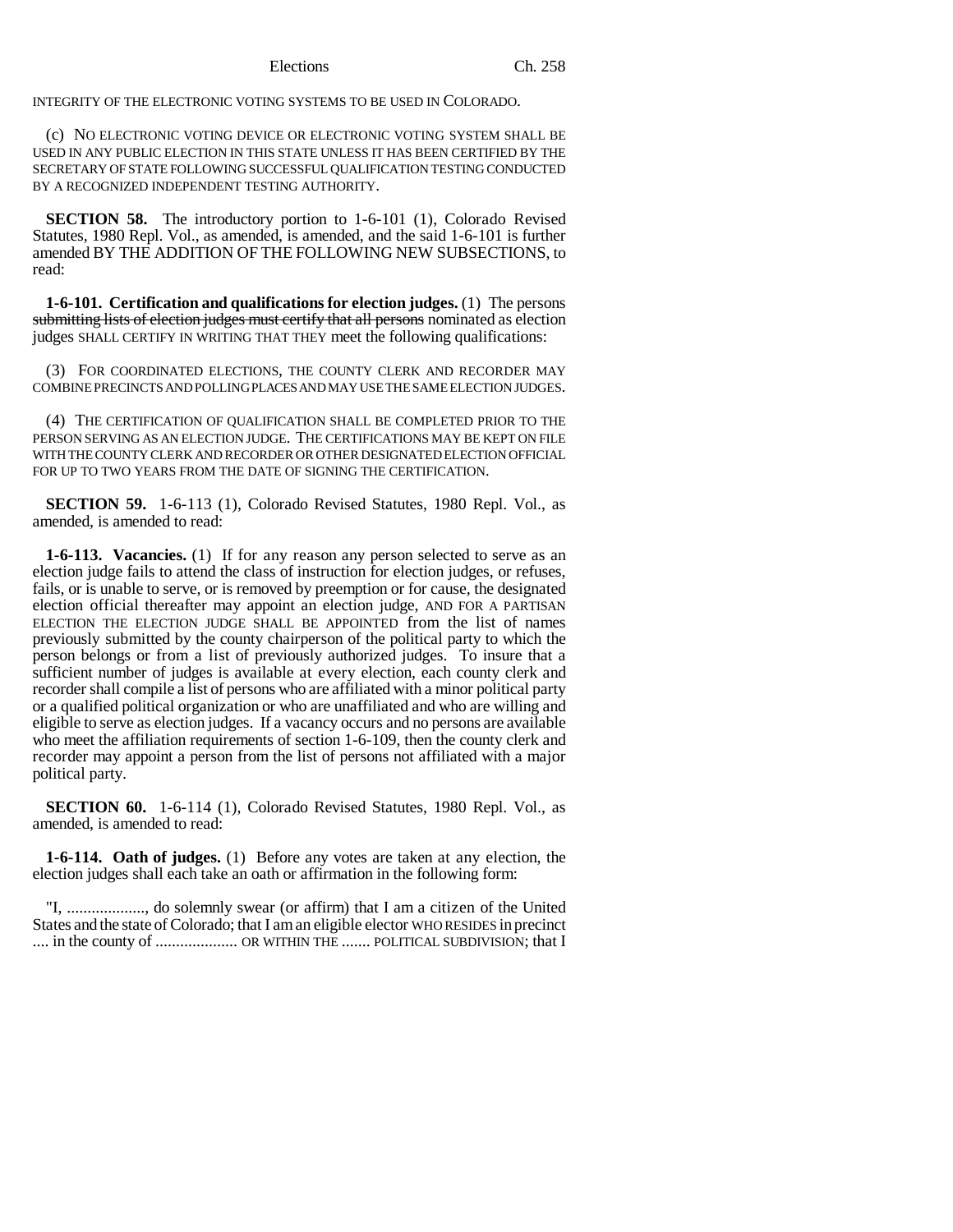am a member of the ............... party as shown on the registration books of the county clerk and recorder; that I will perform the duties of judge according to law and the best of my ability; that I will studiously endeavor to prevent fraud, deceit, and abuse in conducting the same; that I will not try to ascertain how any elector voted, nor will I disclose how any elector voted if in the discharge of my duties as judge such knowledge shall come to me, unless called upon to disclose the same before some court of justice; that I have never been convicted of violating any provision of or any offenses listed in article 13 of title 1, C.R.S.; that I have never had an application for appointment as a notary public denied nor has my commission, if I have one, to serve as a notary public been revoked pursuant to section 12-55-107, C.R.S.; that I have not been convicted of official misconduct by a notary public pursuant to section 12-55-116, C.R.S.; and that I will not disclose the result of the votes until the polls have closed."

**SECTION 61.** 1-6-115 (2), Colorado Revised Statutes, 1980 Repl. Vol., as amended, is amended to read:

**1-6-115. Compensation of judges.** (2) In addition to the compensation provided by subsection  $(1)$  of this section, each election judge may be paid expenses AND REASONABLE COMPENSATION for attending election schools which may be established by the respective designated election officials.

**SECTION 62.** 1-6-116 (1), Colorado Revised Statutes, 1980 Repl. Vol., as amended, is amended to read:

**1-6-116. Delivery of election returns and other election papers compensation.** (1) The supply judge SHALL PICK UP AT THE OFFICE OF THE DESIGNATED ELECTION OFFICIAL, and, for partisan elections, WITH one other judge of the opposite political party who is selected by the remaining judges, shall deliver the election returns, registration book, ballot boxes, and other election papers and supplies to the office of the designated election official.

**SECTION 63.** 1-6-118 (1), Colorado Revised Statutes, 1980 Repl. Vol., as amended, is amended to read:

**1-6-118. Judges may change polling place.** (1) If it becomes impossible OR IMPRACTICABLE to hold an election because of an emergency at the designated polling place, the election judges, after notifying the designated election official and after assembling at or as near as practicable to the original designated polling place, may move to the nearest convenient place for holding the election and at the newly designated place forthwith proceed with the election. THE ELECTION JUDGES SHALL NOTIFY THE DESIGNATED ELECTION OFFICIAL OF THE CHANGE AS SOON AS POSSIBLE.

**SECTION 64.** 1-7-104, Colorado Revised Statutes, 1980 Repl. Vol., as amended, is amended to read:

**1-7-104. Affidavits of eligibility.** In any election where the list of registered electors and property owners is not divided by precinct, or where an eligible elector may vote at any polling place in a political subdivision, OR WHERE A TAXPAYING ELECTOR'S NAME IS NOT ON THE LIST OF REGISTERED ELECTORS OR PROPERTY OWNERS, an affidavit signed by the eligible elector stating that the elector has not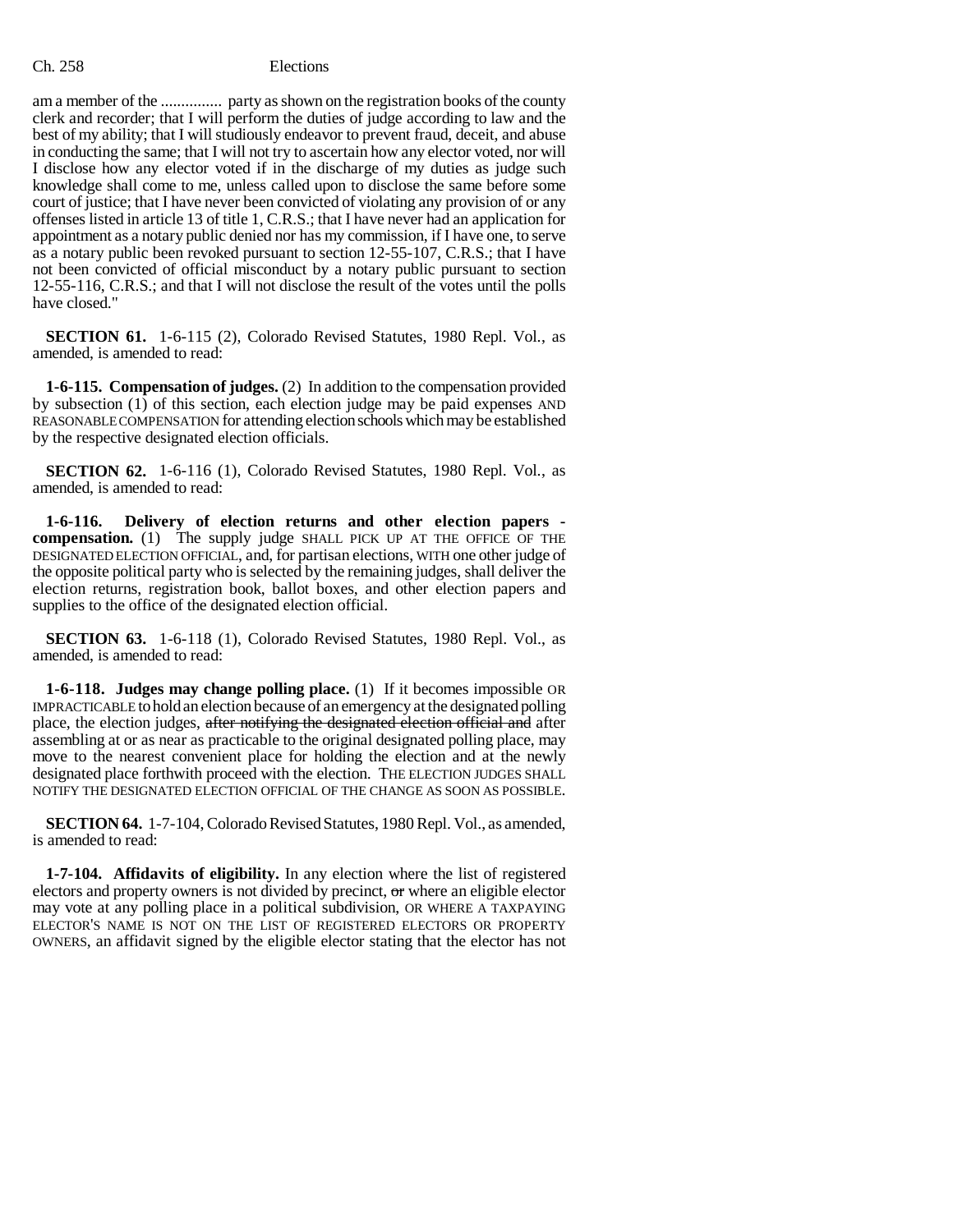previously voted in the election may be required.

**SECTION 65.** 1-7-107, Colorado Revised Statutes, 1980 Repl. Vol., as amended, is amended to read:

**1-7-107. Watchers at nonpartisan elections.** Candidates for office in nonpartisan elections, or interested parties in the case AND PROPONENTS AND OPPONENTS of a ballot issue, are EACH entitled to appoint one person to act as a watcher in every polling place in which they are a candidate or in which the issue is on the ballot. The candidates or interested parties PROPONENTS AND OPPONENTS shall certify the names of persons so appointed to the designated election official on forms provided by the official.

**SECTION 66.** 1-7-108 (1), Colorado Revised Statutes, 1980 Repl. Vol., as amended, is amended to read:

**1-7-108. Requirements of watchers.** (1) Watchers shall take an oath administered by one of the election judges THAT THEY ARE ELIGIBLE ELECTORS, THAT THEIR NAME HAS BEEN SUBMITTED TO THE DESIGNATED ELECTION OFFICIAL AS A WATCHER FOR THIS ELECTION, AND that they will not in any manner make known to anyone the result of counting votes until the polls have closed.

**SECTION 67.** 1-7-110 (1) and (2), Colorado Revised Statutes, 1980 Repl. Vol., as amended, are amended to read:

**1-7-110. Preparing to vote.** (1) Any eligible elector desiring to vote shall write his or her name and address on the signature card and give it to one of the election judges, who shall clearly and audibly announce the name in a loud and distinct tone of voice. An eligible elector who is unable to write may request assistance from one of the election judges, The judge WHO shall also sign the signature card and witness the eligible elector's mark. The signature card shall provide: "I, ...................., who reside at ...................., am an eligible elector of this precinct OR DISTRICT and desire to vote at this ............ election. Date .........."

(2) If the name is found on the registration list OR, WHERE APPLICABLE, THE PROPERTY OWNER'S LIST by the election judge in charge, the elector's name shall be repeated. The judge in charge of the pollbook or list shall then enter the eligible elector's name, and the eligible elector shall be allowed to enter the immediate voting area. Besides the election officials, no more than four electors more than the number of voting booths or voting machines shall be allowed within the immediate voting area at one time.

**SECTION 68.** 1-7-111, Colorado Revised Statutes, 1980 Repl. Vol., as amended, is amended to read:

**1-7-111. Disabled registered elector - assistance.** (1) (a) If at any election, any registered elector declares under oath to the election judges that, by reason of blindness or other physical disability or inability to read or write, he or she is unable to prepare the ballot or operate the voting machine without assistance, the elector shall be entitled, upon making a request, to receive the assistance of any one of the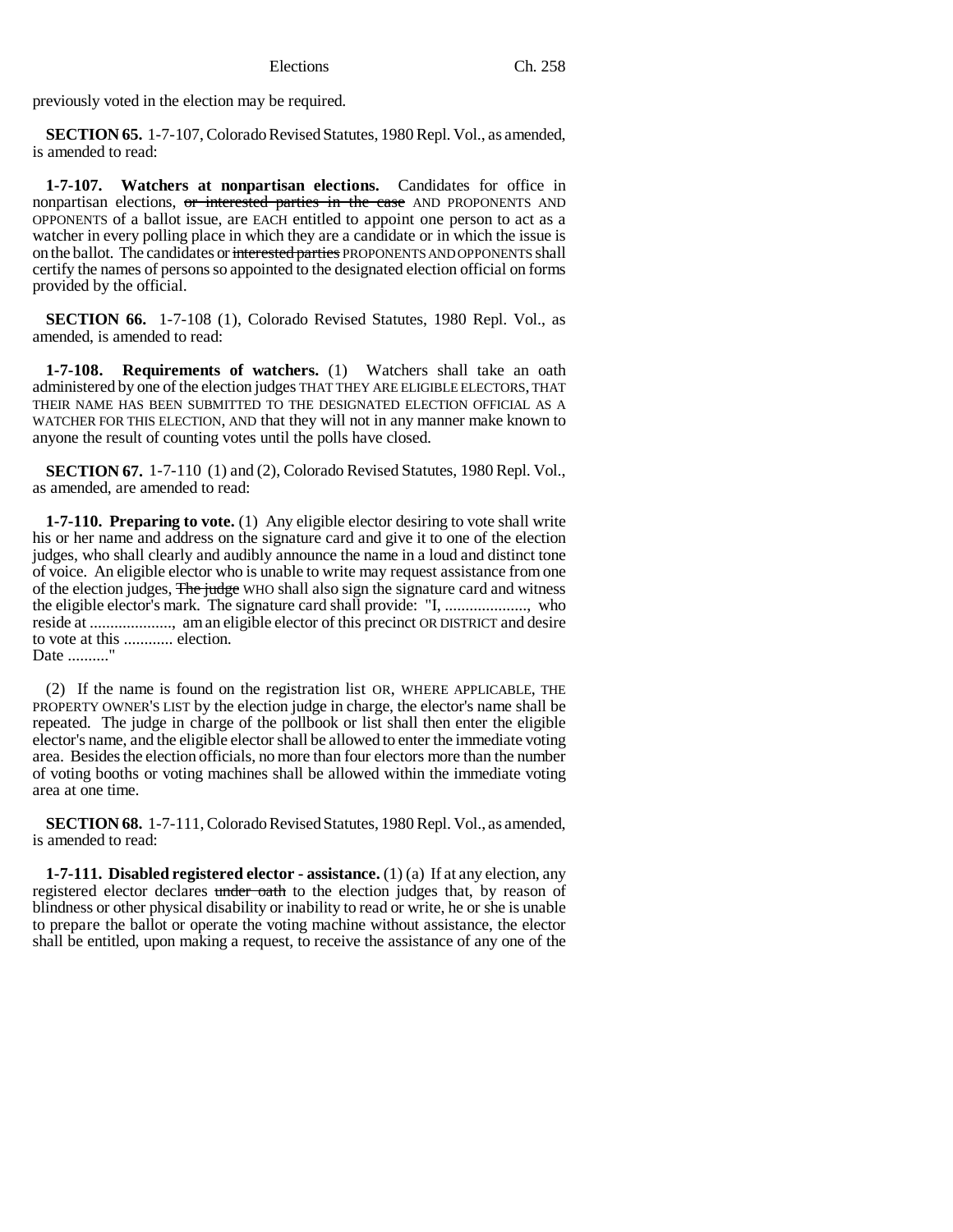election judges or, at the elector's option, any eligible elector selected by the disabled eligible elector. No person other than an election judge in the precinct shall be permitted to enter the voting booth or voting machine as an assistant to more than one elector, unless the person is the spouse, parent, grandparent, sibling, or child eighteen years or older of the elector.

(b) ANY PERSON WHO ASSISTS ANY ELIGIBLE ELECTOR TO CAST HIS OR HER BALLOT SHALL FIRST COMPLETE THE FOLLOWING VOTER ASSISTANCE/DISABLED VOTER SELF-AFFIRMATION FORM: "I, ...................., SHALL NOT IN ANY WAY ATTEMPT TO PERSUADE OR INDUCE THE ELECTOR TO VOTE IN A PARTICULAR MANNER NOR WILL I CAST THE ELECTOR'S VOTE OTHER THAN AS DIRECTED BY THE ELECTOR WHOM I AM ASSISTING."

(2) Notwithstanding the provisions of sections 1-8-117 and 1-8-118, in every political subdivision, physically disabled eligible electors shall be allowed to vote at the absent ABSENTEE voters' polling place on election day. More than one absent ABSENTEE voters' polling place may be established in a county for the purposes of this subsection (2). Prior to voting, IF POSSIBLE, the disabled eligible elector intending to vote at the absent ABSENTEE voters' polling place on election day shall complete the following affidavit which, except for the signature, may be filled out by election officials, or by a person who is assisting the physically disabled elector pursuant to this section SELF-AFFIRMATION FORM. If the disabled elector cannot read, OR WRITE, OR IS UNABLE TO SIGN HIS OR HER NAME, the election official or person assisting the physically disabled elector shall read the form aloud to the disabled elector, AND, UPON THE AFFIRMATION OF THE ELECTOR, WILL MARK THAT THE ELECTOR REQUESTING ASSISTANCE HAS AFFIRMED THAT THE FACTS ON THE FORM ARE TRUE AND CORRECT. If the disabled elector is unable to sign, the election official or person assisting the physically disabled elector may sign for the disabled elector. IF THE DISABLED ELECTOR IS ABLE TO READ AND WRITE, HE OR SHE SHALL COMPLETE THE VOTER ASSISTANCE/DISABLED VOTER SELF-AFFIRMATION FORM. The form shall provide:

From .........., State of .........., County of ........... "I, .........., being first duly sworn according to law, depose and say that AFFIRM THAT I am an eligible elector in this political subdivision located in the county of .........., state of Colorado; that I have voted SHALL VOTE today at  $\alpha$  THIS polling place.  $\alpha$ nd I FURTHER affirm that I have not, nor will I, cast a vote by any other means in this election."

(3) After the affidavit for assistance to disabled eligible electors VOTER ASSISTANCE/DISABLED VOTER SELF-AFFIRMATION FORM is completed, a corresponding entry shall be made on the back of the printed list or computer list. as provided by section 1-5-302. If assistance to a disabled eligible elector occurs at the precinct polling place, an entry shall be made on the pollbook or list of the name of each eligible elector assisted and the name of each person assisting.

**SECTION 69.** 1-7-112 (1), Colorado Revised Statutes, 1980 Repl. Vol., as amended, is amended to read:

**1-7-112. Non-English speaking electors - assistance.** (1) (a) If at any election, any elector declares under oath to the election judges that REQUESTS ASSISTANCE IN VOTING, by reason of difficulties with the English language, he or she is unable to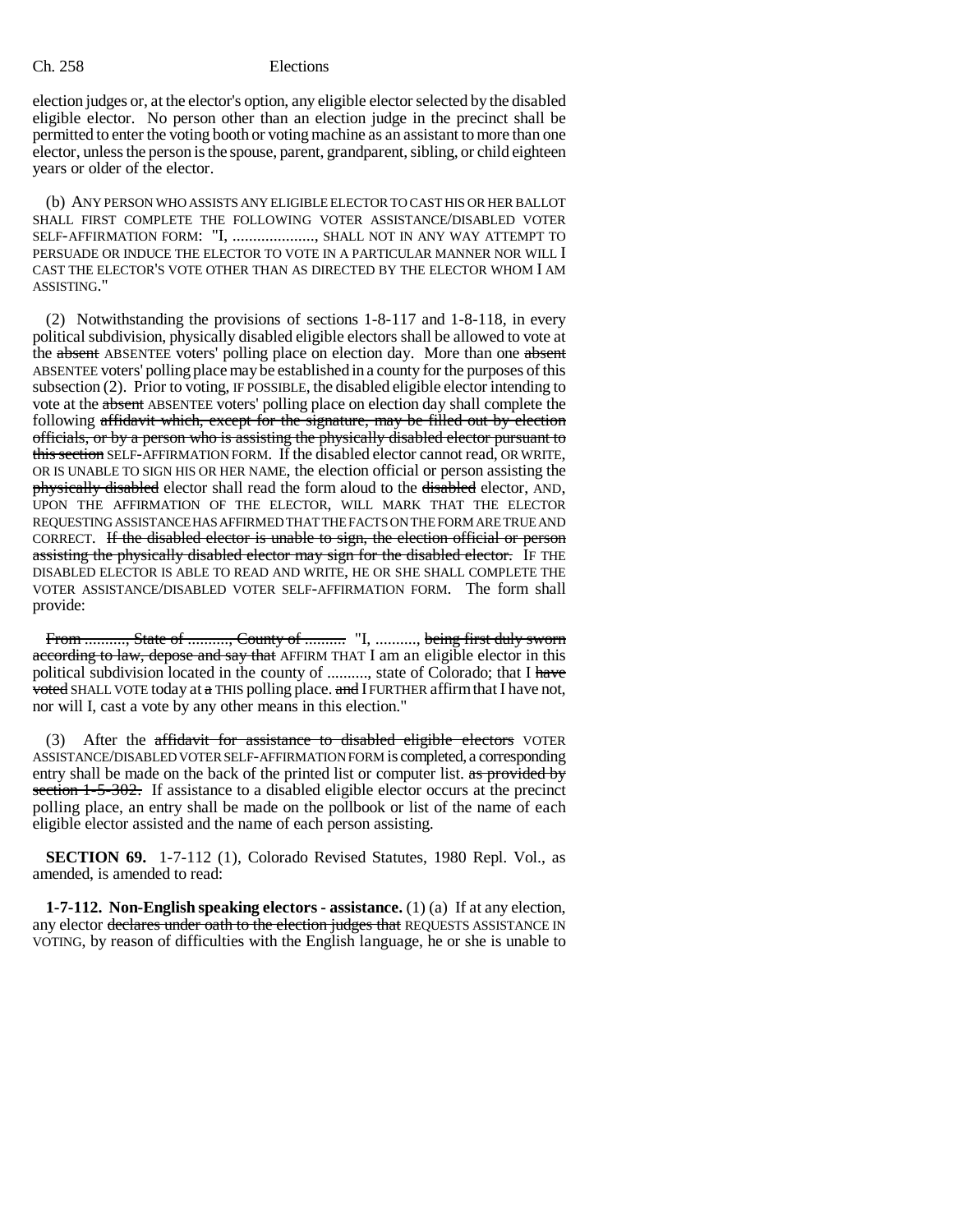prepare the ballot or operate the voting machine without assistance, the elector shall be entitled, upon making a request, to receive the assistance of an election judge, any person selected by the designated election official to provide assistance in that precinct, or any person selected by the eligible elector requesting assistance, provided that the person rendering assistance can provide assistance in both the language in which the elector is fluent and in English. No person, other than an election judge or person selected by the designated election official to provide assistance, shall be permitted to assist more than one elector per election unless the person is the elector's spouse, parent, grandparent, sibling, or child eighteen years or older.

(b) ANY PERSON WHO ASSISTS ANY ELIGIBLE ELECTOR TO CAST HIS OR HER BALLOT SHALL FIRST COMPLETE THE FOLLOWING VOTER ASSISTANCE/DISABLED VOTER SELF-AFFIRMATION FORM: "I, ...................., SHALL NOT IN ANY WAY ATTEMPT TO PERSUADE OR INDUCE THE ELECTOR TO VOTE IN A PARTICULAR MANNER NOR WILL I CAST THE ELECTOR'S VOTE OTHER THAN AS DIRECTED BY THE ELECTOR WHOM I AM ASSISTING."

**SECTION 70.** 1-7-114 (1), Colorado Revised Statutes, 1980 Repl. Vol., as amended, is amended to read:

**1-7-114. Write-in votes.** (1) Eligible electors may cast a write-in vote for a candidate who has filed an affidavit of intent of write-in candidacy pursuant to section 1-4-1101 by writing the name of the person in the blank space provided for write-in candidates on the ballot. Each write-in vote shall MAY include a reasonably correct spelling of a given name, an initial or nickname, or both a given name and an initial or nickname, and SHALL INCLUDE the last name of the person for whom the vote is intended. Whenever write-in votes are cast, they shall be counted only when the intention of the elector is clearly apparent.

**SECTION 71.** 1-7-116, Colorado Revised Statutes, 1980 Repl. Vol., as amended, is amended to read:

**1-7-116. Coordinated elections.** (1) If more than one political subdivision holds an election on the same day IN NOVEMBER and the eligible electors for each such election are not the same OR THE BOUNDARIES OVERLAP, THE COUNTY CLERK AND RECORDER SHALL BE THE COORDINATED ELECTION OFFICIAL AND SHALL CONDUCT THE ELECTIONS ON BEHALF OF ALL POLITICAL SUBDIVISIONS THAT ARE NOT UTILIZING THE MAIL BALLOT PROCEDURE SET FORTH IN SECTIONS 1-7.5-101 TO 1-7.5-112. AS USED IN THIS SUBSECTION (1), "POLITICAL SUBDIVISION" SHALL INCLUDE COUNTIES, MUNICIPALITIES, SCHOOL DISTRICTS, AND SPECIAL DISTRICTS FORMED PURSUANT TO TITLE 32, C.R.S. the same election precincts, polling places and judges may be used. However, for voting with paper ballots, separate ballots shall be used and deposited in separate ballot boxes. Where voting machines or electronic equipment are used, procedures shall be used to insure that only those electors having the proper qualifications are permitted to vote on each respective ballot.

(2) THE POLITICAL SUBDIVISIONS FOR WHICH THE COUNTY CLERK AND RECORDER WILL CONDUCT THE COORDINATED ELECTION SHALL ENTER INTO AN AGREEMENT WITH THE COUNTY CLERK AND RECORDER FOR THE COUNTY OR COUNTIES IN WHICH THE POLITICAL SUBDIVISION IS LOCATED CONCERNING THE CONDUCT OF THE COORDINATED ELECTION. THE AGREEMENT SHALL BE SIGNED NO LESS THAN SIXTY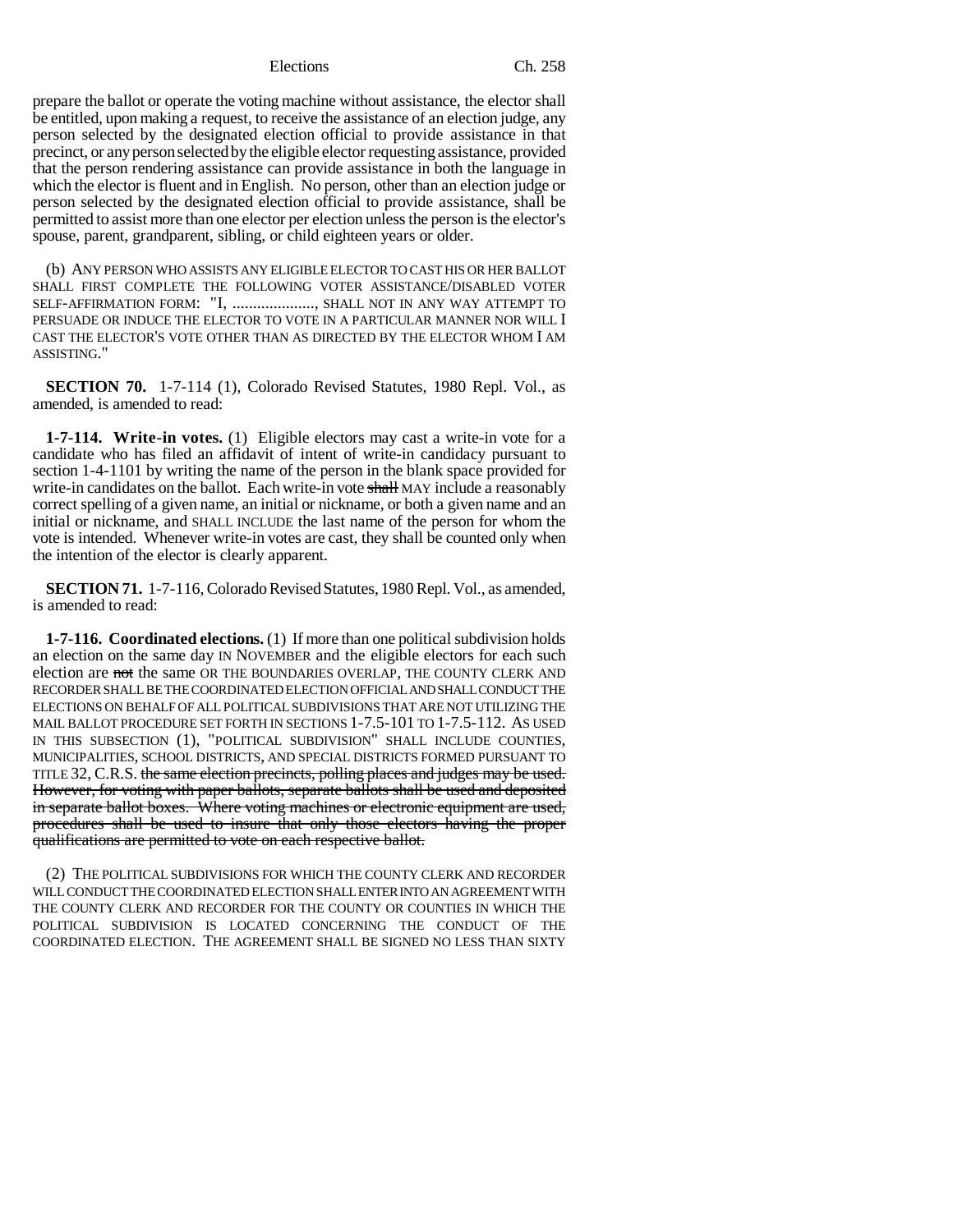DAYS PRIOR TO THE SCHEDULED ELECTION. THE AGREEMENT SHALL INCLUDE BUT NOT BE LIMITED TO THE FOLLOWING:

(a) ALLOCATION OF THE RESPONSIBILITIES BETWEEN THE COUNTY CLERK AND RECORDER AND THE POLITICAL SUBDIVISIONS FOR THE PREPARATION AND CONDUCT OF THE COORDINATED ELECTION; AND

(b) PROVISION FOR A REASONABLE SHARING OF THE ACTUAL COST OF THE COORDINATED ELECTION AMONG THE COUNTY AND THE POLITICAL SUBDIVISIONS.

(3) NOTWITHSTANDING THE PROVISION FOR INDEPENDENT MAIL BALLOT ELECTIONS IN SUBSECTION (1) OF THIS SECTION, THE DESIGNATED ELECTION OFFICIAL OR THE OFFICIAL'S DESIGNEE FOR THE STATE OR A POLITICAL SUBDIVISION CONDUCTING AN ELECTION IN NOVEMBER, SHALL PREPARE TO TRANSMIT TO THE COUNTY CLERK AND RECORDER FOR THE COUNTY OR COUNTIES IN WHICH THE POLITICAL SUBDIVISION IS LOCATED AT LEAST TWENTY-FIVE DAYS BEFORE THE ELECTION ANY NOTICE THAT THE POLITICAL SUBDIVISION SHALL DISTRIBUTE PURSUANT TO SECTION 20 (3) (b) OF ARTICLE X OF THE COLORADO CONSTITUTION. IT SHALL BE THE RESPONSIBILITY OF THE COUNTY CLERK AND RECORDER TO MAIL THE REQUIRED NOTICES OR NOTICE PACKAGE.

(4) PETITION REPRESENTATIVES WHO ARE REQUIRED TO SUMMARIZE COMMENTS IN FAVOR OF THEIR PETITION PURSUANT TO SECTION  $20(3)(b)(v)$  OF ARTICLE X OF THE COLORADO CONSTITUTION, SHALL SUBMIT THE SUMMARY, IN TYPEWRITTEN FORM, TO THE DESIGNATED ELECTION OFFICIAL FOR THE JURISDICTION IN WHICH THE PETITION IS PRESENTED, AT LEAST TWENTY-EIGHT DAYS BEFORE THE ELECTION.

**SECTION 72.** 1-7-117, Colorado Revised Statutes, 1980 Repl. Vol., as amended, is repealed as follows:

**1-7-117. Joint elections.** If more than one political subdivision holds an election on the same day and the eligible electors are the same, the election precincts, polling places, and judges may be the same and one ballot may be used for all political subdivisions.

**SECTION 73.** 1-7-302, Colorado Revised Statutes, 1980 Repl. Vol., as amended, is amended to read:

**1-7-302. Electors given only one ballot.** Election judges shall give to each eligible elector a single ballot, which shall be removed from the package of ballots by tearing the same along the perforated line between the stub and SEPARATED FROM THE duplicate stub BY TEARING OR CUTTING ALONG THE PERFORATED OR DOTTED LINE. The election judge having charge of the ballots shall endorse his or her initials on the duplicate stub. Another election judge shall enter the date and the number of the ballot on the registration record of the eligible elector before delivering the ballot to the eligible elector. The election judge having charge of the pollbook shall write the name of the eligible elector and the number of the ballot on the pollbook.

**SECTION 74.** 1-7-306, Colorado Revised Statutes, 1980 Repl. Vol., as amended, is amended to read: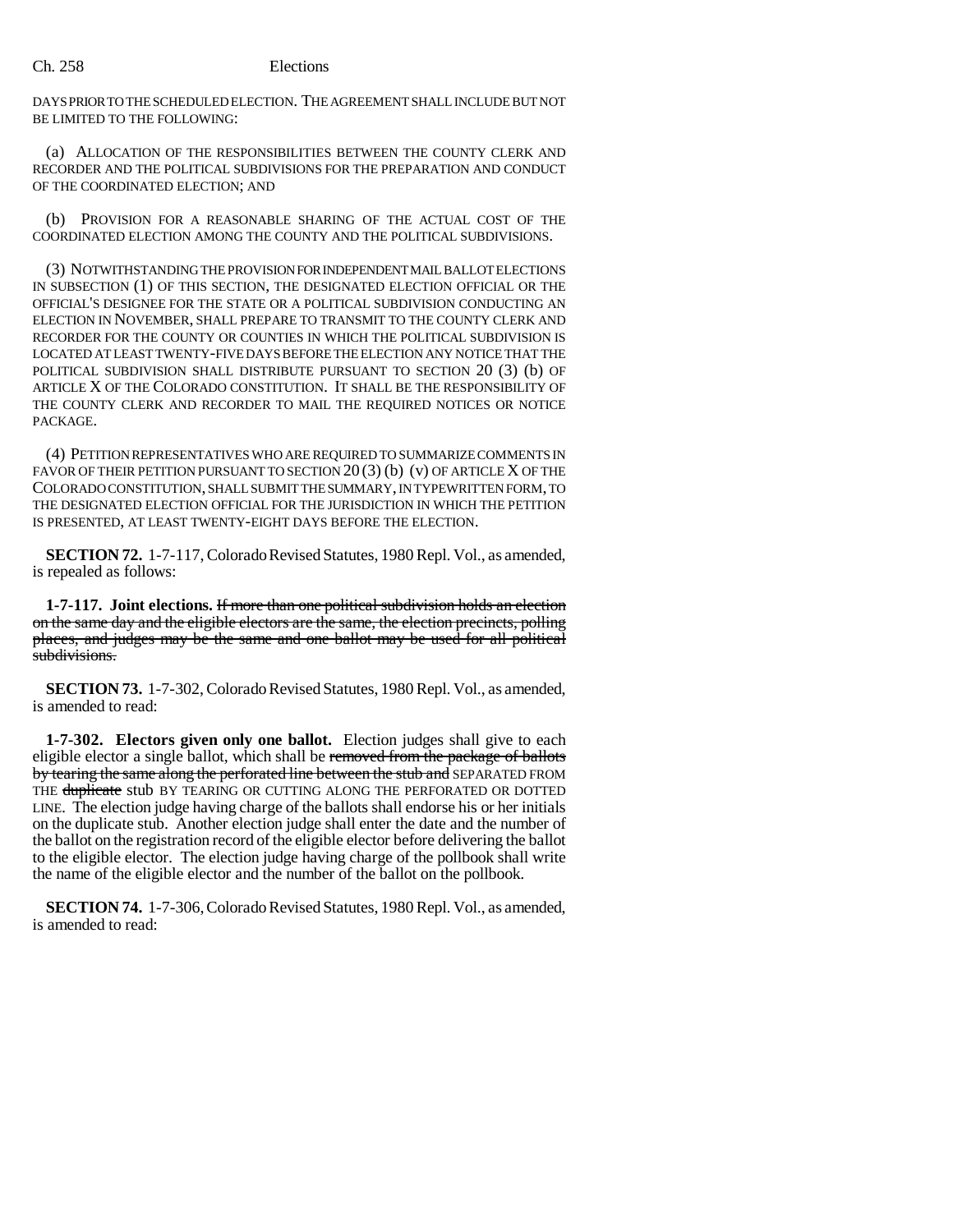**1-7-306. Counting by receiving judges.** In precincts which do not have counting judges, as soon as the polls at any election have closed, the receiving judges shall immediately open the ballot box and proceed to count the ballots and the counting shall be continued until finished before the receiving judges adjourn. The receiving judges shall then proceed to count ballots in the manner prescribed in section 1-7-307 IN THE MANNER PRESCRIBED IN SECTION 1-7-307. THE RECEIVING JUDGES SHALL NOT ADJOURN UNTIL THE COUNTING IS FINISHED.

**SECTION 75.** 1-7-307 (1), Colorado Revised Statutes, 1980 Repl. Vol., as amended, is amended to read:

**1-7-307. Method of counting paper ballots.** (1) The election judges shall first count the number of ballots in the box. If the ballots are found to exceed the number of names entered on each of the pollbooks, the election judges shall then examine the official endorsements. on the outside of the ballots without opening them. If, in the unanimous opinion of the judges, any of the ballots in excess of the number on the pollbooks are deemed not to bear the proper official endorsement, they shall be put into a separate pile and into a separate record, and a return of the votes in those ballots shall be made under the heading "excess ballots". When the ballots and the pollbooks agree, the judges shall proceed to count the votes.

**SECTION 76.** 1-7-309 (5), Colorado Revised Statutes, 1980 Repl. Vol., as amended, is amended to read:

**1-7-309. Determination of improperly marked ballots.** (5) When the election judges in any precinct discover in the counting of votes that the name of any WRITE-IN candidate voted for is misspelled or the initial letters of the given name are transposed or omitted in part, or altogether, the vote for that candidate shall be counted if the intention of the voter to cast a vote for that candidate is apparent WRITING MEETS THE REQUIREMENTS OF SECTION 1-7-114 (1).

**SECTION 77.** 1-7-505 (2), Colorado Revised Statutes, 1980 Repl. Vol., as amended, is amended to read:

**1-7-505. Close of polls - count and seals in electronic voting.** (2) In precincts in which voting is on a ballot or ballot card, election judges shall prepare a return in duplicate showing the number of eligible electors, as indicated by the pollbook, who have voted in the precinct, the number of official ballots or ballot cards received, and the number of spoiled and unused ballots or ballot cards returned. The original copy of the return shall be deposited in the metal or durable plastic transfer box, along with all voted and spoiled ballots. The transfer box shall then be sealed in such a way as to prevent tampering with the box or its contents. The designated election official shall provide a numbered seal. The duplicate copy of the return shall be mailed at the nearest post office or post-office box to the designated election official by an election judge other than the one who delivers the transfer box to the designated counting center. For partisan elections, two election judges of different political parties, as provided in section 1-7-117 SECTION 1-6-116, shall deliver the sealed transfer box to the counting center designated by the designated election official.

**SECTION 78.** 1-7-601, Colorado Revised Statutes, 1980 Repl. Vol., as amended, is amended BY THE ADDITION OF A NEW SUBSECTION to read: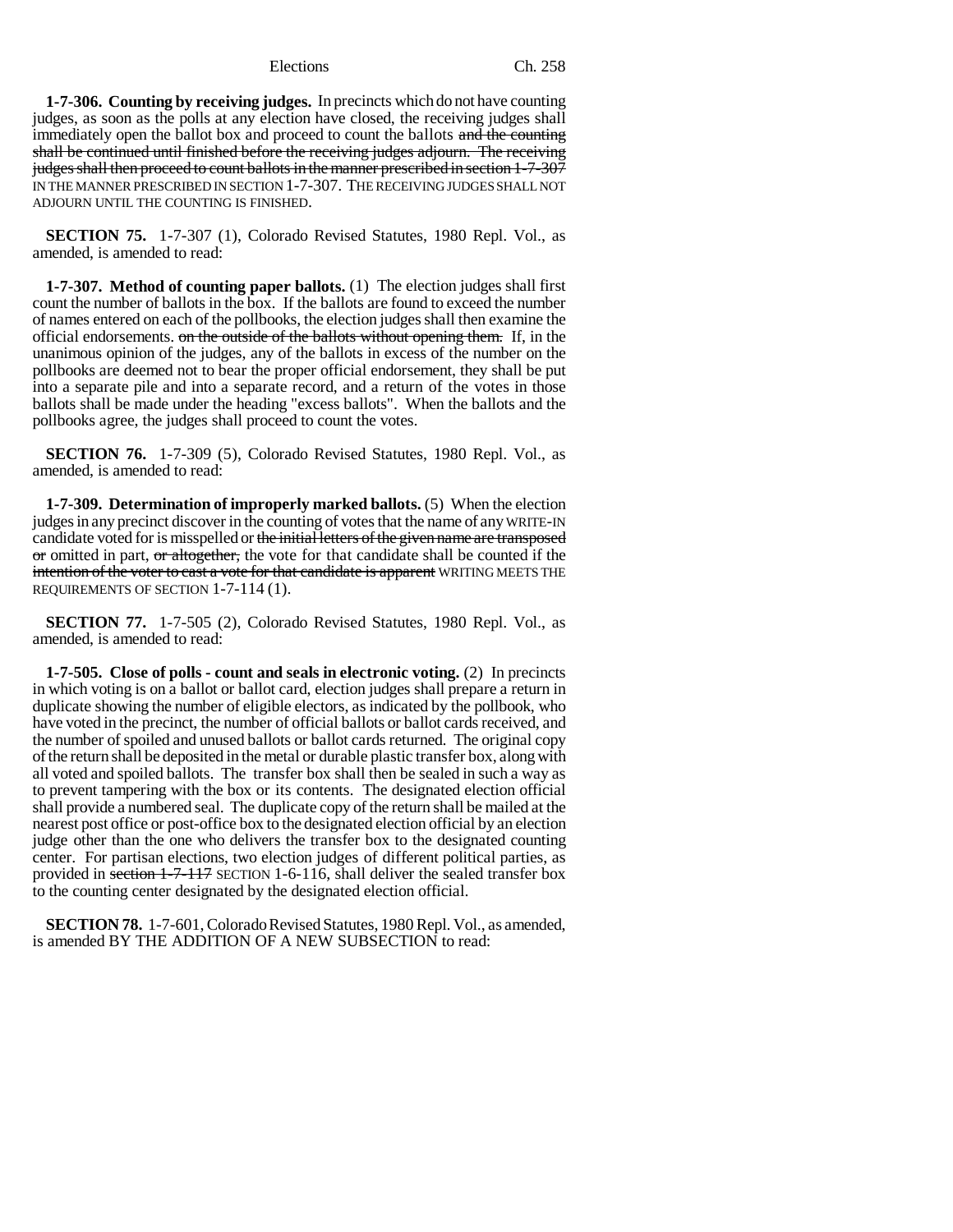**1-7-601. Judges' certificate and statement.** (3) ANY JUDGES' CERTIFICATES AND STATEMENTS MAY BE COMBINED INTO ONE DOCUMENT IF SO DIRECTED BY THE DESIGNATED ELECTION OFFICIAL.

**SECTION 79.** Part 6 of article 7 of title 1, Colorado Revised Statutes, 1980 Repl. Vol., as amended, is amended BY THE ADDITION OF A NEW SECTION to read:

**1-7-603. Preparation of election returns.** IF ANY DESIGNATED ELECTION OFFICIAL WISHES TO COUNT THE BALLOTS AT A LOCATION OR BY A METHOD OTHER THAN AUTHORIZED BY THIS CODE, THE DESIGNATED ELECTION OFFICIAL MAY PRESENT A PLAN, FOR APPROVAL BY THE SECRETARY OF STATE, THAT DELINEATES THE PROCESS FOR ASSURING ACCURACY AND CONFIDENTIALITY OF COUNTING. THE PLAN SHALL BE SUBMITTED TO THE SECRETARY OF STATE AND APPROVED NO LESS THAN FORTY-FIVE DAYS BEFORE THE ELECTION AT WHICH THE PLAN IS TO BE IMPLEMENTED.

**SECTION 80.** 1-7-801, Colorado Revised Statutes, 1980 Repl. Vol., as amended, is REPEALED AND REENACTED, WITH AMENDMENTS, to read:

**1-7-801. Ballots preserved.** THE DESIGNATED ELECTION OFFICIAL SHALL REMOVE THE BALLOTS FROM THE BALLOT BOX AFTER THE TIME PERIOD FOR ELECTION CONTESTS HAS PASSED AND PRESERVE THE BALLOTS AS ELECTION RECORDS PURSUANT TO SECTION 1-7-802.

**SECTION 81.** 1-7-802, Colorado Revised Statutes, 1980 Repl. Vol., as amended, is amended to read:

**1-7-802. Preservation of election records.** The designated election official shall be responsible for the preservation of any election records for a period of at least thirty days after the next ensuing REGULAR election or until time has expired for which the record would be needed in any contest proceedings, whichever is longer. UNVOTED BALLOTS MAY BE DESTROYED AFTER THE TIME FOR A CHALLENGE TO THE ELECTION HAS PASSED. IF A FEDERAL CANDIDATE WAS ON THE BALLOT, THE VOTED BALLOTS AND ANY OTHER REQUIRED ELECTION MATERIALS SHALL BE KEPT FOR NO LESS THAN TWENTY-FIVE MONTHS AFTER THE ELECTION.

**SECTION 82.** 1-7.5-104 (2), Colorado Revised Statutes, 1980 Repl. Vol., as amended, is amended to read:

**1-7.5-104. Mail ballot elections - optional.** (2) Notwithstanding the provisions of subsection (1) of this section, a mail ballot election shall not be held for:

(a) Elections or recall elections that involve partisan candidates;

(b) Elections held in conjunction with, or on the same day as, a primary general or congressional vacancy election.

**SECTION 83.** 1-7.5-105 (1), Colorado Revised Statutes, 1980 Repl. Vol., as amended, is amended to read:

**1-7.5-105. Preelection process.** (1) The designated election official responsible for conducting an election that is to be by mail ballot pursuant to section 1-7.5-104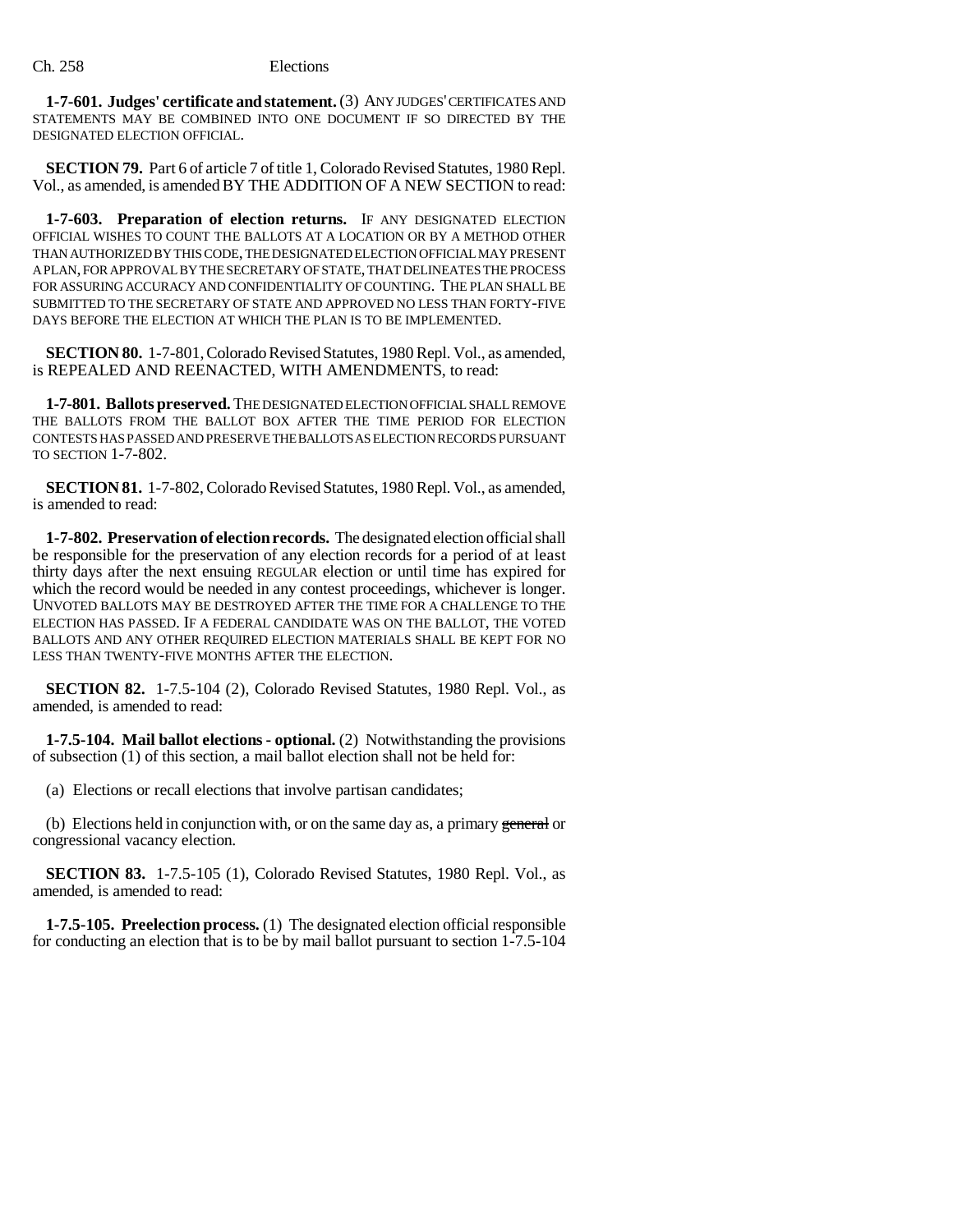(1) shall notify the secretary of state no later than fifty SEVENTY-FIVE days prior to the election. The notification shall include a proposed plan for conducting the mail ballot election, which may be based on the standard plan adopted by the secretary of state.

**SECTION 84.** 1-7.5-107 (2) (b), Colorado Revised Statutes, 1980 Repl. Vol., as amended, is amended to read:

**1-7.5-107. Procedures for conducting mail ballot election.** (2) (b) No later than twenty days prior to election day, the designated election of ficial COUNTY CLERK AND RECORDER required to submit a preliminary list in accordance with paragraph (a) of this subsection (2) shall submit to the appropriate authority a supplemental list of the names of eligible electors whose names were not included on the preliminary list.

**SECTION 85.** 1-8-101 (1), Colorado Revised Statutes, 1980 Repl. Vol., as amended, is amended to read:

**1-8-101. Ballots and supplies for absentee voting.** (1) Absentee ballots, applications, affidavits, certificates, envelopes, instruction cards, and other necessary supplies shall be provided by the designated election official in the same manner as other election supplies are provided for in all elections and shall be furnished without cost to any eligible elector wishing to vote pursuant to this article. Absentee ballots shall be ready for delivery or mailing to absent ABSENTEE electors as soon as available.

**SECTION 86.** 1-8-102, Colorado Revised Statutes, 1980 Repl. Vol., as amended, is amended to read:

**1-8-102. When absentee eligible electors may vote - effect of "Uniformed and Overseas Citizens Absentee Voting Act" - emergency authority of secretary of state.** (1) Any eligible elector may vote by absentee ballot OR EARLY BALLOT at any election under the regulations and in the manner provided in this article.

(2) IN THE EVENT OF ANY CONFLICT BETWEEN THIS ARTICLE AND ANY PROVISIONS OF THE FEDERAL "UNIFORMED AND OVERSEAS CITIZENS ABSENTEE VOTING ACT",42 U.S.C. 1973ff ET SEQ., THE PROVISIONS OF THE FEDERAL ACT SHALL CONTROL, AND ALL DESIGNATED ELECTION OFFICIALS WHO ARE CHARGED WITH THE PERFORMANCE OF DUTIES UNDER THIS CODE SHALL PERFORM THE DUTIES AND DISCHARGE THE OBLIGATIONS PLACED UPON THEM BY THE FEDERAL ACT.

(3) IF A NATIONAL OR LOCAL EMERGENCY ARISES WHICH MAKES STRICT COMPLIANCE WITH THE PROVISIONS OF THIS ARTICLE IMPOSSIBLE OR UNREASONABLE, SUCH AS WHEN CONGRESS HAS DECLARED A NATIONAL EMERGENCY OR THE PRESIDENT HAS ORDERED INTO ACTIVE MILITARY SERVICE OF THE UNITED STATES ANY UNITS AND MEMBERS OF THE NATIONAL GUARD OF THIS STATE, THE SECRETARY OF STATE MAY PRESCRIBE, BY EMERGENCY ORDERS OR RULES, SUCH SPECIAL PROCEDURES OR REQUIREMENTS AS MAY BE NECESSARY TO FACILITATE ABSENTEE OR EARLY VOTING BY THOSE MEMBERS OF THE MILITARY OR MILITARY SUPPORT PERSONNEL DIRECTLY AFFECTED BY THE EMERGENCY.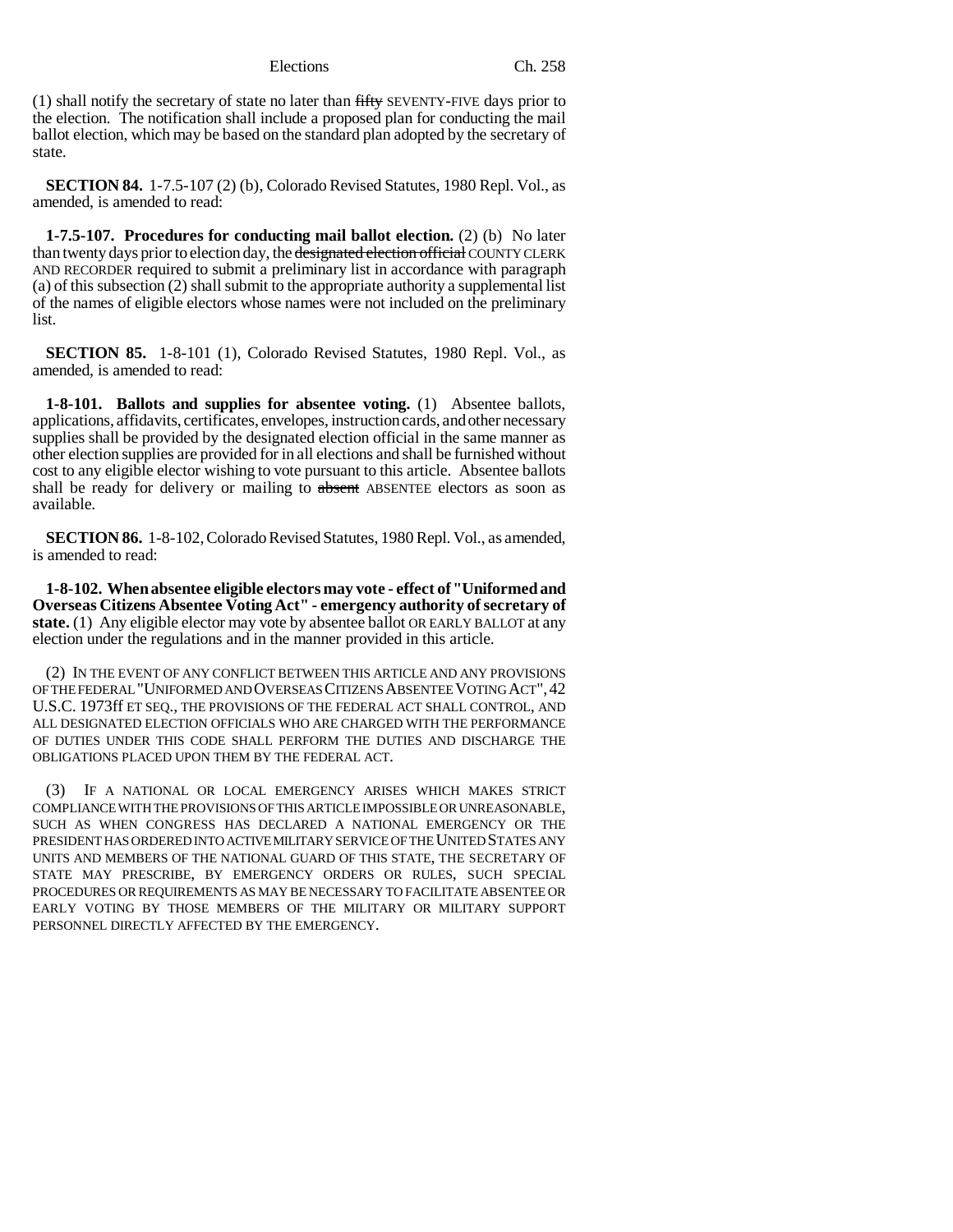**SECTION 87.** 1-8-103 (1) and (3), Colorado Revised Statutes, 1980 Repl. Vol., as amended, are amended to read:

**1-8-103. Application for absentee ballot.** (1) Requests for an application for an absentee ballot may be made orally or in writing. The application for an absentee ballot shall be MADE IN WRITING OR BY FAX, USING either the application form furnished by the designated election official, as prescribed by the secretary of state pursuant to section 1-1-108, or in the form of a letter, which includes the applicant's SIGNATURE, residence address and date of birth. The application form or letter requesting an absentee ballot may be faxed to the designated election official; except that, the vote cast by an absentee ballot requested via fax shall count only if an originally signed request is filed with the designated election official before or at the same time the ballot is received by the designated election official. If the application is made for a primary election ballot, the application shall name the political party with which the applicant is affiliated or wishes to affiliate.

(3) The application for an absentee ballot shall be filed with the designated election official of the political subdivision in which the applicant resides or is entitled to vote. The application shall be filed no earlier than ninety days before JANUARY 1 IMMEDIATELY PRECEDING the election and no later than the close of business on the Friday immediately preceding the election.

**SECTION 88.** 1-8-106, Colorado Revised Statutes, 1980 Repl. Vol., as amended, is amended to read:

**1-8-106. Absentee registration record.** (1) Before any absentee ballot is delivered or mailed or before any eligible elector is permitted to cast a vote as provided in section 1-8-116 AT AN ELECTION WHERE THE COUNTY CLERK AND RECORDER IS THE DESIGNATED ELECTION OFFICIAL, the designated election official shall write or stamp the number appearing on the stub of the ballot on the elector's registration record, together with the date the ballot is delivered or mailed. The supply judge for the absent ABSENTEE elector's precinct shall receive the list of absentee ballots prepared pursuant to section 1-8-107. Absent ABSENTEE electors for each precinct shall be recorded on the precinct registration list for use at the polls as provided in section  $1-5-301$  SECTION 1-5-302.

(2) FOR NONPARTISAN ELECTIONS, ABSENTEE ELECTORS SHALL BE RECORDED ON THE PRECINCT REGISTRATION LIST FOR USE AT THE POLLS AS PROVIDED IN SECTION 1-5-303.

**SECTION 89.** 1-8-108, Colorado Revised Statutes, 1980 Repl. Vol., as amended, is amended to read:

**1-8-108. Watchers at early voters' polling places.** Any political party, candidate, or issue committee PROPONENTS OR OPPONENTS OF A BALLOT ISSUE entitled to have watchers at polling places shall EACH have the right to maintain watchers ONE WATCHER at the absentee EARLY VOTERS' polling place during the casting and counting of absentee EARLY VOTERS' ballots, and shall also have the right to maintain watchers in the office of the designated election official during the period in which absentee ballots may be applied for or received.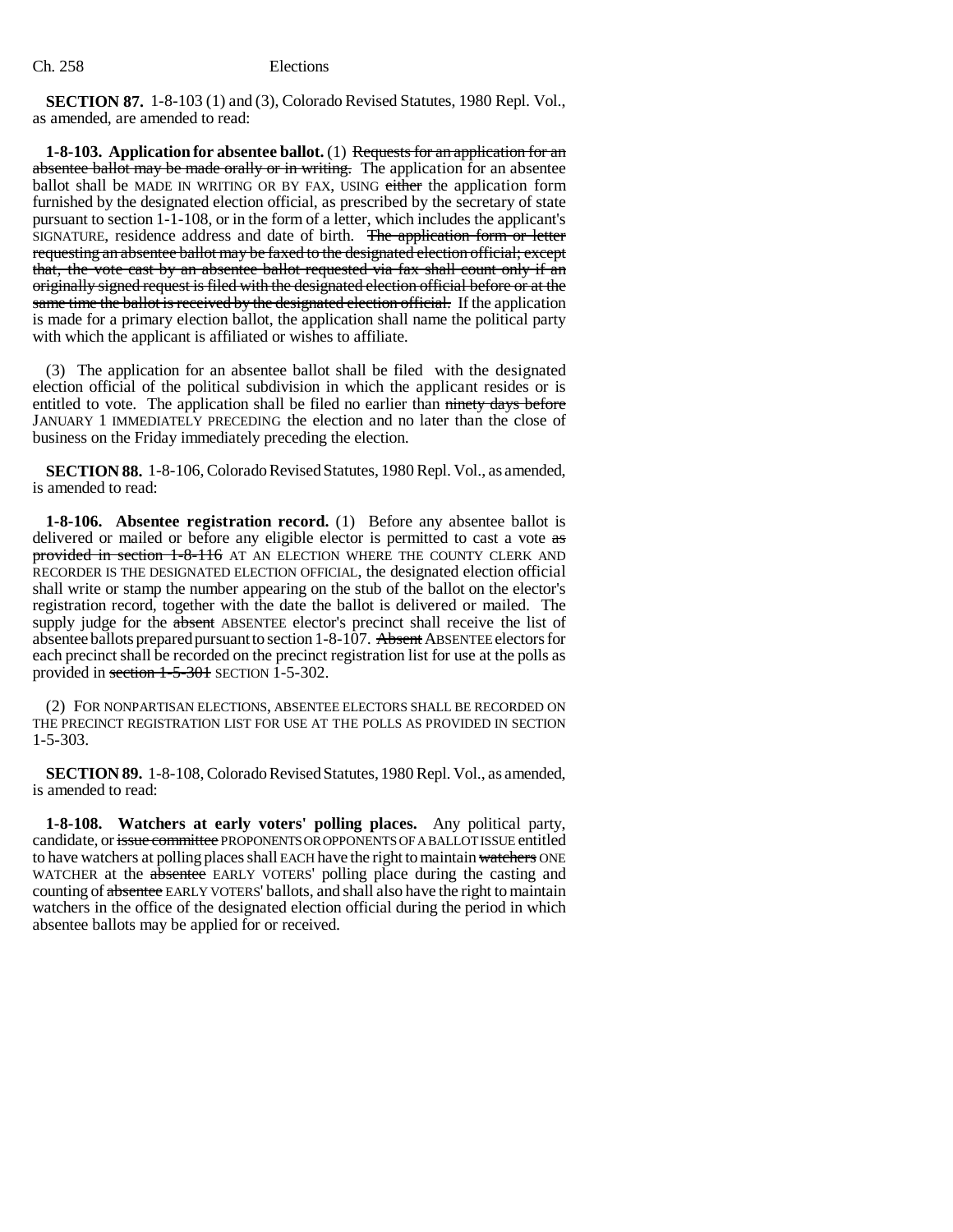**SECTION 90.** 1-8-109, Colorado Revised Statutes, 1980 Repl. Vol., as amended, is amended to read:

**1-8-109. Challenges - rejections.** The vote of any eligible elector voting by absentee OR EARLY VOTERS' ballot may be challenged in the same manner and for the same causes as other votes are challenged.

**SECTION 91.** 1-8-110 (1) and (2), Colorado Revised Statutes, 1980 Repl. Vol., as amended, are amended to read:

**1-8-110. Delivery or replacement of absentee ballot.** (1) The absentee ballot and other materials shall be delivered or mailed to the absent ABSENTEE elector within seventy-two hours after the receipt of the application, if the official ballots are then printed, or, if not then printed, within seventy-two hours after the printed ballots are delivered to the designated election official.

(2) Upon a request by an eligible elector stating an emergency need, the designated election official may authorize one or more deputies OR MAY DEPUTIZE A COURIER SERVICE to deliver the absentee ballot and return the ballot to the office of the designated election official.

**SECTION 92.** 1-8-111 (2), Colorado Revised Statutes, 1980 Repl. Vol., as amended, is amended to read:

**1-8-111. Voting at group facilities.** (2) For nonpartisan elections, upon the request of an eligible elector, the designated election official may appoint a committee which consists of two or more election judges or employers EMPLOYEES or representatives of the DESIGNATED election official.

**SECTION 93.** 1-8-112, Colorado Revised Statutes, 1980 Repl. Vol., as amended, is amended to read:

**1-8-112. Early voters' polling place.** Each political subdivision COUNTY CLERK AND RECORDER CONDUCTING A COORDINATED ELECTION shall provide in addition to the precinct polling places, one or more handicapped accessible absentee EARLY VOTERS' polling places, which shall be provided with ON-LINE COMPUTER ACCESSIBILITY TO THE COUNTY CLERK AND RECORDER, suitable quarters, ballot boxes or voting machines, and other necessary supplies as provided by law in the case of precinct polling places. except that voting booths may be provided in precincts using paper ballots.

**SECTION 94.** 1-8-113 (1), Colorado Revised Statutes, 1980 Repl. Vol., as amended, is amended to read:

**1-8-113.** Procedures and personnel for early voters' polling place. (1) In every political subdivision The absentee EARLY VOTERS' polling place shall be opened as soon as absentee ballots or ballot stubs are printed and delivered to the designated election official. The delivery shall take place no later than the thirtieth day preceding any election NO LATER THAN TWENTY-FOUR DAYS PRECEDING ANY ELECTION.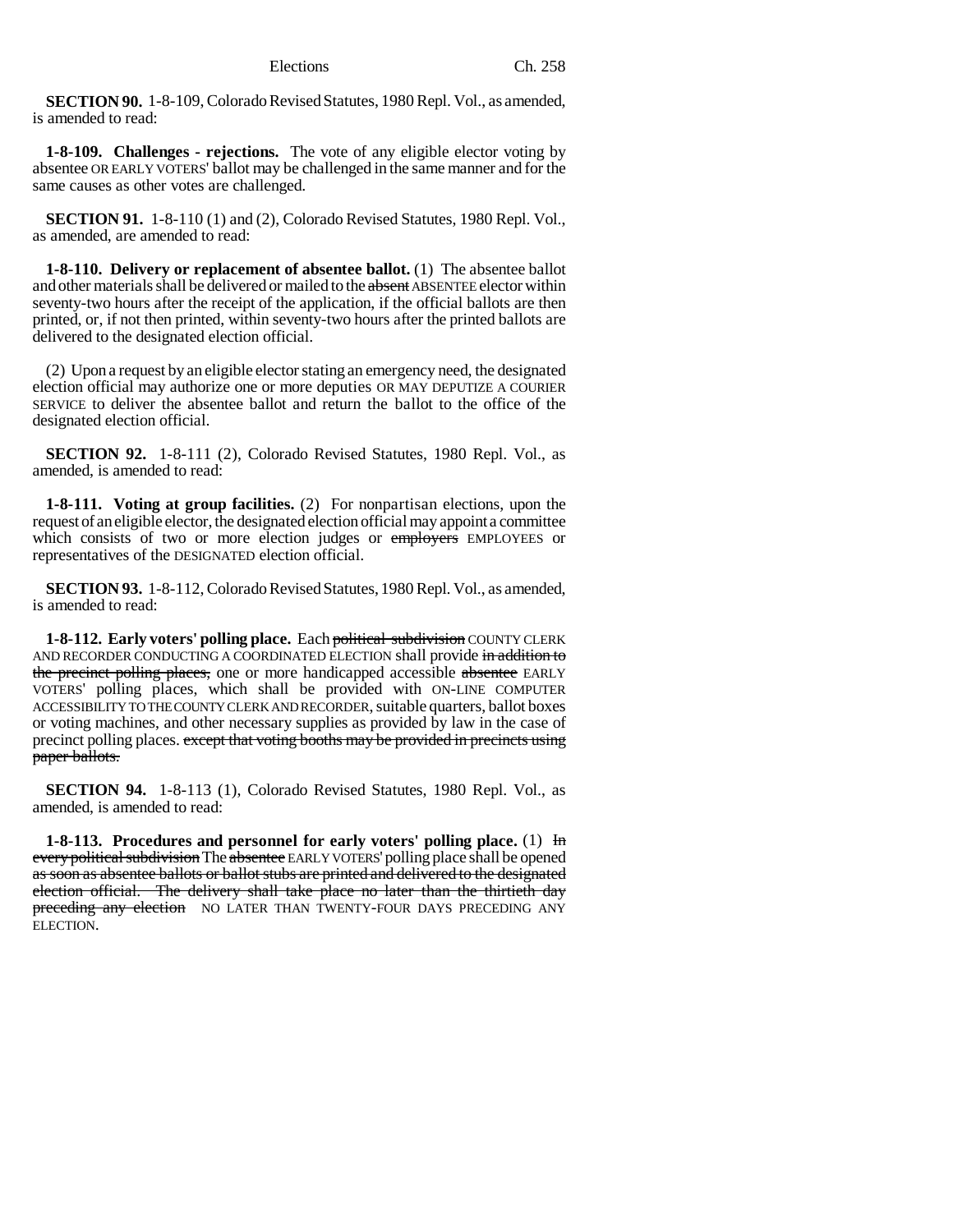**SECTION 95.** 1-8-114 (1) and (3), Colorado Revised Statutes, 1980 Repl. Vol., as amended, are amended, and the said 1-8-114 is further amended BY THE ADDITION OF A NEW SUBSECTION, to read:

**1-8-114. Manner of absentee and early voting.** (1) Any eligible elector applying for and receiving an absentee ballot, in casting the ballot, shall make and subscribe to the self-affirmation on the return envelope. The elector shall then mark the ballot, fold the ballot or insert the ballot card in the special envelope provided for the purpose so as to conceal the marking, deposit it in the return envelope, and seal the envelope securely. The envelope may be delivered personally or mailed by the elector to the designated election official issuing the ballot. Alternatively, an elector may deliver the ballot to any person of the elector's own choice or to any duly authorized agent of the designated election official for mailing or personal delivery to the designated election official. All envelopes containing absentee ballots shall be in the hands of the designated election official not NO later than the hour of  $7$  p.m. on the day of the election. Absentee envelopes received after 7 p.m. on the day of the election but postmarked on or before the day of the election will remain sealed and uncounted, but the elector's registration record will not be canceled for failure to vote in a general election.

(3) An eligible elector who receives an absentee paper EARLY VOTERS' ballot upon appearing in person in the office of the designated election official COUNTY CLERK AND RECORDER may cast the ballot in the absentee EARLY VOTERS' polling place, as provided in section 1-8-112. Ballot boxes for such EARLY voting shall be locked and sealed and the keys shall remain in the possession of the designated election official until transferred to the supply judge for the absent ABSENTEE AND EARLY voters' polling COUNTING place for preparation for counting and tabulating pursuant to section 1-8-121.

(4) EARLY VOTING SHALL NOT BE PERMITTED AFTER THE CLOSE OF THE BUSINESS DAY ON THE FRIDAY IMMEDIATELY PRECEDING THE ELECTION.

**SECTION 96.** 1-8-115 (1) and (3), Colorado Revised Statutes, 1980 Repl. Vol., as amended, are amended to read:

**1-8-115. Self-affirmation on return envelope.** (1) The return envelope for the absentee ballot shall have printed on its face IT a self-affirmation substantially in the following form:

State of ...................., County of ...................., I ........................ state under penalty of perjury that I am an eligible elector;  $of$  (political subdivision), county of ...................., state of Colorado; that I am not registered nor maintaining a sole place of legal residence in any other precinct, county, or state; that my address as registered is ......................; that I have not and will not cast any vote in this election except by the enclosed ballot; that (check one)  $\{\}$  is did not receive assistance in marking my ballot [ ] I did receive assistance in marking my ballot from ...........(name of person giving assistance).........., who resides at ......................................., and that my ballot is enclosed in accord with the provisions of the "Uniform Election Code of 1992".

 ................ ............................... Date Signature of voter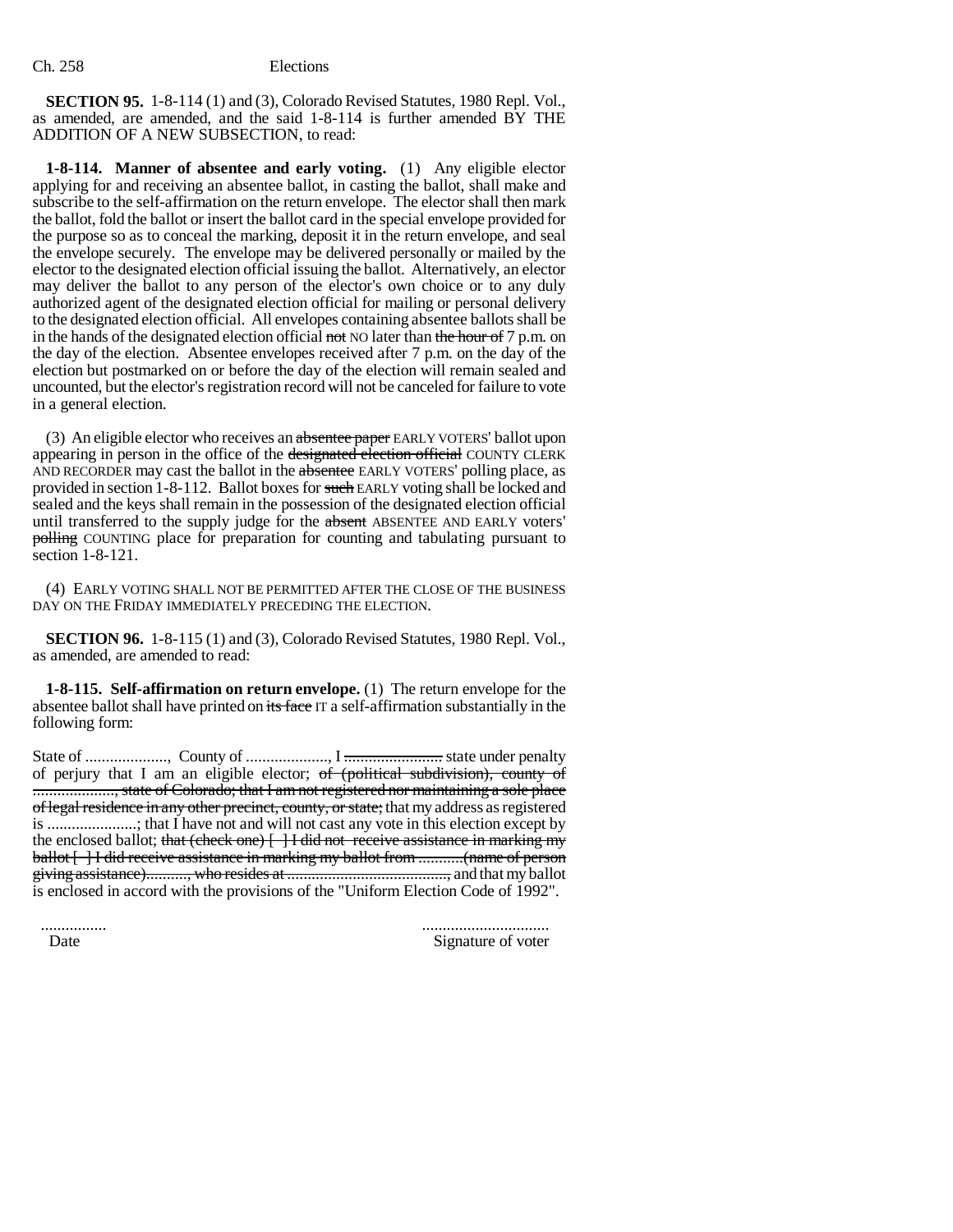(3) Assistance to absent ABSENTEE voters may be given by any person selected by the absent ABSENTEE voter. No person other than an elector authorized by the designated election official pursuant to sections 1-8-111 and 1-8-113 shall be permitted to assist more than one absent ABSENTEE voter and unless the person is at least eighteen years of age and is the spouse, parent, grandparent, sibling, or child of the absent ABSENTEE voter seeking assistance. No elector who assists an absent ABSENTEE voter shall attempt to persuade or unreasonably influence the voter to vote in a particular manner WHILE THE ABSENTEE VOTER IS VOTING.

**SECTION 97.** 1-8-116, Colorado Revised Statutes, 1980 Repl. Vol., as amended, is amended to read:

**1-8-116.** Casting early voters' ballot. In all counties in which voting machines or electronic voting machines are used The absentee EARLY VOTERS' polling place shall BE open DURING REGULAR BUSINESS HOURS for purposes of voting fifteen TWENTY-FOUR days before THE election day and shall remain open at all times UNLESS THE BOARD OF COUNTY COMMISSIONERS BY RESOLUTION INCREASES THE TIME THAT THE EARLY VOTERS' POLLING PLACE MAY BE OPEN. The offices of the designated election official are to be open until the close of business on the Friday immediately preceding the election. Qualified applicants for absentee ballots REGISTERED ELECTORS who appear in person at the absentee EARLY VOTERS' polling place during this time may cast their absentee ballots on voting machines or electronic voting machines expressly provided for that purpose in the same manner as any ballot would be cast in a precinct polling place on election day. The voting machines,  $\sigma$ electronic voting machines, OR BALLOT BOXES used for the casting of absentee EARLY ballots shall remain locked, sealed, or both locked and sealed, and the tabulation of the votes cast shall remain unknown until the time prescribed in section 1-8-117 for counting absentee AND EARLY VOTERS' ballots. During the time the absentee EARLY VOTERS' polling place is not open, the designated election official shall have the custody and keys of any voting machine or electronic voting equipment being used for the casting of absentee EARLY ballots. The voting machines or electronic voting machines used for the casting of absentee EARLY ballots shall not be used for the further counting of absentee ballots, as provided in sections 1-8-123 and 1-8-124.

**SECTION 98.** 1-8-117, Colorado Revised Statutes, 1980 Repl. Vol., as amended, is amended to read:

**1-8-117. Hours absentee and early voters' counting place open for receiving and counting absentee ballots.** (1) In every political subdivision, The absentee polling AND EARLY VOTERS' COUNTING place shall be open on election days from 8:30 a.m. until 7 p.m. for the purpose of receiving and counting absentee AND EARLY VOTERS' ballots. The absentee EARLY VOTERS' polling place may also be open from 8:30 a.m. until 5:30 p.m. on the day preceding the election for the purpose of receiving and counting absentee AND EARLY VOTERS' ballots. No information concerning the count shall be released by the election officials or watchers until after 7 p.m. on election day, and the election officials in charge of the absentee polling COUNTING place shall take all precautions necessary to insure the secrecy of the counting proceedings.

(2) The duties, power, authority, and jurisdiction of The election officials at the absentee polling COUNTING place on election day and the day preceding are confined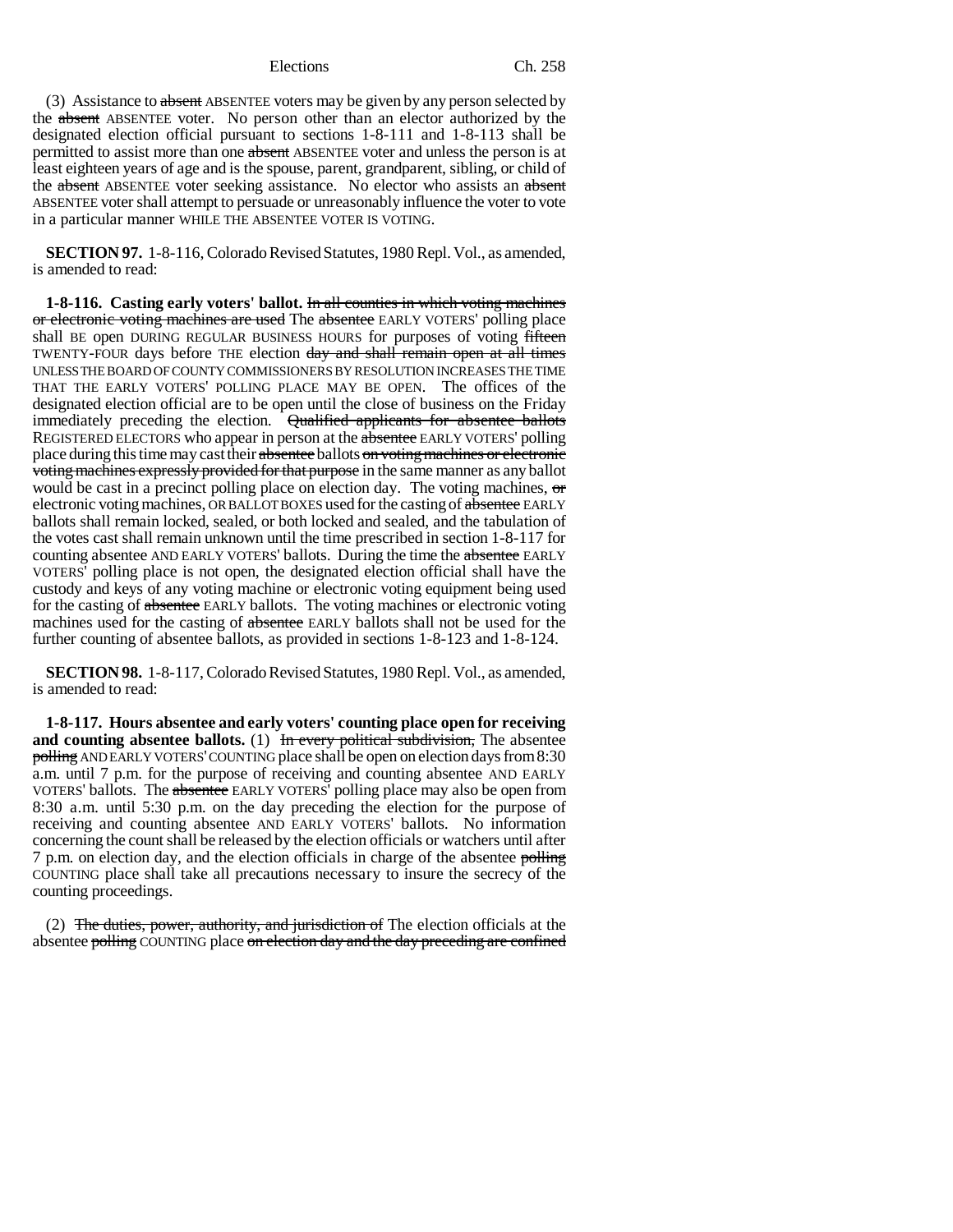to the receiving, casting, preparing for tabulation, and counting of MAY RECEIVE, CAST, AND PREPARE FOR TABULATION absentee AND EARLY VOTERS' ballots delivered and turned over to them by the designated election official as provided in this article BEGINNING THE FRIDAY PRIOR TO THE ELECTION AND CONTINUING THROUGH ELECTION DAY. COUNTING OF THE ABSENTEE AND EARLY VOTERS' BALLOTS MAY BEGIN THE MONDAY BEFORE THE ELECTION AND CONTINUE UNTIL COUNTING IS COMPLETED.

**SECTION 99.** Article 8 of title 1, Colorado Revised Statutes, 1980 Repl. Vol., as amended, is amended BY THE ADDITION OF A NEW SECTION to read:

**1-8-118.5. Special write-in blank absentee ballots.** (1) ANY CITIZEN WHO RESIDES OUTSIDE THE UNITED STATES, WHO IS A REGISTERED ELECTOR IN THIS STATE PRIOR TO HIS OR HER DEPARTURE, AND WHO QUALIFIES PURSUANT TO THIS SECTION MAY APPLY TO THE COUNTY CLERK AND RECORDER FOR A SPECIAL WRITE-IN BLANK ABSENTEE BALLOT TO VOTE AT ANY PRIMARY, GENERAL, COORDINATED, OR CONGRESSIONAL VACANCY ELECTION. AN APPLICATION FOR A SPECIAL WRITE-IN BLANK ABSENTEE VOTER BALLOT SHALL CONTAIN A STATEMENT BY THE REGISTERED ELECTOR THAT DUE TO MILITARY OR OTHER CONTINGENCIES THAT PRECLUDE NORMAL MAIL DELIVERY, AS SPECIFIED BY THE ELECTOR, THE ELECTOR CANNOT VOTE AN ABSENTEE BALLOT DURING THE NORMAL PERIOD PROVIDED BY THIS ARTICLE. ANY APPLICATION MADE PURSUANT TO THIS SECTION WHICH IS RECEIVED BY THE DESIGNATED ELECTION OFFICIAL PRIOR TO THE SIXTIETH DAY BEFORE THE ELECTION SHALL BE KEPT AND PROCESSED ON OR AFTER THE SIXTIETH DAY BEFORE THE ELECTION.

(2) IF THE APPLICANT IS QUALIFIED, THE DESIGNATED ELECTION OFFICIAL SHALL IMMEDIATELY SEND THE VOTER A BALLOT IN A FORM PRESCRIBED BY THE SECRETARY OF STATE AND A LIST OF ALL CANDIDATES WHO HAVE QUALIFIED FOR THE BALLOT BY THE SIXTIETH DAY BEFORE THE ELECTION AND A LIST OF ALL MEASURES WHICH ARE TO BE SUBMITTED TO THE VOTERS AND UPON WHICH THE ELECTOR IS QUALIFIED TO VOTE.

(3) ON THE SPECIAL WRITE-IN BLANK ABSENTEE BALLOT, THE REGISTERED ELECTOR MAY DESIGNATE HIS OR HER CANDIDATE BY WRITING IN THE NAME OF THE CANDIDATE OR BY WRITING IN THE NAME OF A POLITICAL PARTY OR POLITICAL ORGANIZATION, IN WHICH CASE THE BALLOT SHALL BE COUNTED FOR THE CANDIDATE OF THAT POLITICAL PARTY OR POLITICAL ORGANIZATION. ANY ABBREVIATION, MISSPELLING, OR OTHER MINOR VARIATION IN THE FORM OF THE NAME OF THE CANDIDATE, POLITICAL PARTY, OR POLITICAL ORGANIZATION SHALL BE DISREGARDED IN DETERMINING THE VALIDITY OF THE BALLOT AS LONG AS THE INTENTION OF THE REGISTERED ELECTOR CAN BE ASCERTAINED.

(4) (a) IF BOTH A FEDERAL WRITE-IN BLANK ABSENTEE BALLOT PURSUANT TO SECTION 1-8-119 AND A SPECIAL WRITE-IN BLANK ABSENTEE BALLOT PURSUANT TO THIS SECTION ARE RETURNED BY THE VOTER, THE FEDERAL WRITE-IN ABSENTEE BALLOT SHALL BE DEEMED VOID, AND VOTES SHALL BE COUNTED FROM THE SPECIAL WRITE-IN BLANK ABSENTEE BALLOT ONLY.

(b) IF BOTH AN ABSENTEE BALLOT AND A SPECIAL WRITE-IN BLANK ABSENTEE BALLOT ARE RETURNED, THE SPECIAL WRITE-IN BLANK ABSENTEE BALLOT SHALL BE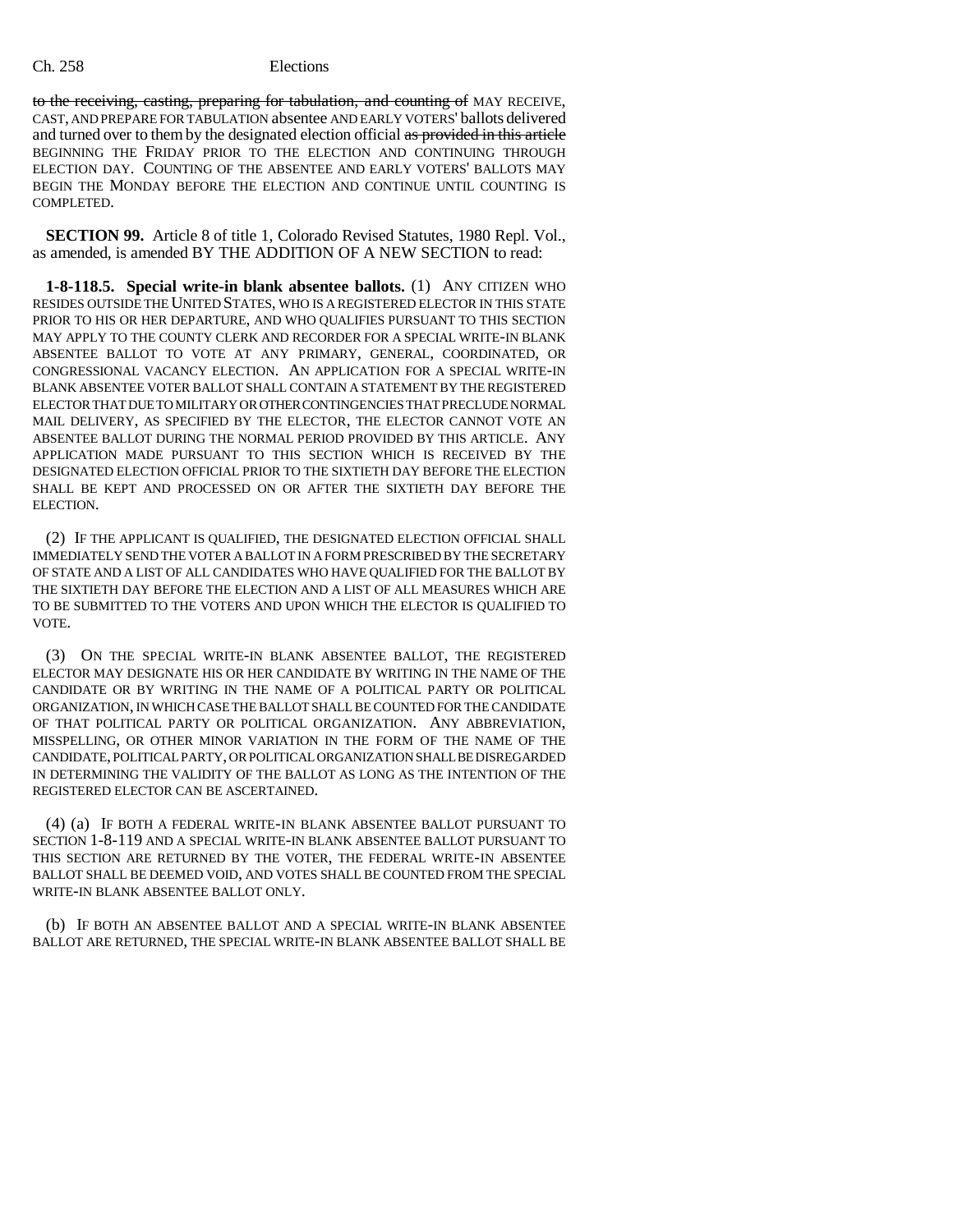DEEMED VOID, AND VOTES SHALL BE COUNTED FROM THE ABSENTEE BALLOT ONLY.

(5) SPECIAL WRITE-IN BLANK ABSENTEE BALLOTS SHALL BE COUNTED IN ACCORDANCE WITH SECTION 1-8-117.

**SECTION 100.** 1-8-119 (3), Colorado Revised Statutes, 1980 Repl. Vol., as amended, is amended to read:

**1-8-119. Federal write-in absentee ballots pursuant to the "Uniformed and Overseas Citizens Absentee Voting Act''.** (3) If a person in the United States service submits a properly executed federal postcard application pursuant to this section and the county clerk and recorder receiving it determines that the applicant is not properly registered, the county clerk and recorder shall register the applicant in accordance with section 1-2-208 and shall then deliver to the applicant the official absentee ballot and other materials  $\overline{a}$  as set forth in subsection (1) of this section NECESSARY FOR THE APPLICANT TO VOTE PROPERLY.

**SECTION 101.** 1-8-121, Colorado Revised Statutes, 1980 Repl. Vol., as amended, is amended to read:

**1-8-121. Delivery to supply judge.** At any time after the close of the EARLY VOTERS' polling place on the Friday prior to the election but no later than 8:30 a.m. on the day of any election, the designated election official shall deliver to the supply judge of the absentee AND EARLY VOTERS' polling place all the absentee envelopes received up to that time, in sealed packages or in locked and sealed ballot boxes, taking a receipt for the packages or boxes, together with the signed applications for the absentee ballots, the list of absent ABSENTEE AND EARLY electors, and the record of absentee ballots as provided for in section 1-8-107. In political subdivisions which commence counting absentee AND EARLY VOTERS' ballots on the day preceding the election pursuant to section 1-8-117, the designated election official shall make the delivery not later than 8:30 a.m. on the day preceding the election WHEN COUNTING BEGINS. The designated election official shall continue to deliver any envelopes containing absentee ballots which may be received thereafter up to and including 7 p.m. on election day. On the sealed packages and boxes of absentee envelopes shall be printed or written "This package (or box) contains ...... (number) absentee ballots ENVELOPES." With the envelopes, the designated election official shall deliver to the supply judge written instructions, which shall be followed by the election judges in casting and counting the ballots, and all the lists, records, and supplies needed for tabulating, recording, and certifying the absentee AND EARLY VOTERS' ballots.

**SECTION 102.** 1-8-122 (1), (3), and (4), Colorado Revised Statutes, 1980 Repl. Vol., as amended, are amended to read:

**1-8-122. Preparing to count absentee ballots - rejections.** (1) Before opening any absentee ballot, one of the receiving judges, in the presence of a majority of the receiving judges, shall announce in an audible voice the name of the absent ABSENTEE voter and shall inspect the self-affirmation on the return envelope. For the ballot to be counted, the self-affirmation must have been completed by the elector or a person acting in the elector's behalf, and must have been signed by the elector. If these requirements are met and the self-affirmation appears complete and correct, the receiving judge shall tear open the envelope without defacing the self-affirmation or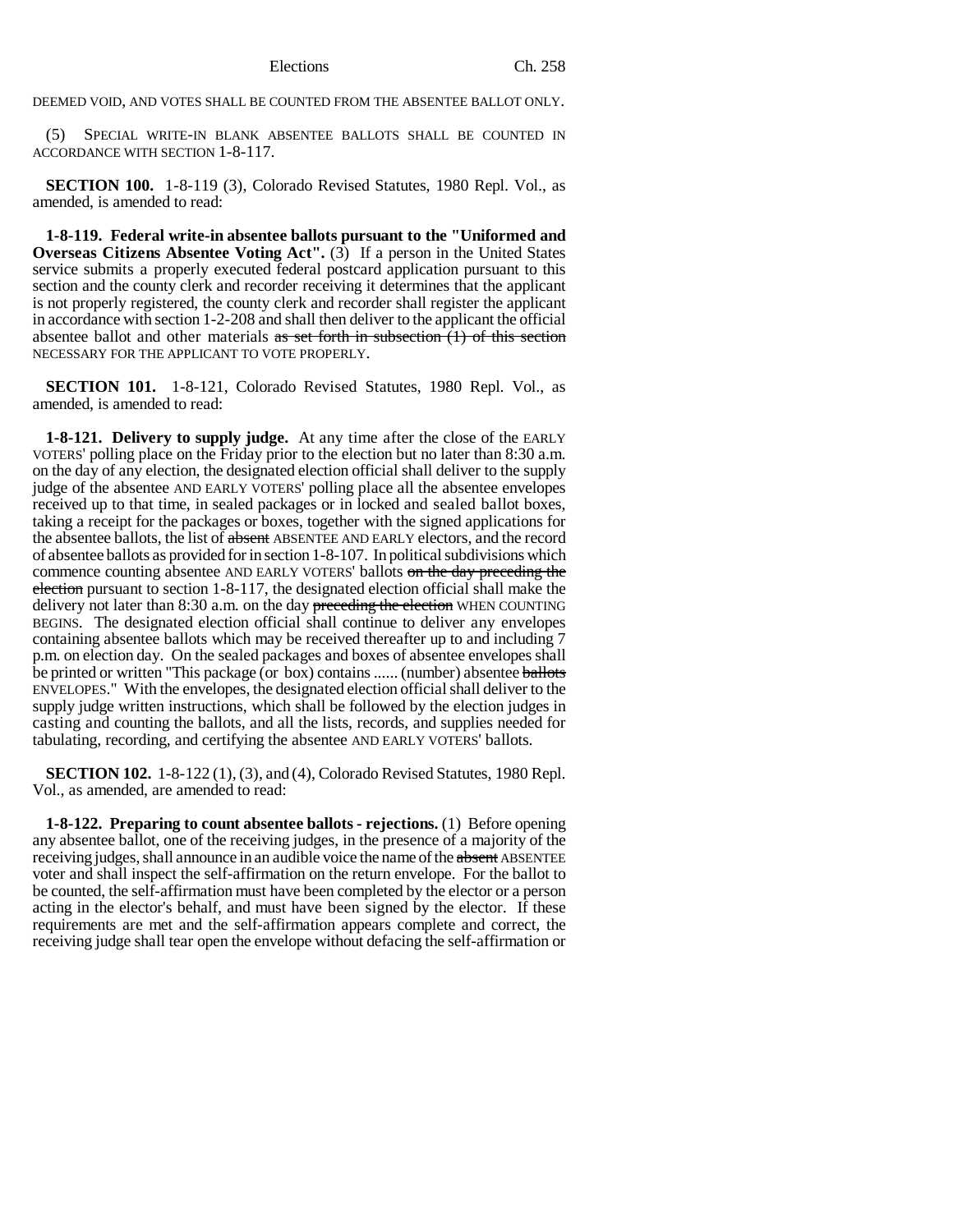mutilating the enclosed ballot. One of the election judges shall enter the name of the absent ABSENTEE voter in the pollbook, and another election judge shall deposit the ballot in the ballot box.

(3) If it appears to the election judges, by sufficient proof, that a voter has died after forwarding an absentee ballot, the envelope containing the ballot of the deceased absent ABSENTEE voter shall not be opened, and the election judges shall make notation of the death on the back of the envelope. If an absentee envelope contains more than one marked ballot of any one kind, none of the ballots shall be counted, and the election judges shall write the reason for rejection on the back of the ballots.

(4) Election judges shall certify in their returns the number of absentee ballots cast and counted FOR EACH CANDIDATE, FOR AND AGAINST EACH BALLOT ISSUE, AND FOR AND AGAINST EACH BALLOT OUESTION, and the number of such ballots rejected.

**SECTION 103.** 1-8-123 (1) and the introductory portion to 1-8-123 (2), Colorado Revised Statutes, 1980 Repl. Vol., as amended, are amended, and the said 1-8-123 (2) is further amended BY THE ADDITION OF A NEW PARAGRAPH, to read:

**1-8-123. Counting absentee and early voters' ballots - partisan elections.** (1) In counties which have counting judges for the absentee polling place, the receiving judges, as soon as fifty ballots have been cast, shall deliver the ballot box containing the ballots to the counting judges, who shall proceed to count them. In counties which do not have counting judges for the absentee polling place, the receiving judges may begin counting when at least one hundred ballots have been cast. ABSENTEE AND EARLY VOTERS' BALLOTS SHALL BE COUNTED AFTER DELIVERY OF THE BALLOTS AS PROVIDED IN SECTION 1-8-121 AND AFTER PREPARATION OF THE BALLOTS AS PROVIDED IN SECTION 1-8-122.

(2) Absentee AND EARLY VOTERS' ballots shall be counted in one of the following ways:

(d) EARLY VOTERS' BALLOTS WHICH ARE CAST DIRECTLY ON VOTING MACHINES OR ON ELECTRONIC VOTE-TABULATING EQUIPMENT SHALL BE COUNTED IN THE SAME MANNER AS PROVIDED FOR THE COUNTING OF PRECINCT BALLOTS IN PART 6 OF ARTICLE 5 AND PARTS 4 AND 5 OF ARTICLE 7 OF THIS TITLE.

**SECTION 104.** The introductory portion to 1-8-124 (1) and 1-8-124 (1) (a), Colorado Revised Statutes, 1980 Repl. Vol., as amended, are amended, and the said 1-8-124 (1) is further amended BY THE ADDITION OF A NEW PARAGRAPH, to read:

**1-8-124. Counting absentee and early voters' ballots - nonpartisan elections.** (1) After delivery of the ballots as provided in section 1-8-121 AND AFTER PREPARATION OF THE BALLOTS AS PROVIDED IN SECTION 1-8-122, the absentee AND EARLY VOTERS' ballots shall be counted in one of the following ways:

(a) In political subdivisions which use paper ballots, the absentee AND EARLY VOTERS' ballots may be counted in the manner provided in section 1-7-307 for counting paper ballots.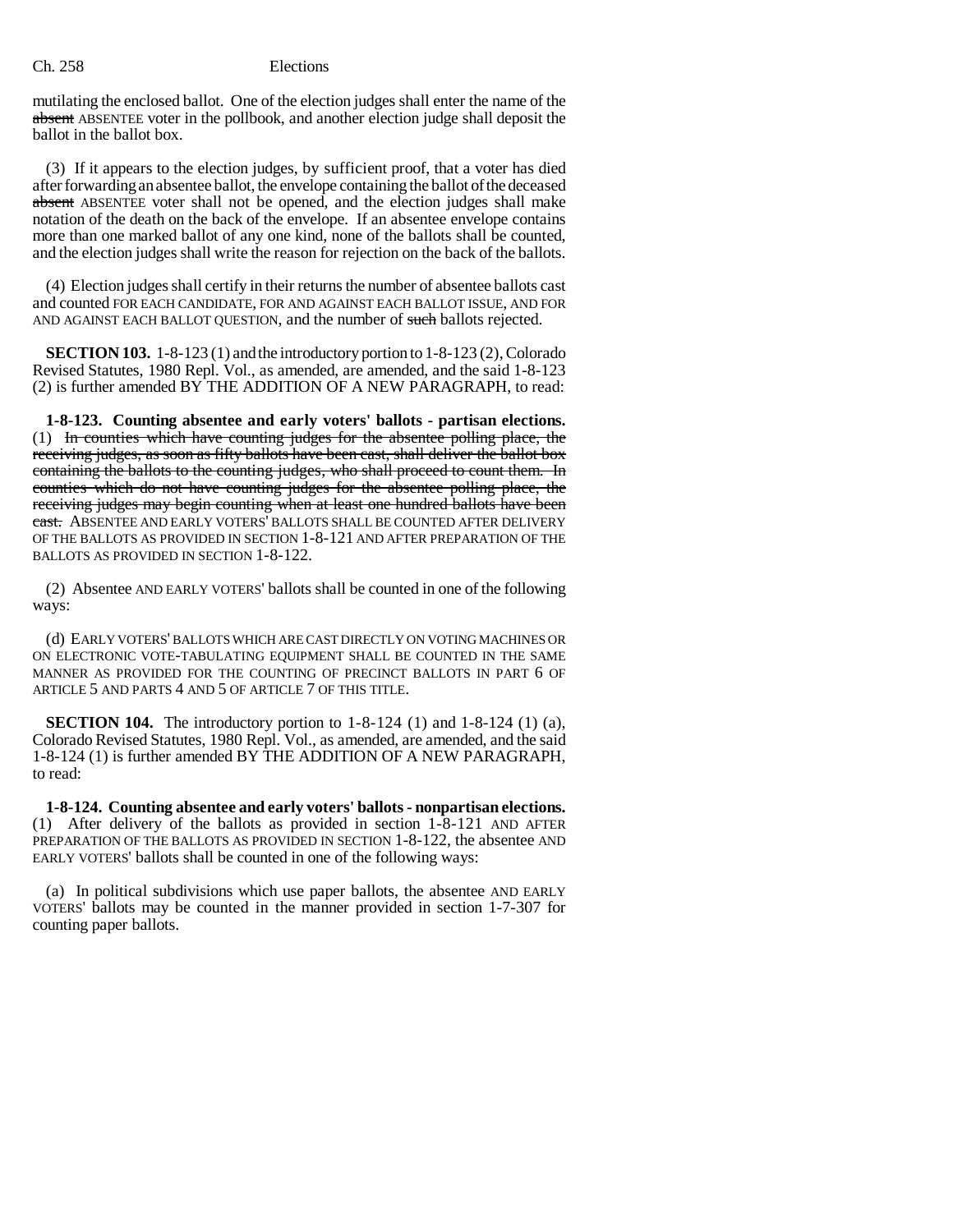(d) EARLY VOTERS' BALLOTS WHICH ARE CAST DIRECTLY ON VOTING MACHINES OR ON ELECTRONIC VOTE-TABULATING EQUIPMENT SHALL BE COUNTED IN THE SAME MANNER AS PROVIDED FOR THE COUNTING OF PRECINCT BALLOTS IN PART 6 OF ARTICLE 5 AND PARTS 4 AND 5 OF ARTICLE 7 OF THIS TITLE.

**SECTION 105.** 1-8-125, Colorado Revised Statutes, 1980 Repl. Vol., as amended, is amended to read:

**1-8-125. Casting and counting - electronic system.** In political subdivisions using a ballot card electronic voting system, absentee AND EARLY VOTERS' ballots may be cast on paper ballots and counted as provided in section 1-8-121 SECTION 1-7-307 or may be cast on ballot cards and counted by electronic voting equipment as provided in part 6 of article 5 and parts 4 and 5 of article 7 of this title, or both methods may be used.

**SECTION 106.** 1-8-126, Colorado Revised Statutes, 1980 Repl. Vol., as amended, is amended to read:

**1-8-126. Certificate of absentee and early voters' ballots cast - survey of returns.** (1) Upon the completion of the count of absentee AND EARLY VOTERS' ballots, the election judges shall make the certificate and perform all the official acts required by sections 1-7-601 and 1-7-602.

(2) Upon the survey of the returns of the political subdivision by the board of canvassers FORMED PURSUANT TO SECTION 1-10-101 OR 1-10-201, the board shall include in its abstract of votes the votes cast IN THE EARLY VOTERS' POLLING PLACE and counted at the absentee polling AND EARLY VOTERS' COUNTING place in the manner provided for abstracting votes cast and counted at precinct polling places, as provided in article 10 of this title.

**SECTION 107.** 1-8-127, Colorado Revised Statutes, 1980 Repl. Vol., as amended, is amended to read:

**1-8-127. Return of absentee and early voters' registration list.** The absentee AND EARLY VOTERS' registration list shall be returned to the designated election official with the certificate required to be filed by section 1-8-126.

**SECTION 108.** 1-8-128, Colorado Revised Statutes, 1980 Repl. Vol., as amended, is amended to read:

**1-8-128. Preservation of rejected absentee ballots.** All absentee identification envelopes, ballot stubs, and absentee AND EARLY VOTERS' ballots rejected by the election judges in accordance with the provisions of section 1-8-122 shall be returned to the designated election official. All absentee ballots received by the designated election official after 7 p.m. on the day of the election, together with the rejected absentee AND EARLY VOTERS' ballots returned by the election judges as provided in this section, shall remain in the sealed identification envelopes and shall be destroyed later as provided in section 1-7-801.

**SECTION 109.** 1-9-203 (2) and (5) (b), Colorado Revised Statutes, 1980 Repl. Vol., as amended, are amended to read: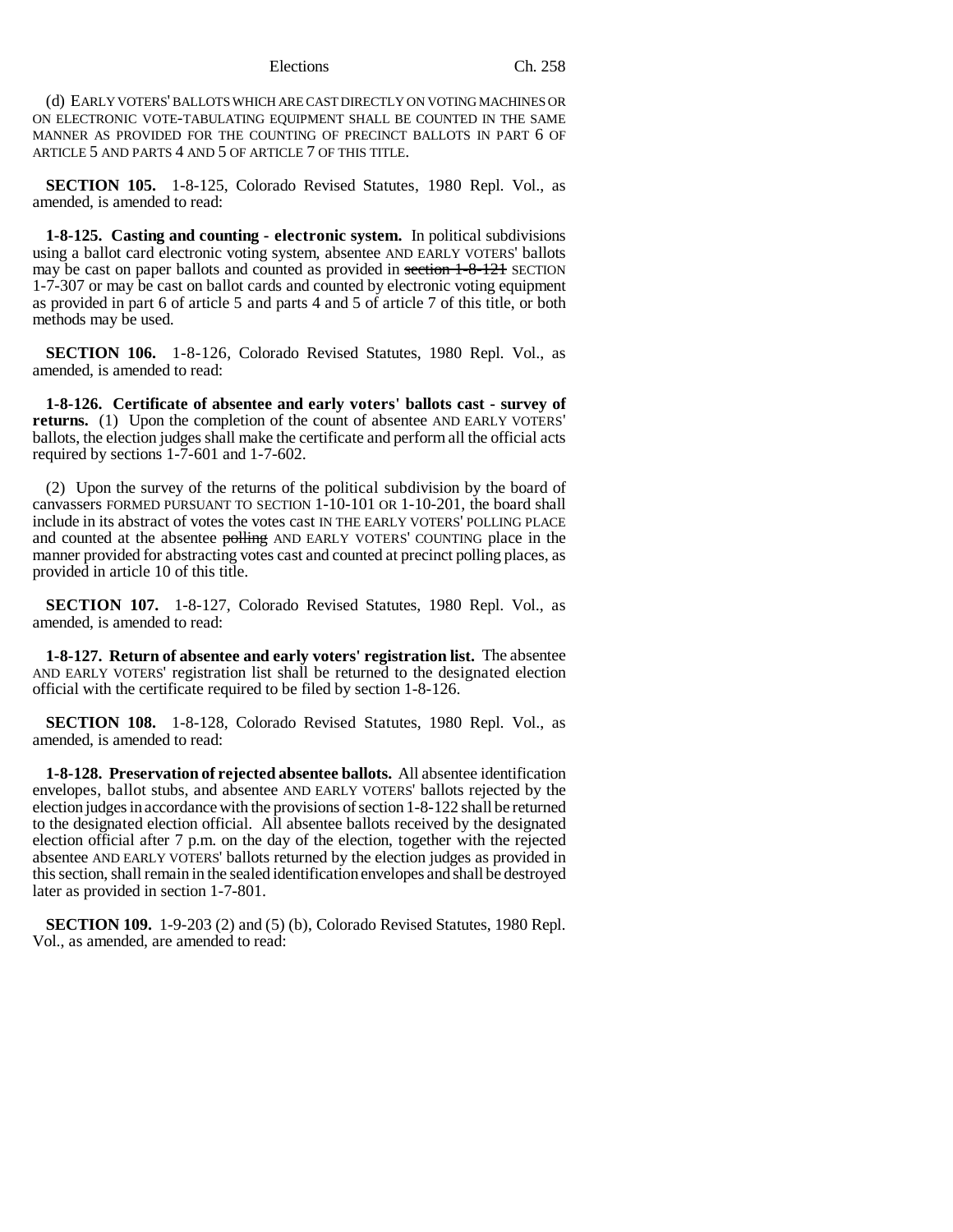**1-9-203. Challenge questions asked person intending to vote.** (2) If the person is challenged as not eligible because the person is not a citizen, an election judge shall ask the following questions OUESTION:

(a) Are you a citizen of the United States?

#### (b) Are you a native-born or naturalized citizen?

(5) If the person is challenged as not eligible because the person is not a property owner or the spouse of a property owner, an election judge shall ask the following questions:

(b) What is the address OR, FOR SPECIAL DISTRICT ELECTIONS WHERE AN ADDRESS IS NOT AVAILABLE, THE LOCATION of the property which entitles you to vote in this election?

**SECTION 110.** 1-9-206, Colorado Revised Statutes, 1980 Repl. Vol., as amended, is amended to read:

**1-9-206. Challenges of absentee ballots.** The ballot of any absent ABSENTEE voter may be challenged by written oath or affirmation signed by the challenger under penalty of perjury setting forth the name of the person challenged and the basis for the challenge. Challenged ballots, except those rejected for an incomplete or incorrect affidavit, death of the eligible elector, or submission of multiple ballots, shall be cast. The election judges shall deliver all challenges and oaths or affirmations, together with the affidavits of the eligible electors challenged, to the designated election official at the time the absentee voters' registration list is returned. The designated election official shall forthwith deliver all challenges and all oaths or affirmations to the district attorney for investigation and action.

**SECTION 111.** 1-10-202, Colorado Revised Statutes, 1980 Repl. Vol., as amended, is amended to read:

**1-10-202. Canvassers for coordinated elections.** Each governing board participating in a concurrent election shall appoint a separate board of canvassers, who are responsible for the survey of returns for its election. The returns of joint COORDINATED elections may be surveyed by the county board of canvassers or by a separate board of canvassers, at the option of the governing bodies POLITICAL SUBDIVISIONS holding the joint COORDINATED election.

**SECTION 112.** 1-10-203 (1), Colorado Revised Statutes, 1980 Repl. Vol., as amended, is amended to read:

**1-10-203. Survey of returns.** (1) The returns of all nonpartisan, BALLOT ISSUE, AND BALLOT QUESTION elections shall be made to the designated election official. No later than seven days after the election, the canvassers shall meet, survey the returns, issue a certified statement of results, and make out abstracts of votes for each office.

**SECTION 113.** 1-10-302, Colorado Revised Statutes, 1980 Repl. Vol., as amended, is amended to read: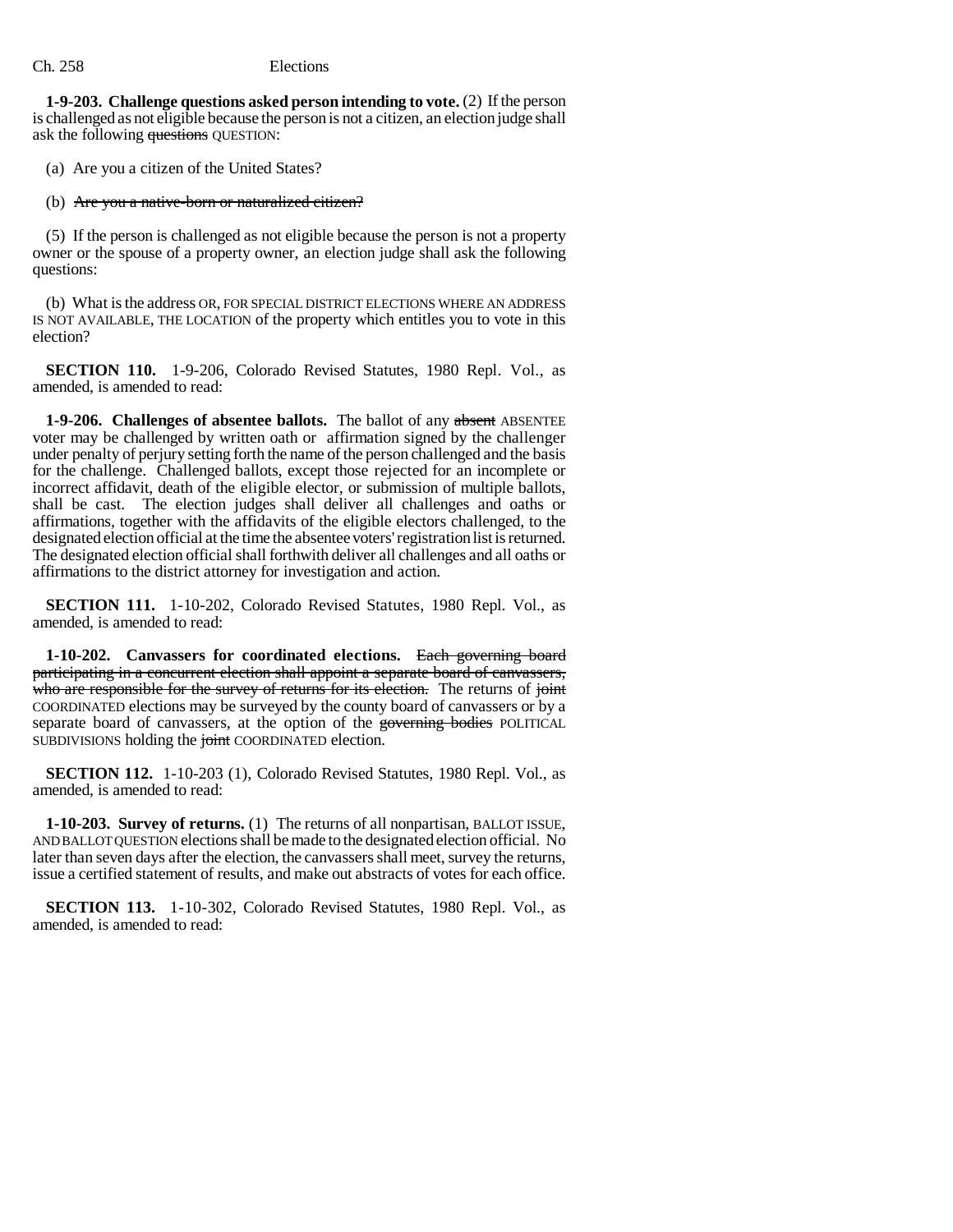**1-10-302. Recount for county officers.** If it appears, as evidenced by the official abstract of votes, that any candidate for any county office failed to be nominated or any candidate for any precinct office failed to be elected in a primary election by two percent or less of the highest vote cast for a candidate of the same party for that office or if any candidate for a county office failed to be elected in a general election by one percent or less of the highest vote cast for a candidate for the same office, the county clerk and recorder shall order a recount of the votes cast for the office in question. The recount shall be held at the same time and place and in the same manner as a recount conducted pursuant to section 1-10-301. If no recount is ordered under section  $1-10-301$ , any recount of the votes for county or precinct officers shall be held no later than the thirtieth day after a general election or no later than the fifteenth day after a primary election and shall be completed no later than the thirty-fifth day after the general election or the twentieth day after the primary election.

**SECTION 114.** 1-10-303, Colorado Revised Statutes, 1980 Repl. Vol., as amended, is amended to read:

**1-10-303. Recount for nonpartisan elections.** If it appears, as evidenced by the survey of returns, that any candidate failed to be elected or ballot issue OR BALLOT QUESTION failed to pass by a margin of less than 10 votes or one percent or less of the highest number of votes cast for the next candidate for that office or for the ballot issue OR BALLOT QUESTION, the governing body shall conduct a recount of the votes cast for the office or the ballot issue OR BALLOT QUESTION. Any recount under this section shall be held no later than the fifteenth day after the election and shall be completed by no later than the twentieth day after the election. Notice prior to the recount shall be given to all interested candidates or supporters of a ballot issue OR BALLOT QUESTION. The interested parties or their representatives shall be allowed to be present and observe the recount. Any recount under this section shall be paid for by the governing body.

**SECTION 115.** 1-10-304, Colorado Revised Statutes, 1980 Repl. Vol., as amended, is amended to read:

**1-10-304. Request by candidate, ballot issue, or ballot question supporters.** If it appears, AS EVIDENCED BY THE SURVEY OF RETURNS, that any candidate failed to be nominated or elected or any ballot issue OR BALLOT QUESTION failed to pass by more than the number of required votes provided in section 1-10-301, 1-10-302, or 1-10-303, the losing candidate or the supporters of a losing ISSUE OR question may submit a certified written request for a recount at the expense of the person or group making the request. This request shall be filed within thirty days after the general or congressional vacancy election, within fifteen days after the primary election, or within ten days after any other election. Before conducting the recount, the designated election official SHALL NOTIFY THE OTHER CANDIDATE OR CANDIDATES OR THE OPPONENTS OF THE BALLOT ISSUE OR BALLOT QUESTION AND shall determine the cost and notify the requesting candidate OR GROUP. If the recount is for an office greater than a county office, the cost shall be determined by the secretary of state who shall notify the candidate. The candidate shall pay on demand the cost of the recount to the county treasurer or the manager of revenue for a recount of a county office, to the state treasurer for a recount of a congressional, state, or district office, or to the governing body for a nonpartisan election. The funds shall be placed in escrow for payment of all expenses incurred in the recount. If after the recount the candidate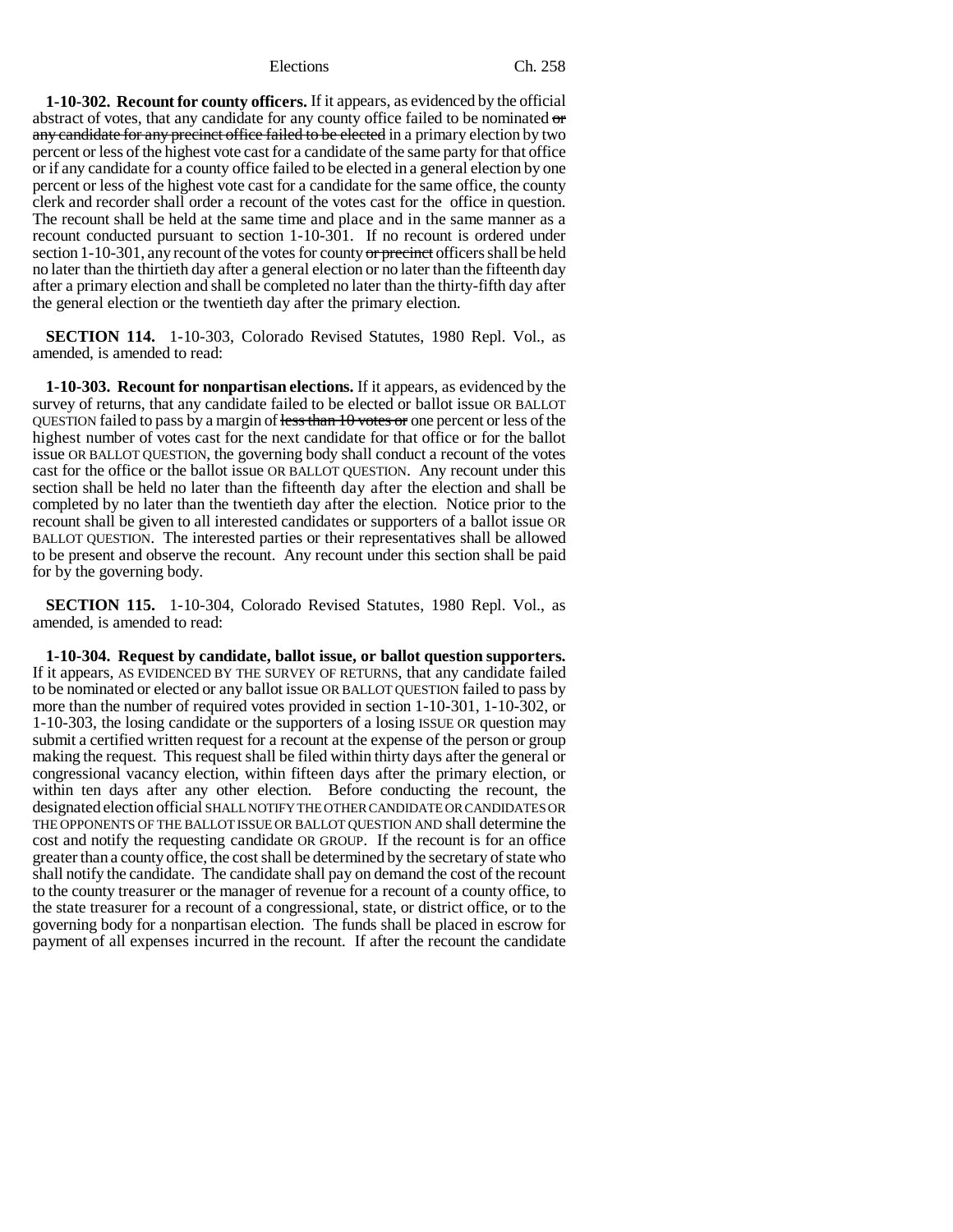who requested the recount is declared the winner of the election, regardless of the margin of victory, or if the winning candidate failed to be nominated or elected by more than the number of required votes provided in section 1-10-301, 1-10-302, or 1-10-303, the payment for expenses shall be refunded to the person or group who paid them, and the expenses shall be paid as provided in section 1-11-309. The recount provided for in this section shall be in addition to any other recounts provided by law.

**SECTION 116.** 1-10-308 (2), Colorado Revised Statutes, 1980 Repl. Vol., as amended, is amended to read:

**1-10-308. Certificates of election - tie votes.** (2) (a) If, in any recount except those for county or precinct offices in a primary election as provided for in paragraph (b) of this subsection (2), two or more persons tie for the highest number of votes for the same office, the designated election official shall break the tie using the procedures provided in section 1-11-101.

(b) If, in a recount for a primary election involving a county or precinct office, two or more candidates of the same political party tie for the highest number of votes for the same office, the tie shall be resolved pursuant to section 1-11-102.

**SECTION 117.** 1-10-309, Colorado Revised Statutes, 1980 Repl. Vol., as amended, is amended to read:

**1-10-309. Expenses of the recount.** All expenses incurred in conducting a recount in any political subdivision shall be paid by the political subdivision UNLESS OTHERWISE PROVIDED IN SECTION 1-10-304. Members of a board of canvassers who assist in any recount shall receive the same fees authorized for counting judges in section 1-6-115.

**SECTION 118.** 1-11-103, Colorado Revised Statutes, 1980 Repl. Vol., as amended, is amended to read:

**1-11-103. Certificates of election for nonpartisan, ballot issue, or ballot question elections.** Except in the case of offices for which a recount is required as provided in section 1-10-303, immediately after the abstract of votes for each office has been prepared and after any required bond and oath is filed, the designated election official shall make a certificate of election for each of the persons who were elected and shall deliver the certificates to those persons, AND A CERTIFICATE OF THE VOTES CAST FOR AND AGAINST EACH BALLOT ISSUE AND FOR AND AGAINST EACH BALLOT QUESTION.

**SECTION 119.** 1-12-108, Colorado Revised Statutes, 1980 Repl. Vol., as amended, is amended to read:

**1-12-108. Petition requirements.** The petition shall be prepared and circulated pursuant to part 9 of article 4 of this title. NO SIGNATURE SHALL BE COUNTED WHICH WAS PLACED ON A PETITION PRIOR TO APPROVAL OF THE PETITION BY THE DESIGNATED ELECTION OFFICIAL OR MORE THAN SIXTY DAYS AFTER THE DESIGNATED ELECTION OFFICIAL'S APPROVAL OF THE PETITION.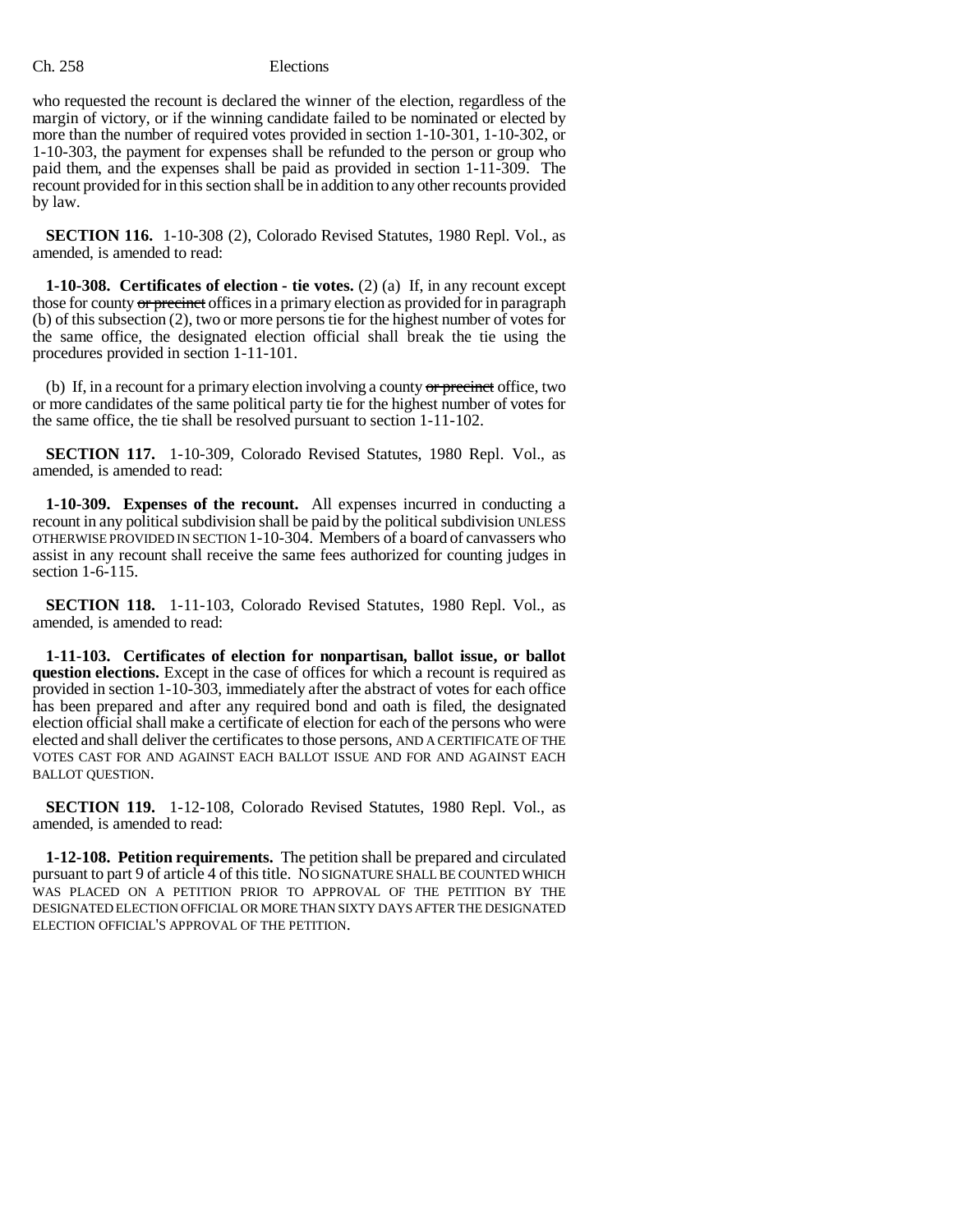**SECTION 120.** 1-13-106, Colorado Revised Statutes, 1980 Repl. Vol., is amended to read:

**1-13-106. Forgery.** Any person who falsely makes, alters, forges, or counterfeits any ballot before or after it has been cast, or who forges any name of a person as a signer or witness to a petition or nomination paper, or who forges any letter of acceptance, declination, or withdrawal, or who forges the name of a registered elector to an absent ABSENTEE voter's ballot commits forgery in the second degree as set forth in section 18-5-103, C.R.S., 1973, and shall be punished as provided in section 18-1-105, C.R.S. 1973.

**SECTION 121.** 1-13-209, Colorado Revised Statutes, 1980 Repl. Vol., as amended, is amended to read:

**1-13-209. High school deputy registrar - influencing party affiliation.** Any high school deputy county clerk and recorder REGISTRAR for voter registration purposes who influences or attempts to influence any person during the registration process to affiliate with a political party or to affiliate with a specific political party is guilty of a misdemeanor and, upon conviction, shall be punished as provided in section 1-13-111.

**SECTION 122.** 1-13-718, Colorado Revised Statutes, 1980 Repl. Vol., is amended to read:

**1-13-718. Release of information concerning count.** Any election official, watcher, or other person who releases information concerning the count of ballots cast at precinct polling places or of absent ABSENTEE voters' ballots prior to 7 p.m. on the day of the election is guilty of a misdemeanor and, upon conviction thereof, shall be punished as provided in section 1-13-111.

**SECTION 123.** 1-13-801, Colorado Revised Statutes, 1980 Repl. Vol., is amended to read:

**1-13-801. Mailing other materials with absentee voter's ballot.** It is unlawful for any county clerk and recorder to deliver or mail to a registered elector, as a part of or in connection with the absent ABSENTEE voter's ballot, anything other than the voting material as provided in article 8 of this title. Each such offense is a misdemeanor, and, upon conviction thereof, the offender shall be punished as provided in section 1-13-111.

**SECTION 124.** 1-13-802, Colorado Revised Statutes, 1980 Repl. Vol., is amended to read:

**1-13-802. Absentee voter applications and deliveries outside county clerk and recorder's office.** No county clerk and recorder shall accept any application for any absent ABSENTEE voter's ballot nor make personal delivery of any such ballot to the applicant unless such acceptance and delivery occurs within the confines of the official office of such county clerk and recorder, except as otherwise provided in sections 1-8-103, 1-8-105, and 1-8-111. Any acceptance or delivery contrary to the provisions of this section renders void the ballot to which it relates. Each violation of this section is a misdemeanor, and, upon conviction thereof, the offender shall be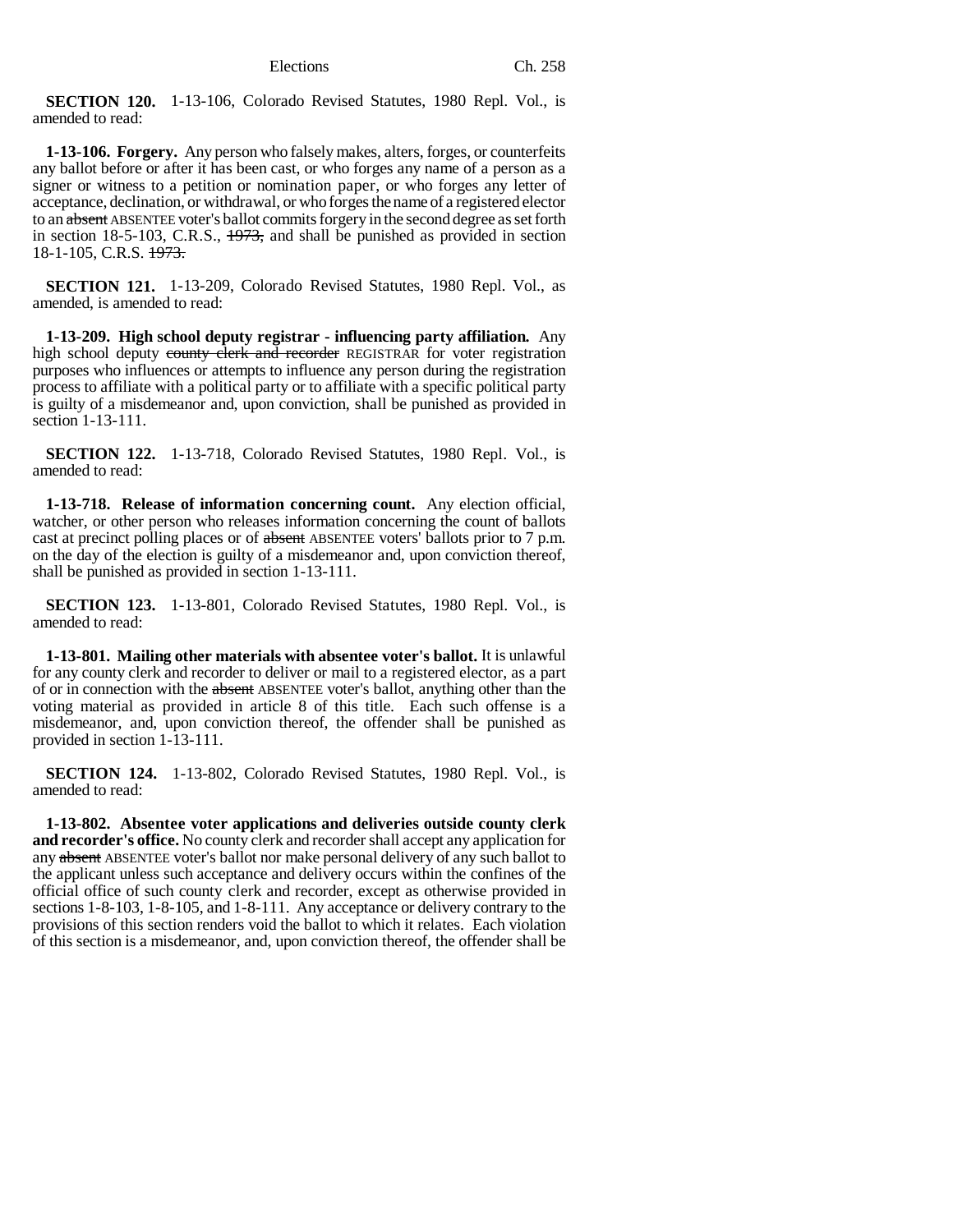punished as provided in section 1-13-111.

**SECTION 125.** 1-13-803, Colorado Revised Statutes, 1980 Repl. Vol., is amended to read:

**1-13-803. Offenses relating to absentee voting.** Any election official or other person who knowingly violates any of the provisions of article 8 of this title relative to the casting of absent ABSENTEE voters' ballots or who aids or abets fraud in connection with any vote cast, or to be cast, or attempted to be cast by an absent ABSENTEE voter is guilty of a misdemeanor and, upon conviction thereof, shall be punished as provided in section 1-13-111.

**SECTION 126.** 1-40-102 (1), Colorado Revised Statutes, 1980 Repl. Vol., as amended by Senate Bill 93-135, enacted at the First Regular Session of the Fifty-ninth General Assembly, is amended to read:

**1-40-102. Definitions.** As used in this article, unless the context otherwise requires:

(1) "Ballot issue" means a nonrecall, citizen-initiated petition or legislatively-referred measure which is authorized by the state constitution, INCLUDING A QUESTION AS DEFINED IN SECTIONS 1-41-102 (3) AND 1-41-103 (3), ENACTED IN SENATE BILL 93-98.

**SECTION 127.** 1-40-108 (1), Colorado Revised Statutes, 1980 Repl. Vol., as amended by Senate Bill 93-135, enacted at the First Regular Session of the Fifty-ninth General Assembly, is amended to read:

**1-40-108. Petition - time of filing - fees.** (1) No petition for any statewide initiative law or amendment to the state constitution BALLOT ISSUE shall be of any effect unless filed with the secretary of state within six months from the date that the titles, submission clause, and summary have been fixed and determined pursuant to the provisions of sections 1-40-106 and 1-40-107 and unless filed with the secretary of state within the time required by the state constitution before the election at which it is to be voted upon. A PETITION FOR A STATEWIDE BALLOT ISSUE FOR THE ELECTION TO BE HELD IN NOVEMBER OF ODD-NUMBERED YEARS SHALL BE FILED WITH THE SECRETARY OF STATE WITHIN THE SAME TIME BEFORE SUCH ODD-YEAR ELECTION AS IS REQUIRED BY THE STATE CONSTITUTION FOR ISSUES TO BE VOTED ON AT THE GENERAL ELECTION. All filings under this section must be made by 3 p.m. on the day of filing.

**SECTION 128.** 1-40-125 (1), Colorado Revised Statutes, 1980 Repl. Vol., as amended by Senate Bill 93-135, enacted at the First Regular Session of the Fifty-ninth General Assembly, is amended to read:

**1-40-125. Mailing to electors.** (1) The requirements of this section shall apply to any ballot issue involving an increase in taxes or debt A STATE OR LOCAL GOVERNMENT MATTER ARISING UNDER SECTION 20 OF ARTICLE X OF THE STATE CONSTITUTION, AS DEFINED IN SECTIONS 1-41-102 (4) AND 1-41-103 (4), ENACTED IN SENATE BILL 93-98, for which notice is required to be mailed pursuant to section 20 (3) (b) of article X of the state constitution. A mailing is not required for a ballot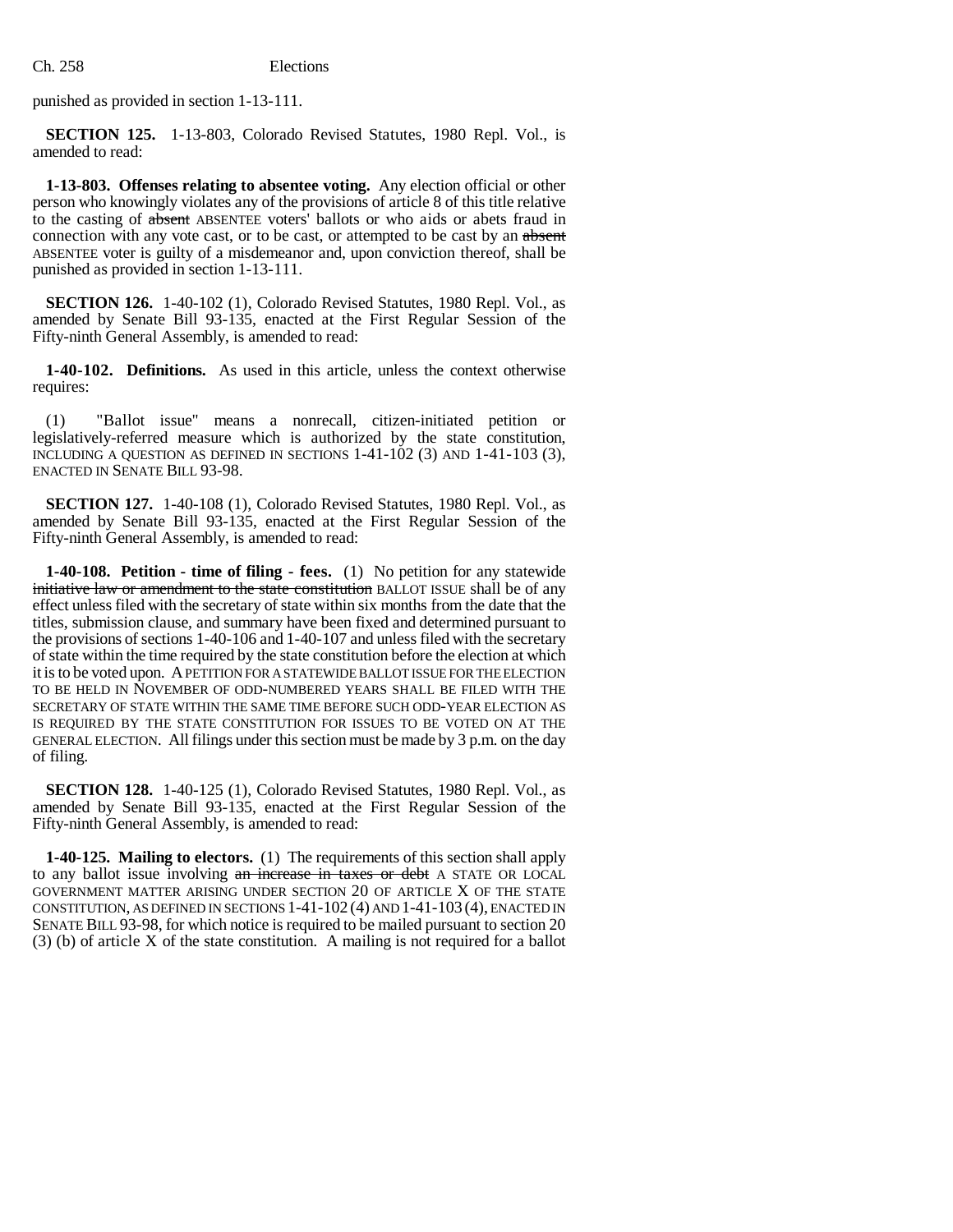issue that does not involve an increase in taxes or debt pursuant to A STATE OR LOCAL GOVERNMENT MATTER ARISING UNDER section 20 of article X of the state constitution, AS DEFINED IN SECTIONS 1-41-102 (4) AND 1-41-103 (4), ENACTED IN SENATE BILL 93-98.

**SECTION 129.** 22-42-107, Colorado Revised Statutes, 1988 Repl. Vol., as amended, is repealed as follows:

**22-42-107. Concurrent election for directors and bonds.** If the question of contracting bonded indebtedness is submitted at the regular biennial election for the election of school directors, the notice of the bond election shall be included in the notices of the regular biennial election. However, the election shall be conducted as a concurrent election pursuant to section 1-7-116, C.R.S.

**SECTION 130.** 23-71-110 (7), Colorado Revised Statutes, 1988 Repl. Vol., as amended, is amended to read:

**23-71-110. Election of board - members and terms.** (7) The cost of the election of members of the board of trustees as provided in this section shall be paid by the junior college district in which the elections are conducted or in the event of a joint or concurrent COORDINATED election the costs shall be allocated pursuant to sections 1-5-506 and 1-5-507, C.R.S.

**SECTION 131.** 23-71-507, Colorado Revised Statutes, 1988 Repl. Vol., as amended, is repealed as follows:

**23-71-507. Joint election for directors and bonds.** If the question of contracting bonded indebtedness is submitted at the regular biennial election, the notice of the bond election shall be included in the notices of the regular biennial election, and the election shall be conducted as a concurrent election pursuant to section 1-7-116, C.R.S., or a joint election pursuant to section 1-7-117, C.R.S., as determined by the board of trustees.

**SECTION 132.** 31-10-106, Colorado Revised Statutes, 1986 Repl. Vol., is amended to read:

**31-10-106. Copies of election laws and manual provided.** At least thirty days before any regular election, the secretary of state shall PROVIDE EACH MUNICIPAL CLERK A COPY OF THE MUNICIPAL ELECTION LAWS OF THE STATE. THE SECRETARY OF STATE SHALL ALSO prepare and transmit  $a$  sufficient number of copies of the municipal election laws of the state and of a simplified manual of election procedures WHICH INCLUDES PERTINENT SECTIONS OF THE MUNICIPAL ELECTION LAWS to the clerk of each municipality to be distributed to the ELECTION judges of election in each municipal election precinct. Each set of judges shall receive at least one copy of the municipal election laws, and Each judge shall receive at least one copy of the simplified manual.

**SECTION 133.** 32-1-103 (5) (a) (I) and (21), Colorado Revised Statutes, as amended, are amended to read:

**32-1-103. Definitions.** (5) (a) "Eligible elector" means a person who, at the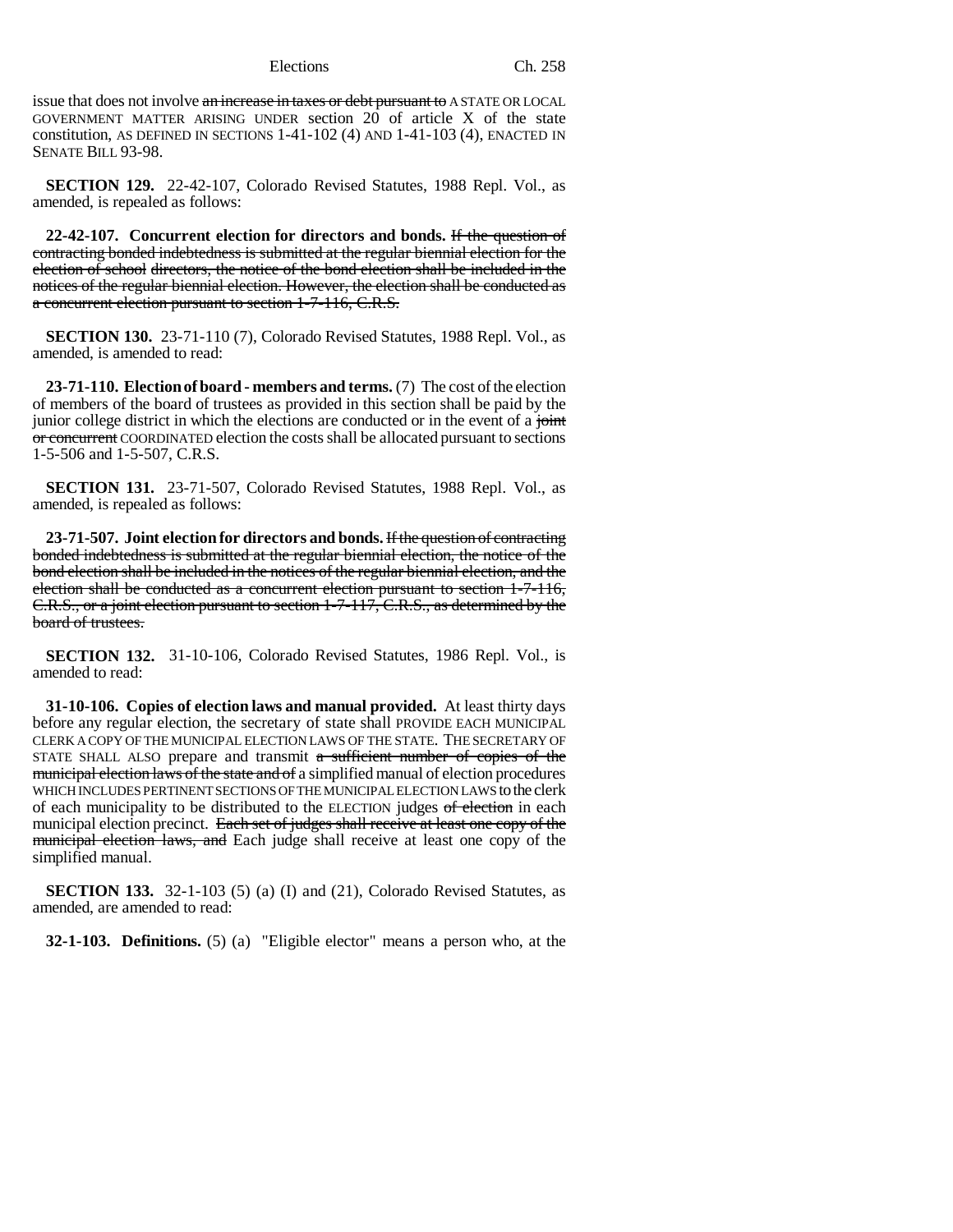designated time or event, is registered to vote pursuant to the "Uniform Election Code of 1992", articles 1 to 13 of title 1, C.R.S., and:

(I) Who has been a resident of the special district or the area to be included in the special district for not less than thirty-two TWENTY-FIVE days; or

(21) "Special election" means any election called by the board for submission of public questions and other matters. The election shall be held on the first Tuesday after the first Monday in February, May, October, or December, IN NOVEMBER OF EVEN-NUMBERED YEARS OR ON THE FIRST TUESDAY IN NOVEMBER OF ODD-NUMBERED YEARS. Any special district may petition a district court judge who has jurisdiction in such district for permission to hold a special election on a day other than those specified in this subsection (21). The district court judge may grant permission only upon a finding that an election on the days specified would be impossible or impracticable or upon a finding that an unforeseeable emergency would require an election on a day other than those specified.

**SECTION 134.** 32-1-301 (2), Colorado Revised Statutes, as amended, is amended BY THE ADDITION OF A NEW PARAGRAPH to read:

**32-1-301. Petition for organization.** (2) The petition shall set forth:

(h) A REQUEST FOR THE SUBMISSION TO THE ELECTORS OF THE SPECIAL DISTRICT AT THE ORGANIZATIONAL ELECTION OF ANY QUESTIONS PERMITTED TO BE SUBMITTED AT SUCH ELECTION PURSUANT TO SECTION 32-1-802 (6).

**SECTION 135.** 32-1-705, Colorado Revised Statutes, as amended, is amended to read:

**32-1-705. Election notice.** When an election is ordered by the court, the court shall give notice pursuant to section 1-5-204 SECTION 1-5-207, C.R.S.

**SECTION 136.** 32-1-802, Colorado Revised Statutes, as amended, is amended BY THE ADDITION OF A NEW SUBSECTION to read:

**32-1-802. Organizational election - new special district - first directors.** (6) AT ANY ELECTION FOR THE ORGANIZATION OF A NEW SPECIAL DISTRICT, THE COURT SHALL ALSO ORDER THE SUBMISSION OF THE PROPOSITION OF ISSUING GENERAL OBLIGATION BONDS OR CREATING OTHER GENERAL OBLIGATION INDEBTEDNESS OR ANY QUESTION OR QUESTIONS NECESSARY TO IMPLEMENT THE PROVISIONS OF SECTION 20 OF ARTICLE X OF THE COLORADO CONSTITUTION AS APPLIED TO THE NEW SPECIAL DISTRICT, IF THE PETITION FILED PURSUANT TO SECTION 32-1-301 REQUESTS THAT SUCH QUESTIONS BE SUBMITTED AT THE ORGANIZATIONAL ELECTION. THE ORDER OF THE COURT SHALL MAKE THE DETERMINATIONS REQUIRED BY SECTION 32-1-1101 (2) AND (3) (a) AND REQUIRE THE CLERK OF THE COURT TO CONDUCT THE ELECTION IN ACCORDANCE WITH SECTION 20 OF ARTICLE X OF THE COLORADO CONSTITUTION.

**SECTION 137.** 32-1-806, Colorado Revised Statutes, as amended, is amended to read:

**32-1-806. Persons entitled to vote at special district elections.** (1) No person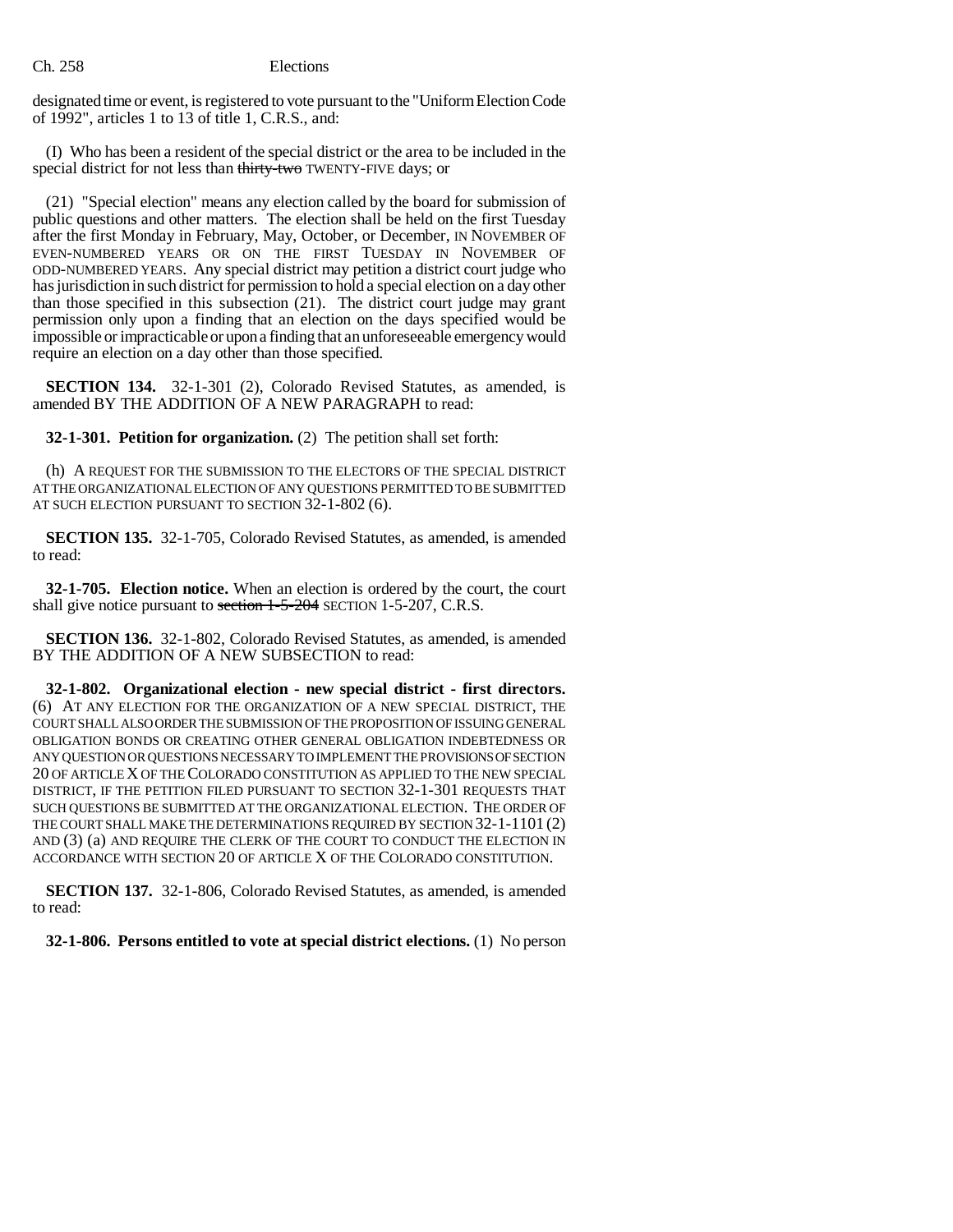shall be permitted to vote in any election unless that person is an eligible elector as defined in section 32-1-103 (5) (a).

(2) ANY PERSON DESIRING TO VOTE AT ANY ELECTION AS AN ELIGIBLE ELECTOR PURSUANT TO SECTION 32-1-103 (5) (a) (II) SHALL SIGN AN AFFIDAVIT THAT THE PERSON IS AN ELECTOR OF THE SPECIAL DISTRICT. THE AFFIDAVIT SHALL BE ON A FORM THAT CONTAINS IN SUBSTANCE THE FOLLOWING:

"I, (PRINTED NAME) , WHO RESIDES AT (ADDRESS) , AM AN ELECTOR OF THIS (NAME OF SPECIAL DISTRICT) DISTRICT AND DESIRE TO VOTE AT THIS ELECTION. I AM REGISTERED TO VOTE IN THE STATE OF COLORADO AND QUALIFIED TO VOTE IN THIS SPECIAL DISTRICT ELECTION AS:

- THE OWNER OF TAXABLE REAL OR PERSONAL PROPERTY SITUATED WITHIN THE BOUNDARIES OF THE SPECIAL DISTRICT OR AREA TO BE INCLUDED WITHIN THE SPECIAL DISTRICT; OR
- A PERSON WHO IS OBLIGATED TO PAY TAXES UNDER A CONTRACT TO PURCHASE TAXABLE PROPERTY IN THE SPECIAL DISTRICT OR THE AREA TO BE INCLUDED WITHIN THE SPECIAL DISTRICT; OR
- THE SPOUSE OF WHO IS THE OWNER OF TAXABLE REAL OR PERSONAL PROPERTY SITUATED WITHIN THE BOUNDARIES OF THE SPECIAL DISTRICT OR AREA TO BE INCLUDED WITHIN THE SPECIAL DISTRICT.

I HAVE NOT VOTED PREVIOUSLY AT THIS ELECTION.

DATE SIGNATURE OF ELECTOR ........"

**SECTION 138.** 31-4-203, Colorado Revised Statutes, 1986 Repl. Vol., as amended, is amended to read:

**31-4-203. Majority vote carries - when effective.** (1) If a majority of the votes cast are for the proposition, it shall be carried. The form of government existing in such city at the time of such election shall continue unchanged until the next regular election. EXCEPT AS PROVIDED IN SUBSECTION (2) OF THIS SECTION, the next regular election shall be held for the purpose of electing the officers required by that form of government. Upon the taking of office and compliance with section 31-4-401 by the new officers, the terms of office of existing officers shall terminate, the prior form of government shall cease, and the new form of government shall commence.

(2) IF THE PROPOSITION CARRIED IS TO RETURN TO THE ORIGINAL MAYOR-COUNCIL FORM OF GOVERNMENT, THE OFFICES OF MAYOR AND OTHER ELECTED OFFICES OTHER THAN CITY COUNCIL MEMBERS SHALL BE FILLED AT A SPECIAL ELECTION TO BE HELD ACCORDING TO THE PROVISIONS OF SECTION 31-4-103; EXCEPT THAT SUCH OFFICES SHALL BE FILLED AT THE NEXT REGULAR ELECTION IF SUCH REGULAR ELECTION IS HELD LESS THAN FOUR MONTHS FOLLOWING THE ADOPTION OF THE PROPOSITION. UPON THE TAKING OF OFFICE AND COMPLIANCE WITH SECTION 31-4-401 BY THE MAYOR AND OTHER ELECTED OFFICERS, THE TERMS OF OFFICE OF EXISTING OFFICERS SHALL TERMINATE, THE PRIOR FORM OF GOVERNMENT SHALL CEASE, AND THE NEW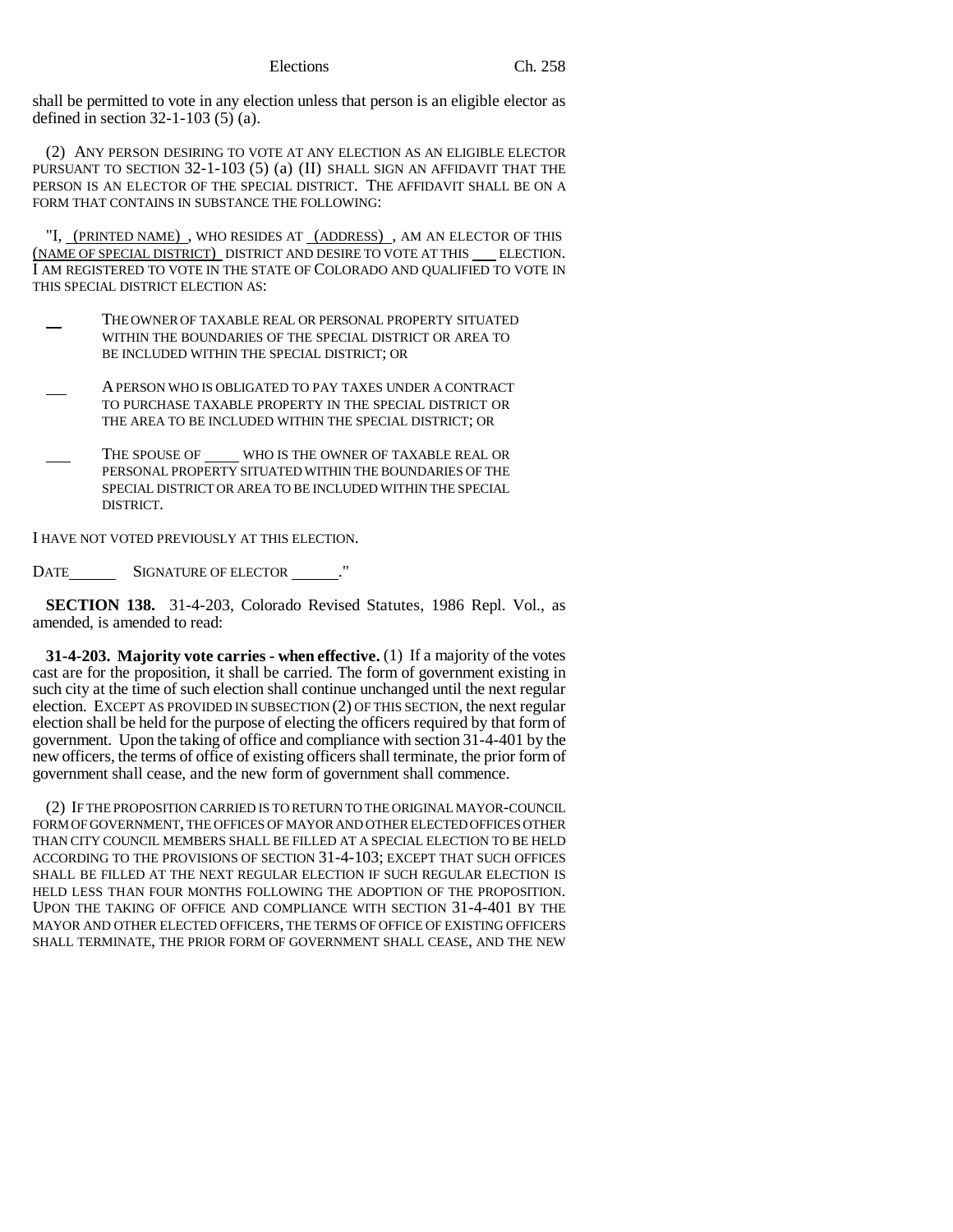FORM OF GOVERNMENT SHALL COMMENCE.

**SECTION 139.** 32-4-518 (1) (a), (1) (b), and (1) (d), Colorado Revised Statutes, as amended, are amended to read:

**32-4-518. Elections.** (1) (a) Wherever in this part 5 an election is permitted or required, the election may be held separately or may be held jointly or concurrently COORDINATED with any primary or general election held under the laws of the state of Colorado. The elections shall be held and conducted as provided in articles 1 to 13 of title 1, C.R.S. The board of directors shall call the election by resolution adopted pursuant to section 1-5-203, C.R.S.

(b) The board, in the case of any election not to be held jointly or concurrently COORDINATED with a primary or general election, shall appoint a designated election official responsible for assuring that the election is held according to the provisions of articles 1 to 13 of title 1, C.R.S.

(d) If the election is held jointly or concurrently COORDINATED with a primary or general election it shall be held according to the provisions of section 1-7-117 SECTION 1-7-116, C.R.S.

**SECTION 140.** 32-8-103 (3), Colorado Revised Statutes, as amended, is amended to read:

**32-8-103. Commission - election - compensation.** (3) On the first Tuesday after the first Monday in November, 1964, at the general state election, and every two years thereafter, an election shall be held in the district to elect three commissioners from division number 1 and two commissioners from division number 2 to serve for two years and until the election and qualification of their successors. Nominations for commissioners at the elections shall be made by petition, pursuant to the provisions of section 1-4-802, C.R.S., and part 9 of article 4 of title 1, C.R.S., as nonpartisan independent candidates, and the petition shall not be circulated until the date specified for circulation in section 1-4-802 (1) (d), C.R.S. The petition shall be signed by eligible electors residing in the division of the district who have paid a tax on real estate in the district in the year preceding the year in which any election is held in a number equal to at least one-half of one percent of the total votes cast for the commissioner who received the most votes at the last preceding election in that division of the district. The election shall be conducted in accordance with articles 1 to 13 of title 1, C.R.S. An eligible elector shall be a taxpaying elector as defined in section 1-1-104 (12) (d), C.R.S. The election held pursuant to this section shall be a joint COORDINATED election as specified in section 1-1-117 SECTION 1-1-116, C.R.S.

**SECTION 141. Adjustment to 1993 long bill - department of revenue.** For the implementation of this act, the appropriation made in the annual general appropriation act for the fiscal year beginning July 1, 1993, to the department of revenue, division of motor vehicles, for program costs shall be adjusted as follows: The cash funds appropriation for program costs is decreased by \$67,007, the amount of the cash funds appropriation for program costs that is from fees, taxes, and all other sources of revenue collected by the Department of State is decreased by \$67,007, and the number of FTE for program costs is decreased by 4.0 FTE.